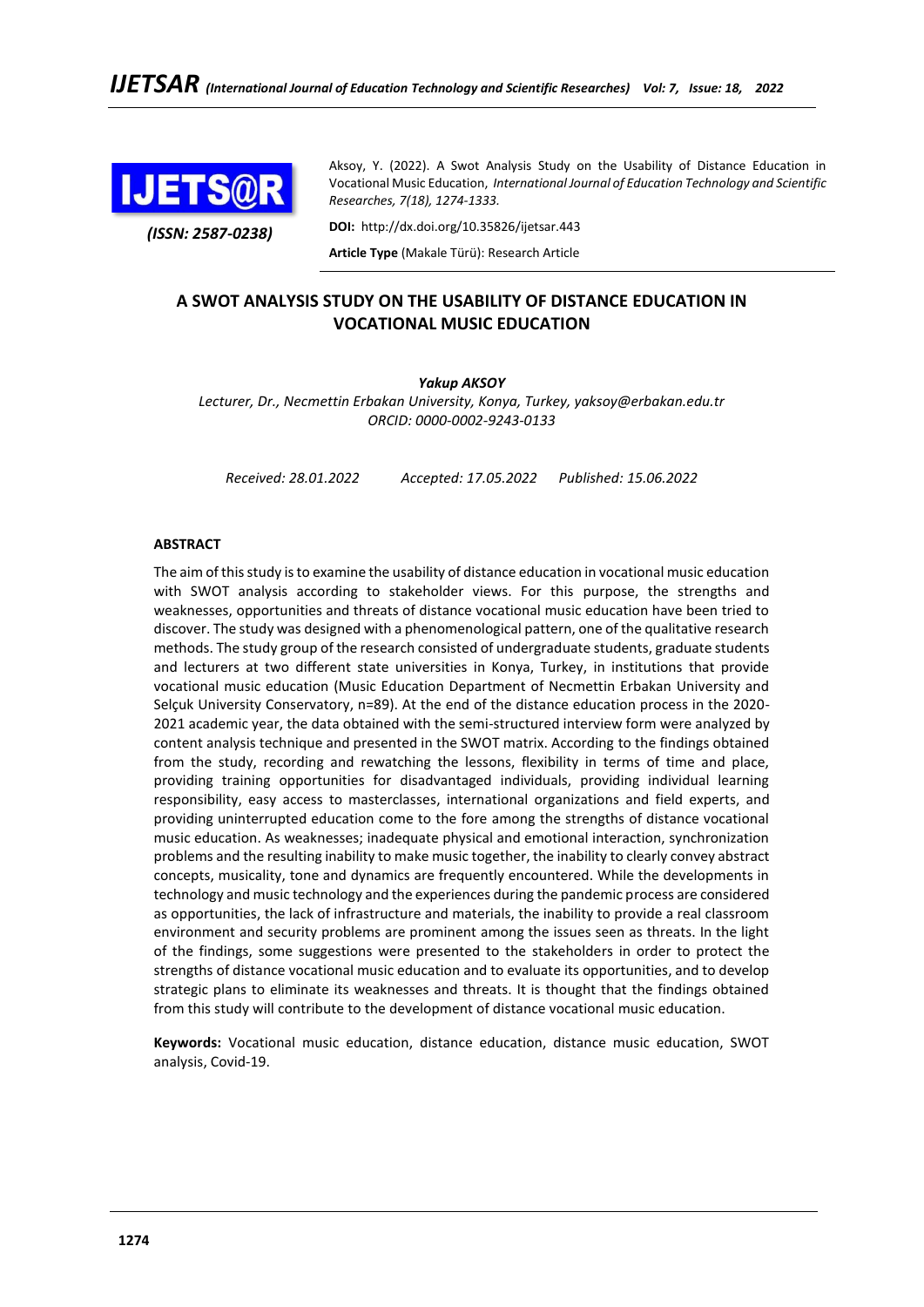#### **INTRODUCTION**

Distance education, which peaked with the Covid-19 pandemic, continued to exist and expand with a certain volume and momentum before. There are many reasons why stakeholders prefer distance education which is generally defined as education given in environments where students and teachers are not physically together (Balaban, 2012, p.17). Offering an education independent of time and place, providing mass education, learning from the first source or field experts, providing education opportunities for the disabled, women or disadvantaged individuals, providing transportation and time savings, providing the individual with the responsibility of self-learning and the opportunity of uninterrupted education, which gained more importance with the pandemic are the highlighted titles among these. (Elitaş, 2018; İşman, 2011; Kaya, 2002; Tufan, 2018). In addition to the advantages or strengths and opportunities, some of which are listed above, distance education also has some disadvantages. These disadvantages, which we can describe as weaknesses or threats, have made it difficult for distance education to create a place for itself in music education. This situation, caused music educators first and in parallel to this, other stakeholders (students, parents, administrators and technology producers) to distance themselves from distance education. This approach can be evaluated in three dimensions. The first of these is that music education is not only theoretical, but also intensively simultaneous, highly interactive and applied together. Second is that the current technology is still insufficient at many points to provide this and it cannot physically provide the closeness that face-to-face education gives. Third of these can be stated the stakeholders' reluctance to accept technology and abandon their face-to-face education habits and their readiness levels being sometimes low.

In the literature, there are different opinions and different findings regarding the use of distance education in music education. Prado and Moncada (2021) stated that visual elements in distance education cannot replace physical contact in music education, while Koutsopedia (2014) stated that instrumental and singing activities are not in the form of reading a material, but are activities that are based on images and sounds and that require the teacher and student to synchronize their movements with each other. Arsu (2021), approaching a little more pragmatist, describes the distance/online music education as watching a concert on television, but expressed the absence of it as sailing into a dark void. Some studies have reported positive effects of distance music education. Okan and Arapgirli (2018) examined the effect of distance violin education at university level on student performance. At the end of the study, no significant difference was found between the achievements of students receiving distance music education and students receiving face-to-face education, and it was determined that distance education could be used instead of face-to-face education. In a study conducted by Kruse, Harlos, Callahan and Herring (2013), piano lessons at university level were conducted over Skype, and it was stated that as a result of the study the piano lessons over Skype took place naturally as if they were in faceto-face education, and it was felt that the student was successful. According to Groulx and Hernly (2010), one benefit of distance music education is that it offers graduate education opportunities for those who want to improve themselves in every desired place. The increase in the number of graduate students increases the need for teaching staff in higher education. The increased number of students produces more studies. This situation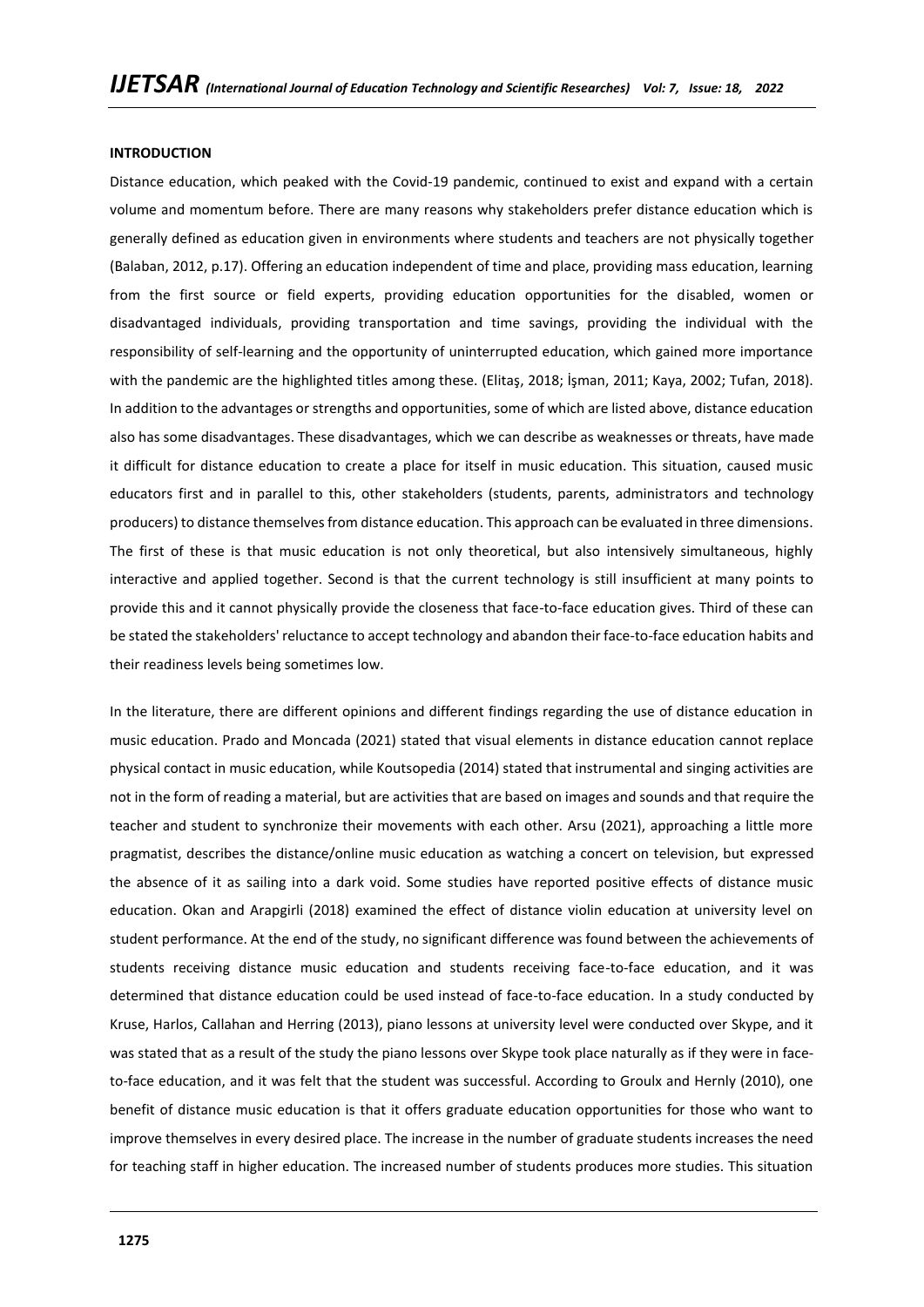contributes to the literature. According to Yin, Wang, and Hsu (2014), feedback is very important in instrument training at the beginning stage. Considering that in face-to-face education, the student meets with their teacher once a week, this time can be increased even more thanks to distance education. Some studies have revealed that distance music education alone will not be sufficient, and that designing the education process in a way that supports face-to-face education, that is, in a blended model, will have a greater impact on student success than face-to-face education (Adileh, 2012; Brändström, Wiklund & Lundström, 2012; Güzel, Çakır & Selen, 2020).

It is known that in the historical process, the literature flow regarding the distance music education was carried out via radio in 1930's, film strips and video tapes in 1950's (Deverich, 1998), letters (Canbay & Nacakçı, 2011) and television (Sağer, Eden & Şallıel, 2014) in 1970's and it has been carried out online and offline via computers and internet since 1990's (Cayari, 2020). Today, it is seen that the global pandemic crisis has particularly affected music educators significantly (Joseph and Lennox, 2021). With the Covid-19 pandemic, which has affected the whole world, it can be said that music educators were caught unprepared for this unexpected situation and had to activate their digital tools to fulfill their educational duties (Cayari, 2020; Güsewell & Terrien, 2021; Akarsu, 2021; İnal, Sakarya & Zahal, 2021). Although it has theoretical elements in this process, it can be said that distance music education, which includes more practice-based dynamics, puts the stakeholders in a painful, difficult and unusual situation in terms of learning, teaching and evaluation. While Vindača, Ļubkina, Abuže, and Ušča (2021) state that distance education experiences during the pandemic process create new opportunities for both students and educators Camlin and Lisboa (2021) describe the impact of the pandemic in music education as an online digital turn and argue that this digital turn is likely to affect the future of music education in various complexes.

It is known that many higher education institutions abroad, such as Boston University, Ottova University, and Berklee College, provided distance music education before the pandemic (Sager, 2014). In Turkey, music education at the higher education level was carried out as face-to-face education. When the relevant literature prior to the pandemic on distance music education at home and abroad is examined, limited number of studies are seen regarding general music education (Koutsoupidou, 2014;) vocational music education (Walls, 2008; Groulx & Hernly, 2010; Can & Yungul, 2017); adult music education (Bayley & Waldron, 2020) instrument education (Linklater, 1997; Brändström, Wiklund & Lundström, 2012; Kruse, Harlos, Callahan & Herring, 2013; Sever, 2014; Karahan, 2016; Okan & Arapgirli, 2018; Güzel, Çakır & Çelen, 2020) hearing and music theory education (Adileh, 2012; Brook & Upitis, 2014; Babacan, 2015) opera and singing education (Alpiste Penalba, Rojas-Rajs, Lorente, Iglesias, Fernández & Monguet, 2013), orchestra management (Giuli, Pirri & Bussotti, 1999; Sager, Eden & Şallıel, 2014) and composing (Ruokonen & Ruismäki, 2016; Baker & Krout, 2009).

With the decision taken by the Council of Higher Education in Turkey, all higher education institutions switched to distance education on March 16, 2020, and this situation continued online in both simultaneous and nonsynchronous models until the end of the 2021 spring semester (YÖK, 2020). In this process, it has been observed that music educators in higher education mostly used applications such as Adobe Connect, Skype and Zoom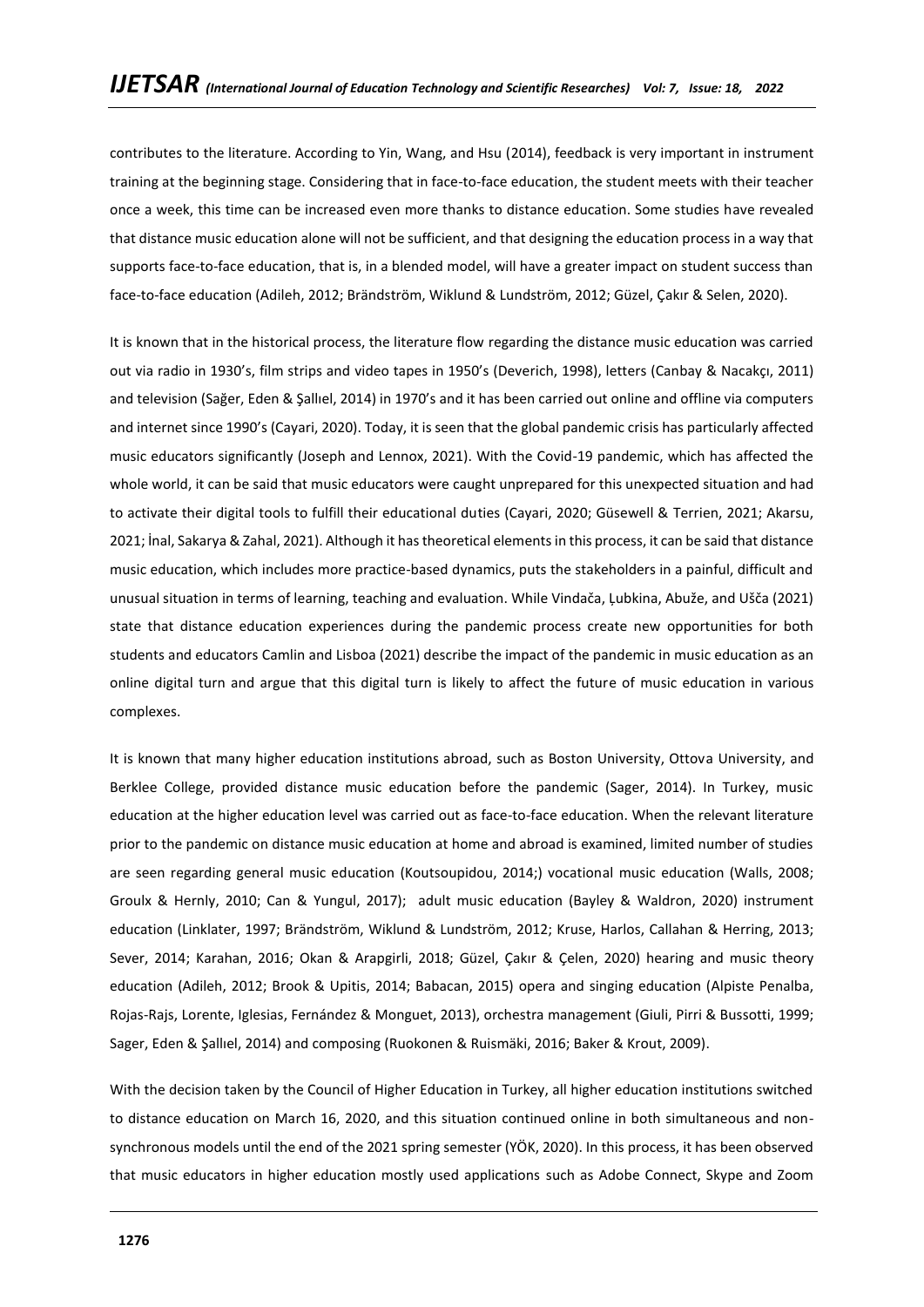(Akyürek, 2020). It can be said that the management systems of the universities, previous experiences or peer recommendations have been effective in the preferences of the lecturers. Domestic and international studies on distance music education, which gained momentum with the pandemic, have taken their place in the literature regarding the general scope (Camlin & Lisboa, 2021; Sağer, 2021), general music education (Shaw, 2021; Spieker & Koren, 2021; Akarsu, 2021; Topalak, 2020; Düzbastılar & Özel, 2021; Gül, 2021; İnal, Sakarya & Zahal, 2021, Kaleli, 2021), vocational music education (Prado, 2021; Akıncı & Bolat, 2020; Akyürek, 2020), amateur music education (Aksoy, Güçlü & Nayir, 2020), instrument training (Kesendere, Sakin & Acar, 2020; Özer & Üstün, 2020) and infrastructure development (Baraté, Haus & Ludovico, 2021).

### *Purpose of the Research*

Distance vocational music education has disadvantages and advantages for both learners and educators. In this context, it is important to identify the strengths and weaknesses of distance vocational music education, the opportunities and threats arising from its environment, and to explore them from the perspective of the stakeholders. The aim of this study is to clarify the views of the stakeholders in vocational music education institutions on distance vocational music education with SWOT Analysis. Developed initially for business and industry (Vindača, Ļubkina, Abuže, & Ušča, 2021), SWOT analysis is an analysis made by considering the Opportunities and Threats arising from its environment in order to determine the Strengths and Weaknesses of an education system, course, application (Sönmez & Alacapınar, 2018). According to Chen (2014), SWOT analysis can be used to determine the internal and external factors affecting the development of universities. This research approach can play an important role in determining the future and developing strategies. With the findings to be obtained from this study, it is aimed to determine the strengths and weaknesses of distance vocational music education, how to use the strengths, how to strengthen the weaknesses, what opportunities are offered to the stakeholders and to take precautions against possible threats. With this aim, the scope of the study was tried to be broad both in terms of participants (undergraduate students, graduate students, lecturers) and in terms of genre (music teaching, conservatory). With the findings obtained from the study, contributions will be made to the strategies to be developed for the use of distance education in vocational music education, making distance education sustainable in vocational music education, and taking necessary precautions, if any. In this context, the main research question of the study is formed in the form of "What are the strengths, weaknesses, opportunities and threats of distance vocational music education according to stakeholder views?" The three sub-problems of the research are as follows:

- 1. What are the strengths, weaknesses, opportunities and threats of distance vocational music education according to undergraduate students?
- 2. What are the strengths, weaknesses, opportunities and threats of distance vocational music education according to graduate students?
- 3. What are the strengths, weaknesses, opportunities and threats of distance vocational music education according to lecturers?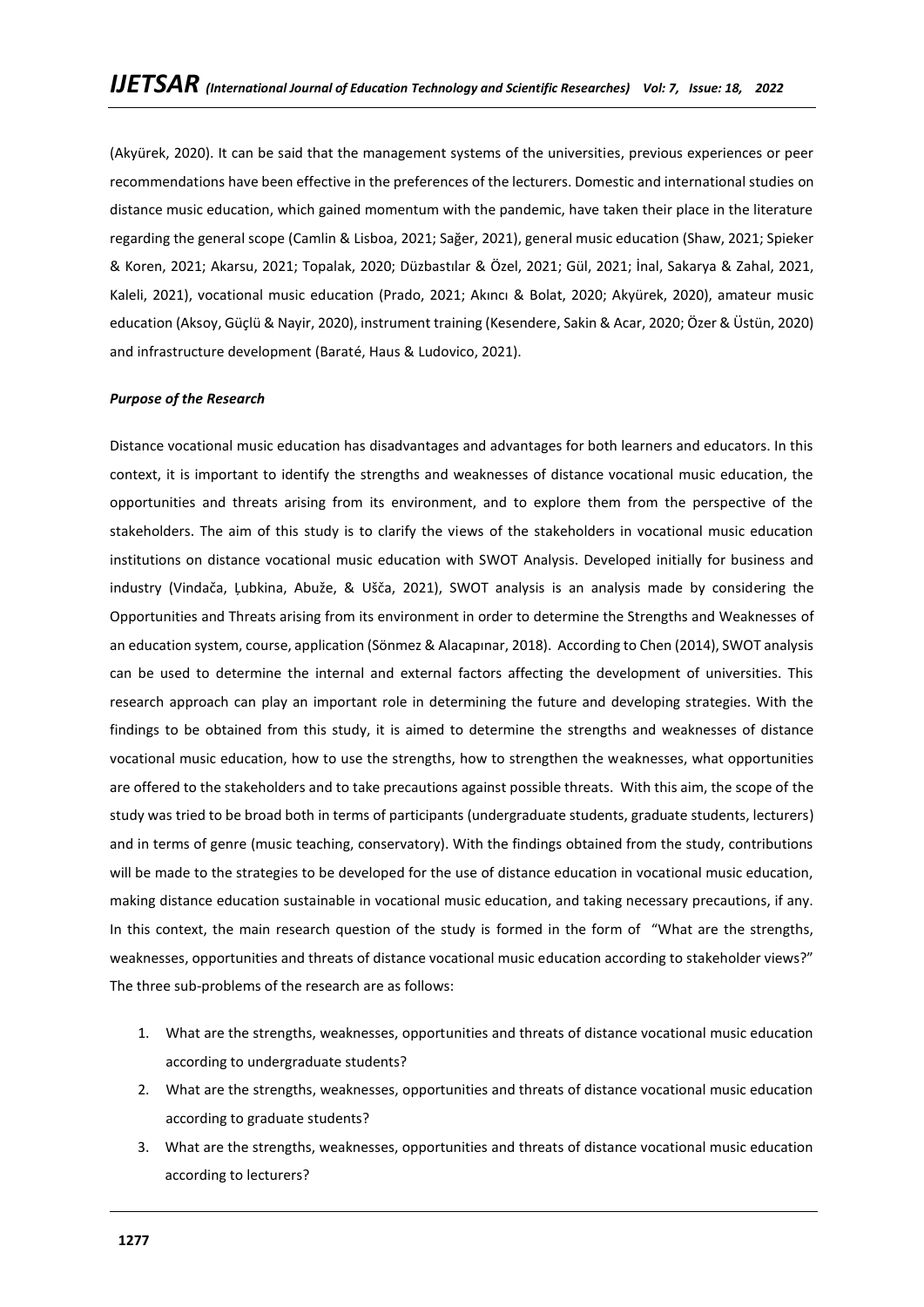### **METHOD**

#### *Research Model*

In this study, "phenomenological" design, one of the qualitative research methods, was used. In this design, the experiences of the participants about a phenomenon are depicted. What is essential here is that the participants have experienced the phenomenon in question and that the essence of the experiences is reached as a result of the descriptions (Creswell, 2016). The aim of phenomenology research in education is to understand the experiences in the education process and to improve the learning and teaching process. Every emotion, thought and lived experience can be the subject of educational research in phenomenology (Atmaca & Uzuner, 2020). The phenomenon that will be studied in this research is "distance vocational music education".

### *Study Group*

The homogeneous study group obtained by purposive sampling method was used in the research. In purposive sampling, which is generally used in qualitative research, the researcher chooses a sample from which they can learn what they want to discover and understand (Merriam, 2018). This method is preferred when it is desired to work in one or more special cases with certain features that meet certain criteria and allows in-depth research (Büyüköztürk et al., 2019). A homogeneous study group is a study group consisting of individuals with the same qualifications, and the individuals have predetermined characteristics by the researcher. The reason why this sampling method was preferred is that the participants in the study had experienced distance vocational music education. The study group consisted of students (n=63), graduate students (n=9) and lecturers (n=17) from Necmettin Erbakan University Music Education Department and Selçuk University Conservatory in Konya, located in the Central Anatolia region of Turkey, in the 2020-2021 academic year. It consists of 89 participants in total. Participants carried out the distance education process online, in synchronous and asynchronous models, with Adobe Connect, Zoom and WhatsApp applications, within the distance management system offered by their universities. The information of the study group is presented in Table 1.

|              |                    |                    | Undergraduate      |                    |       | Lecturer     |           |    |
|--------------|--------------------|--------------------|--------------------|--------------------|-------|--------------|-----------|----|
| University   | Under-<br>graduate | Under-<br>graduate | Under-<br>graduate | Under-<br>graduate | Total | Postgraduate | Doctorate |    |
| University 1 |                    |                    | 18                 | 19                 | 46    |              |           | 14 |
| University 2 |                    | 10                 |                    |                    | 19    | -            |           |    |
| Total        |                    |                    |                    |                    | 63    |              |           |    |

|  |  |  |  | Table 1. Study Group of the Research |
|--|--|--|--|--------------------------------------|
|--|--|--|--|--------------------------------------|

### *Data Collection Tools*

In phenomenological studies, data are collected from people who have had experienced or experiencing the experience (Baş & Akturan, 2017). Research data were collected from people who have experienced distance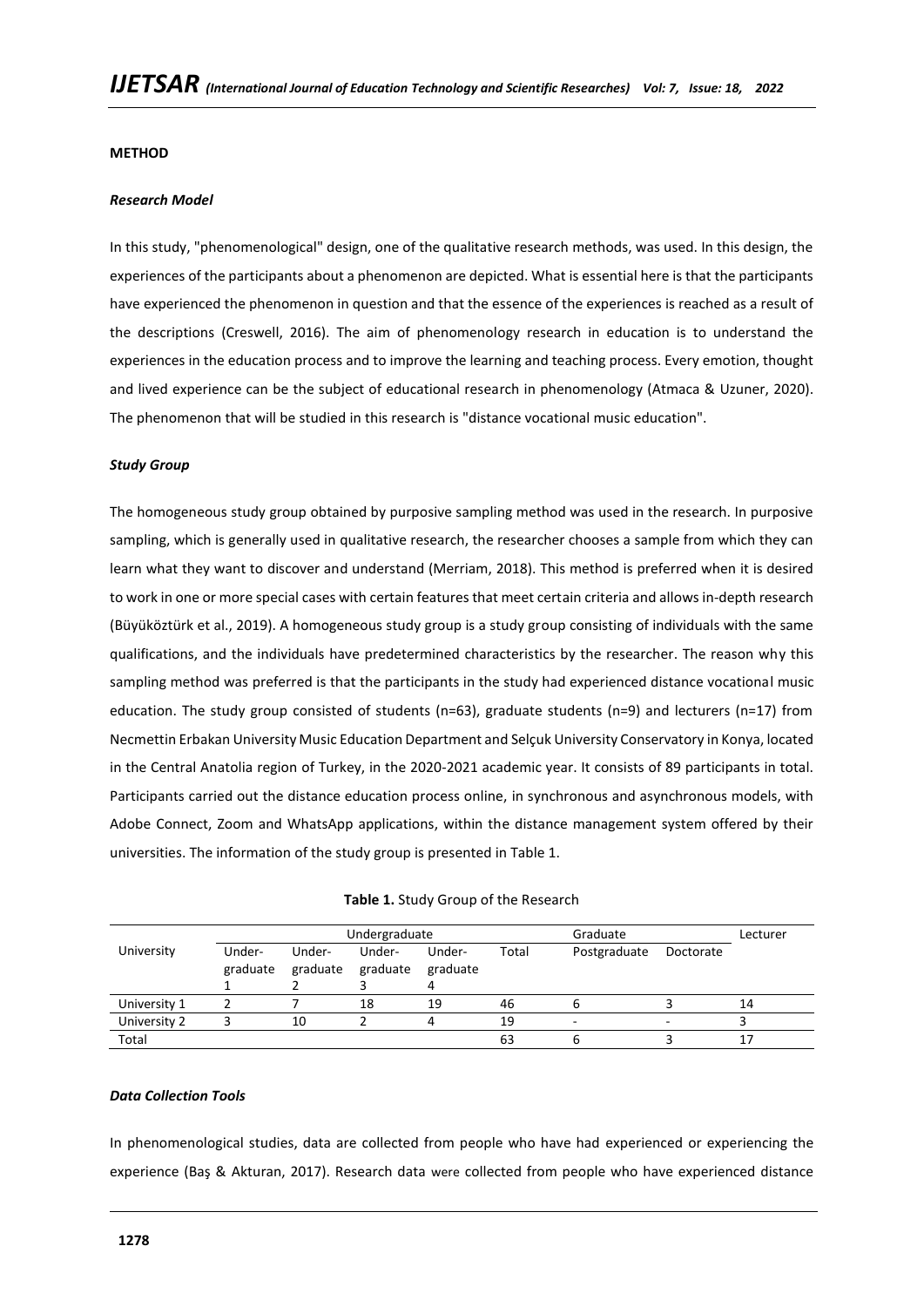vocational music education with a semi-structured interview form. During the creation of the form, the opinions of two music educators and an educational scientist were taken. There are 4 open-ended questions on the usability of distance education in vocational music education in the interview form. The items in the form are as follows:

- 1. What are the strengths of distance vocational music education? Can you explain why you think so?
- 2. What are the weaknesses of distance vocational music education? Can you explain why you think so?
- 3. What are the opportunities of distance vocational music education? Can you explain why you think so?
- 4. What are the threats of distance vocational music education? Can you explain why you think so?

The same form was sent to undergraduate students, graduate students and instructors via e-mail and WhatsApp application. 89 participants returned the form, which was sent to a total of 113 people. The data were collected at the end of the 2020-2021 academic year, at the end of the distance education process in two institutions.

### *Analysis of Data*

The qualitative data obtained through the interview form were analyzed by the content analysis technique, which is frequently used in the field of social sciences. Content analysis is an in-depth analysis and concepts and themes that cannot be noticed with a descriptive approach can be discovered with this analysis. In content analysis, similar data are brought together within the framework of certain concepts and themes, and these are arranged and interpreted in a way that the reader can understand (Yıldırım & Şimşek, 2008). For the reliability of the data analysis, the reliability formula developed by Miles Huberman (1994) (Reliability: Consensus / Consensus + Disagreement) was used. According to this formula, different field experts encode the data in line with the previously determined themes, sub-themes are formed as a result of the coding and the rate of agreement between the expert opinions is determined (Baltacı, 2017). In this context, the data were coded by the researcher and two instructors and divided into sub-themes, themes and categories. As a result of this process, it was determined that the Miles-Huberman reliability formula value for each theme was higher than .80. This shows that their coding is reliable. The resulting sub-themes and themes were then categorized in the SWOT matrix. SWOT analysis is usually simply displayed as a matrix or a table with cells made up of internal and external factors (Chen, 2014) This simple view (Figure 1.) is an important advantage of SWOT analysis for understanding the findings by stakeholders (Shah & Saqib, 2013). After the interpretation of the tables, direct quotations were made from the views of the participants, and the names of the participants whose opinions were quoted were kept confidential, and they were listed as undergraduate students (US) and graduate students (GS) and lecturers (L).

|                         | <b>Positive</b> | Negative   |
|-------------------------|-----------------|------------|
| Internal Factors        | Strengths       | Weaknesses |
| <b>External Factors</b> | Opportunities   | Threats    |
|                         | $\blacksquare$  |            |

**Figure 1-** SWOT Matrix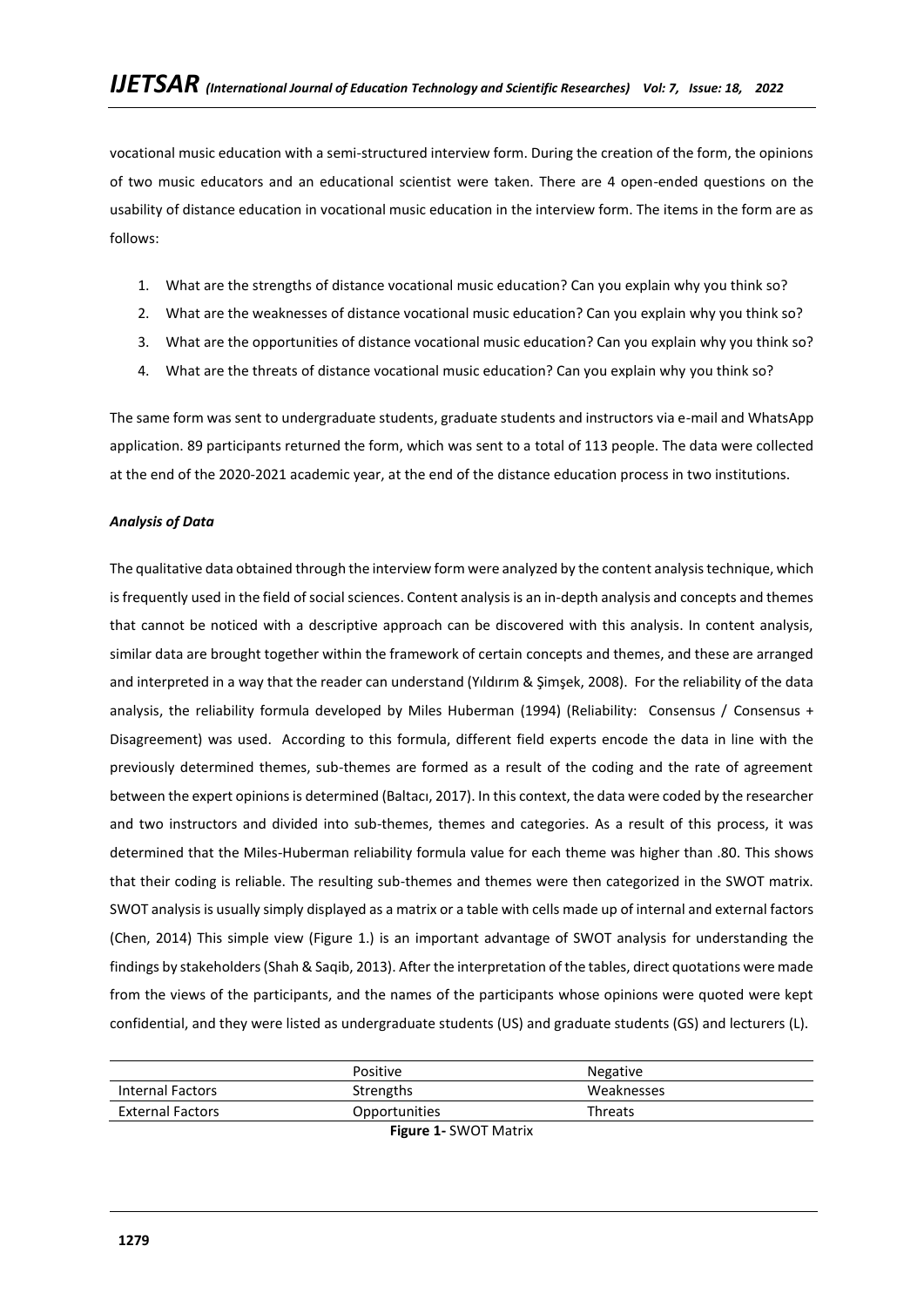### *Validity and Ethics*

Christensen, Johnson, and Turner (2020) suggested some strategies to ensure validity in qualitative research. Some of these are data variation, researcher variation, direct citation, and participant feedback. In this study, interviews were conducted with undergraduate and graduate students and lecturers from two different vocational music education institutions in order to ensure data diversity and not limiting the study to a single data source. In the process of collecting and analyzing data for researcher diversity, it was carried out with two lecturers who worked in the field of qualitative research methods. In the study, the views of the participants were quoted one-to-one, and some of the participants in the study were returned and it was verified with participant feedback whether they agreed with their statements in the research. Ethical principles were complied with at the highest level in the study, and the ethics committee approval of the research was applied to the Social and Human Sciences Research Ethics Committee of the University of Necmettin Erbakan and Ethics Committee Approval was obtained with on 18. 06.2021 the document numbered 359.

#### **FINDINGS**

The findings obtained from the stakeholder views on the sub-problems of the research were examined under 4 categories: strengths and weaknesses, opportunities and threats of distance vocational music education (DVME). These categories are shown in the SWOT Matrix according to frequency (f) and percentages (%) as themes and sub-themes. The findings obtained from the students' opinions regarding the first sub-problem of the study are presented in Table 2.

|                  |           | <b>Strengths</b>                                                                  |                |     | Weaknesses                                                           |                |     |
|------------------|-----------|-----------------------------------------------------------------------------------|----------------|-----|----------------------------------------------------------------------|----------------|-----|
|                  |           | Theme and Sub-themes<br>(n=63)                                                    |                | %   | Theme and Sub-themes<br>$(n=63)$                                     |                | %   |
|                  |           | Video recording                                                                   | 29             | 46  | Communication and Interaction<br>$\bullet$                           | 28             | 44  |
|                  |           | Re-watching<br>⋗                                                                  | 25             | 39  | ↘<br>Communication problem with                                      | 17             | 26  |
|                  |           | Self-evaluation<br>⋗                                                              | 4              | 6.3 | instructor                                                           |                |     |
|                  |           | Saving time                                                                       | 19             | 30  | ⋗<br>Lack of feedback from                                           | 4              | 6.3 |
|                  |           | Flexibility in terms of time and place                                            | 16             | 25  | instructors                                                          |                |     |
|                  |           | skills<br>information<br>Developing<br>in<br>communication and music technologies | 15             | 23  | Feeling of physical distance<br>⋗                                    | 5              | 7.9 |
| Internal Factors |           | Increasing individual learning<br>responsibility                                  | $\overline{7}$ | 11  | Lack of communication with<br>↘<br>friends                           | $\overline{2}$ | 3.1 |
|                  | $\bullet$ | Easy access to information and course                                             | 5              | 7.9 | Internet speed                                                       | 20             | 31  |
|                  |           | materials                                                                         |                |     | Inequality of opportunity                                            | 16             | 25  |
|                  |           | Reaching disadvantaged students                                                   | 5              | 7.9 | Does not allow synchronous and                                       | 15             | 23  |
|                  |           | Reaching disabled students<br>⋗                                                   | 3              | 4.7 | collaborative work                                                   |                |     |
|                  |           | Reaching students working in a job<br>≻                                           | 1              | 1.5 | Problems in applied lessons<br>$\bullet$                             | 13             | 20  |
|                  |           | Reaching asocial students<br>↘                                                    | 1              | 1.5 | ↘<br>In instrument education, the                                    | 7              | 11  |
|                  |           | Reducing the cost of education                                                    | 4              | 6.3 | teacher's inability to see the                                       |                |     |
|                  |           | Easy and affordable access to field<br>experts                                    | 3              | 4.7 | student or the student's inability<br>to see teacher from a full and |                |     |
|                  |           | Offering a rich learning environment                                              | $\overline{2}$ | 3.1 | correct angle                                                        |                |     |
|                  |           | Reaching large audiences                                                          | $\overline{2}$ | 3.1 |                                                                      | 3              | 4.7 |

**Table 2.** The SWOT Matrix of Distance Vocational Music Education According to the Views of Undergraduate Students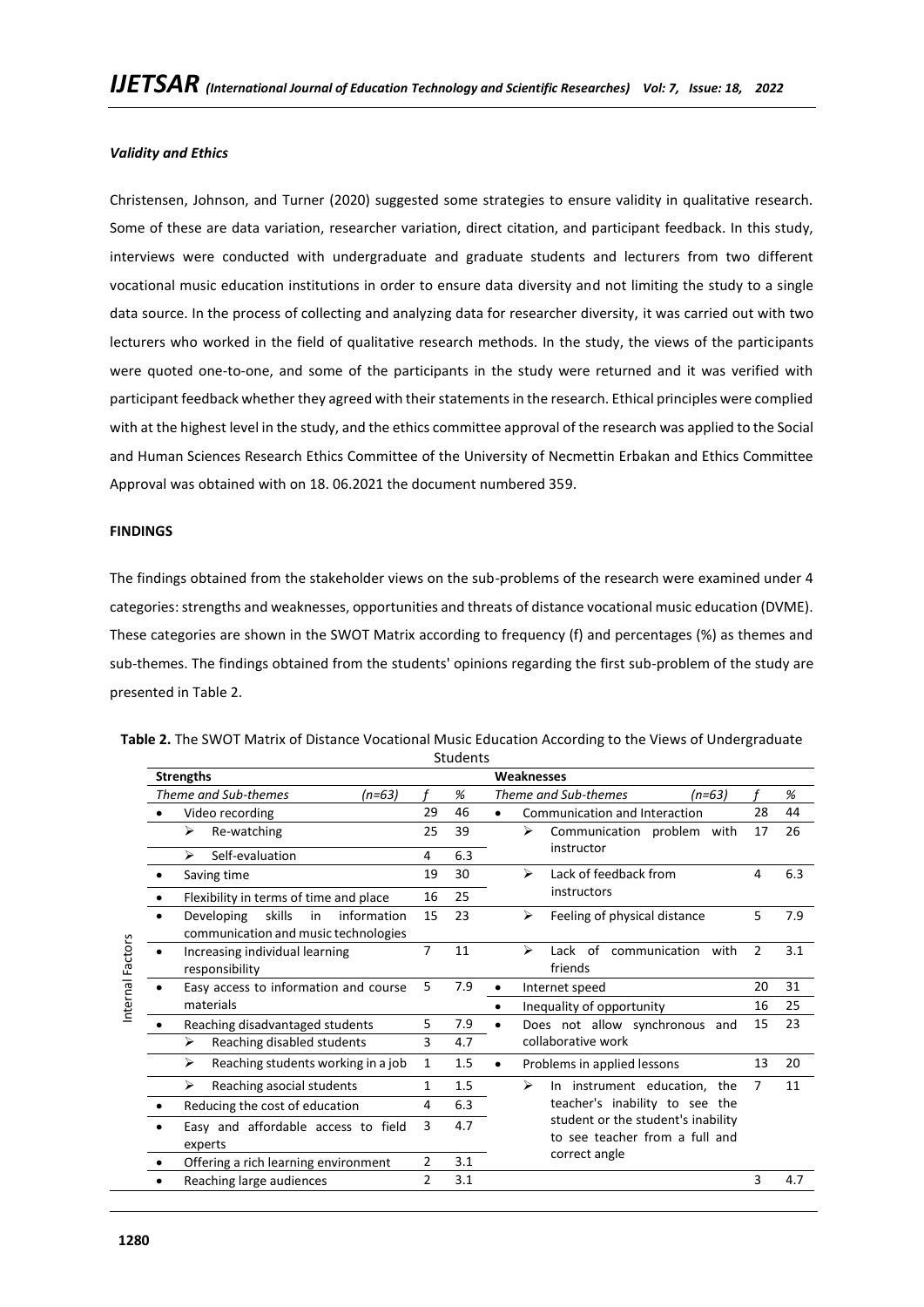|                               | Easy access<br>$\bullet$                      |          | 2              | 3.1  |           | Inability to carry out the teaching<br>➤<br>practice course at school                      |                |      |
|-------------------------------|-----------------------------------------------|----------|----------------|------|-----------|--------------------------------------------------------------------------------------------|----------------|------|
|                               | Cooperative learning opportunity              |          | $\overline{2}$ | 3.1  |           | ➤<br>Inadequacy of demonstration                                                           | 3              | 4.7  |
|                               | <b>Building self-confidence</b>               |          | 1              | 1.5  |           | technique                                                                                  |                |      |
|                               | Uninterrupted education<br>$\bullet$          |          | $\mathbf{1}$   | 15   |           | Poor sound quality                                                                         | 8              | 12   |
|                               |                                               |          |                |      | $\bullet$ | Inability to clearly reflect musical<br>elements such as nuance, tone and<br>timbre        | 4              | 6.3  |
|                               |                                               |          |                |      |           | Digital fatigue, distraction and low<br>motivation                                         | 4              | 6.3  |
|                               |                                               |          |                |      |           | The course contents are not designed<br>accordance<br>with<br>distance<br>in<br>education. | 3              | 4.7  |
|                               |                                               |          |                |      |           | Assessment and evaluation                                                                  | 3              | 4.7  |
|                               |                                               |          |                |      |           | Discipline                                                                                 | 3              | 4.7  |
|                               |                                               |          |                |      |           | Educators' lack of mastery of distance<br>education techniques                             | $\overline{2}$ | 3.1  |
|                               |                                               |          |                |      |           | Difficulty<br>understanding<br>abstract<br>concepts                                        | $\mathbf{1}$   | 1.5  |
|                               |                                               |          |                |      |           | Individual learning problems                                                               | $\mathbf{1}$   | 1.5  |
|                               |                                               |          |                |      |           | Image quality                                                                              | $\mathbf{1}$   | 1.5  |
|                               |                                               |          |                |      |           | Asocialization                                                                             | 1              | 1.5  |
|                               | <b>Opportunities</b>                          |          |                |      |           | <b>Threats</b>                                                                             |                |      |
|                               | <b>Themes</b>                                 | $(n=63)$ |                | $\%$ |           | <b>Themes</b><br>(n=63)                                                                    | f              | $\%$ |
|                               | Experience of distance education<br>$\bullet$ |          | 12             | 19   | $\bullet$ | Lack of infrastructure                                                                     | 9              | 14   |
|                               | Advances in technology                        |          | 3              | 4.7  | $\bullet$ | Short lesson time                                                                          | $\overline{7}$ | 11   |
| $\bullet$<br>External Factors | Advances in music technology                  |          | 3              | 4.7  |           | The discomfort caused by negative<br>experiences due to being caught off<br>guard          | 5              | 7.9  |
|                               |                                               |          |                |      | ٠         | Lack of real classroom environment                                                         | 3              | 4.7  |
|                               |                                               |          |                |      | $\bullet$ | Cheating                                                                                   | 3              | 4.7  |
|                               |                                               |          |                |      | $\bullet$ | of<br>Fear<br>being<br>dependent<br>on<br>technology                                       | $\overline{2}$ | 3.1  |
|                               |                                               |          |                |      |           | Security                                                                                   | $\overline{2}$ | 3.1  |
|                               |                                               |          |                |      | $\bullet$ | <b>Technical support</b>                                                                   | $\mathbf{1}$   | 1.5  |

As seen in Table 2, almost half of the undergraduate students (n=63) (n=29; 46%) stated that video recording is the strongest aspect of distance vocational music education, as it offers the opportunity to re-watch and selfevaluate. This is followed by the themes of time saving (n=19; 30%), flexibility in terms of time and place (n=16; 25%), developing skills in information communication and music technologies (n= 15; 23%), increasing individual learning responsibility (n=7; 11%), easy access to information and course materials (n=5; 7.9%), reaching disadvantaged students with disabilities, full-time employment and asocial students (n=5; 7.9%), reducing the cost of training (n=4; 6.3%), easy and less costly access to field experts (n=3; 4.7%), providing a rich learning environment (n=2; 3.1%), reaching large audiences (n=2; 3.1%), accessibility (n=2; 3.1%), collaborative learning opportunities (n=2; 3.1%),gaining self-confidence (n=1; 1.5%), uninterrupted education (n=1; 1.5%). Undergraduate students listed the weaknesses of distance vocational music education as communication and interaction in general, including lack of communication with the instructor, lack of feedback from instructors, feeling of physical distance and lack of communication with friends (n=28; 44%), internet speed (n=20; 31%), inequality of opportunity (n=16; 25%), not allowing synchronous and collaborative work (n=15; 23%), problems in applied courses in general as in instrument education, the teacher's inability to see the student or the student's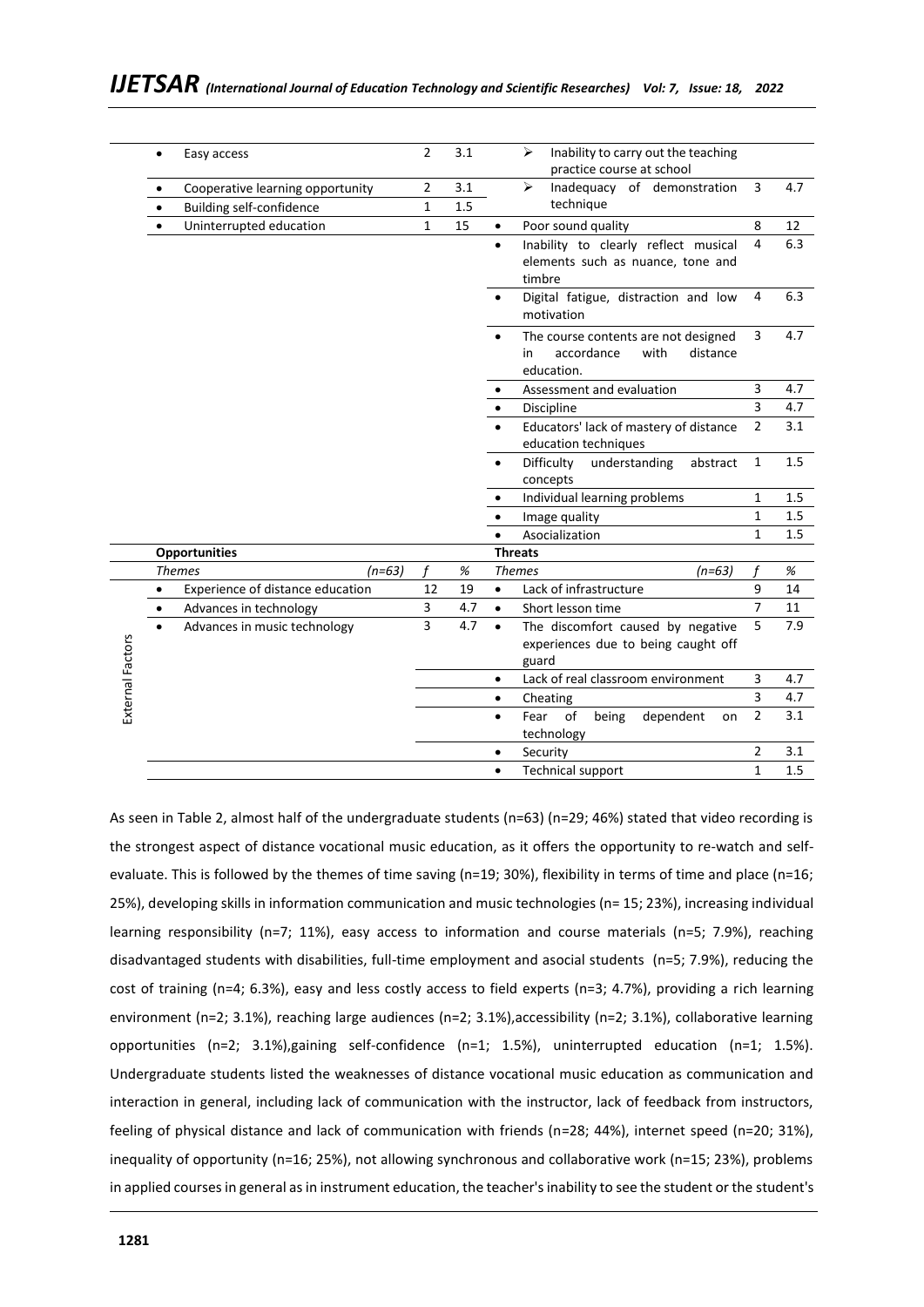inability to see teacher from a full and correct angle, not being able to carry out the teaching practice course at school and not being able to perform the demonstration technique (n=12; %20), poor sound quality (n=8; 12%), not being able to reflect musical elements such as nuance, tone and timbre clearly (n=4; 6.3%),digital fatigue, distraction and low motivation (n=4; 6.3%), course content is not designed in accordance with distance education (n=3; 4.7%), assessment and evaluation (n=3; 4.7%), discipline (n=3; 4.7%), lack of mastery of distance education techniques by educators (n=2; 3.1%), difficulty understanding abstract concepts (n=1; 1.5%), individual learning problems (n=1; 1.5%), image quality (n=1; 1.5%), asocialization (n=1; 1.5%). Undergraduate students considered the compulsory experience of distance education during the pandemic process (n=12; 19%), developments in technology (n=3; 4.7%) and developments in music technology (n=3; 4.7%) in the category of opportunities. Students listed the themes of lack of infrastructure (n=9; 14%), shorter course hours compared to face-to-face education (n=7; 11%), discomfort caused by negative experiences due to being caught unprepared (n=5; 7.9%), failure to provide a real classroom environment (n=3; 4.7%), cheating (n=3; 4.7%), fear of being dependent on technology (n=2; 3.1%), security (n=2; 3.1%), technical support (n=1; 1.5%) as threats to distance vocational music education.

When Table 2 is examined, it is seen that undergraduate students (n=63) expressed a total of 286 (100%) opinions on DVME. These are distributed as strengths (n=113; 39.86%) and weaknesses (123; 43.00%) in internal factors, opportunities (n=18; 6.29%) and threats (n=32; 11.18%) in external factors. These data can be interpreted as DVME's weaknesses slightly outweigh its strengths. According to the data, it can be said that the threats arising from external factors to DVME are more than opportunities. Sample quotations from students' opinions are presented below.

### *Strengths*

*"I both learn and reinforce the points that we did not understand or missed in the lessons, thanks to the course recordings."* US7

*"I don't have any transportation problems, I can attend my classes from wherever there is internet."* US8

*"I used to ask my teacher before, but I had to learn something by my own efforts with distance learning."* US3

"*No one paid bus or dorm money to go to school. Everyone attended their classes from their hometown and home."* US44

*"Thanks to the distance education that I met with the pandemic, I got to know information and communication technologies and music programs better. Thus, I believe that when I become a teacher in the future, I will be more helpful to my students."* US5

*"Time management becomes more convenient in distance education and I find more opportunities to study. Even if I am sick or tired, I can attend classes."* US31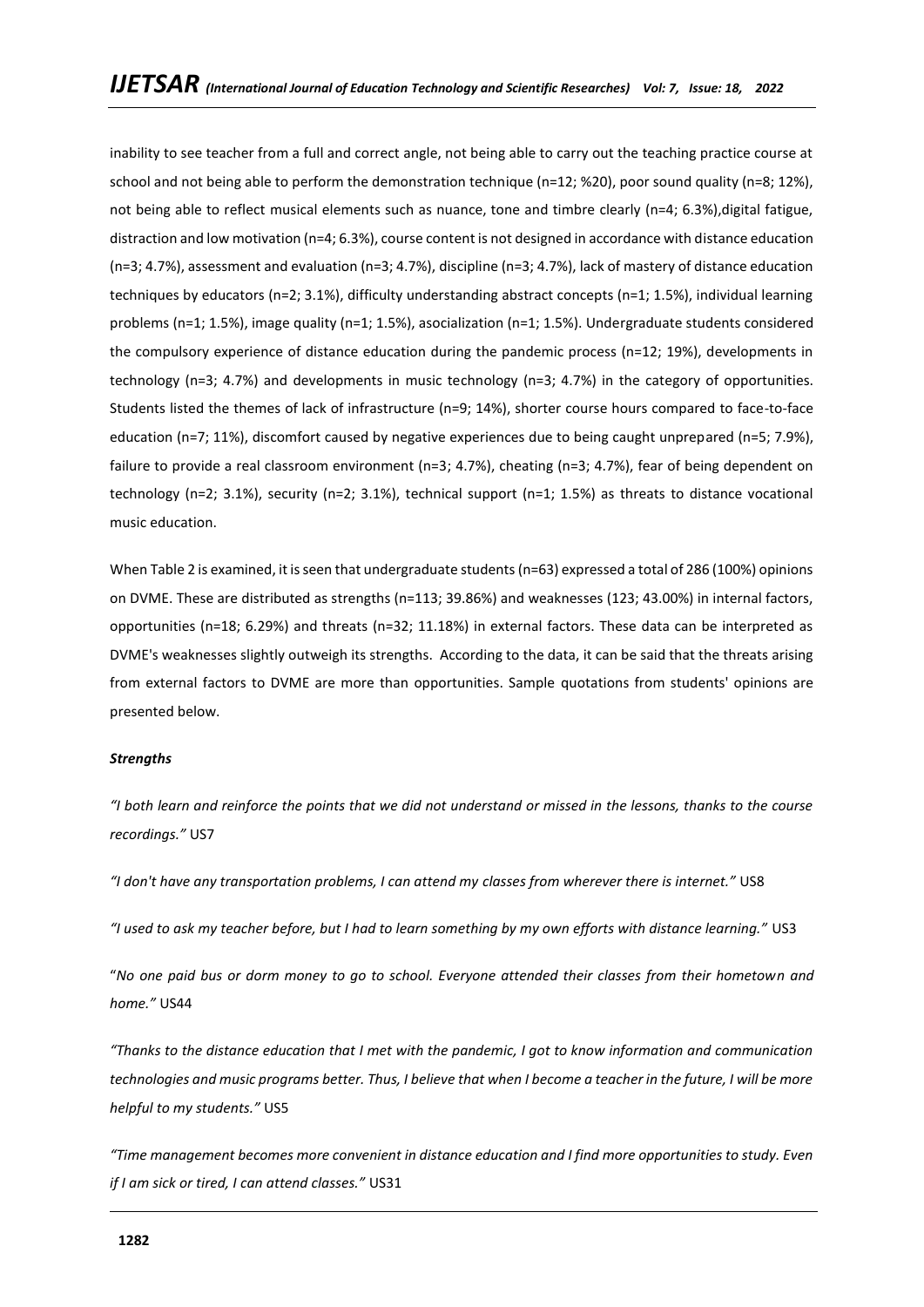### *Weaknesses*

*"During my instrument training, my teacher cannot interfere with my finger positions, sitting and posture over the internet."* US59

"Because most things in music are abstract, we often don't visualize them and put them into practice." US5

*"It creates inequality of opportunity.* Even if everyone has a computer or tablet at home, they do not have a piano at home."US27

"We cannot maintain our harmony with friends remotely in group lessons. *When we become musicians in the future, we may have problems on stage, which can create a lack of self-confidence for us."* US60

# *Opportunities*

*"I believe that the rapidly developing technology will create great opportunities for distance music education."*  US2

*"I think that with the development of music technology, playing on instruments may disappear in the future and computers will take its place."* US31

### *Threats*

*"I think the biggest threat is the collapse of the internet network."* US8

*"The fact that music education remains in the digital environment can be a great threat. I miss the books and the teacher."* US42

*"Obviously, we have become like fish out of water in distance music education. We were caught unprepared and this situation may leave a negative mark on us against distance education in the future."* US27

Findings related to the second sub-problem of the research are presented in Table 3.

| Table 3. The SWOT Matrix of Distance Vocational Music Education According to the Views of Graduate |
|----------------------------------------------------------------------------------------------------|
| $C+1$                                                                                              |

|          |           |                                                |   | stuuents |                                                                                   |
|----------|-----------|------------------------------------------------|---|----------|-----------------------------------------------------------------------------------|
|          |           | <b>Strengths</b>                               |   |          | Weaknesses                                                                        |
|          |           | Themes and Sub-themes<br>$(n=9)$               |   | %        | Themes and Sub-themes<br>$(n=9)$<br>%                                             |
|          |           | Video recording                                | 4 | 44       | Communication and Interaction<br>55<br>$\bullet$                                  |
|          |           | Easy access                                    | 4 | 44       | Feeling of physical distance<br>33<br>⋗                                           |
| Factors  | ٠         | Flexibility in terms of time and place         | 4 | 44       | with<br>of<br>communication<br>11<br>⋗<br>Lack<br>instructor                      |
| Internal | $\bullet$ | Easy and affordable access to field<br>experts | 4 | 44       | Lack of feedback from instructor<br>11<br>⋗                                       |
|          | $\bullet$ | Saving time                                    | 3 | 33       | Problem<br>οf<br>synchronous<br>44<br>4<br>and<br>$\bullet$<br>collaborative work |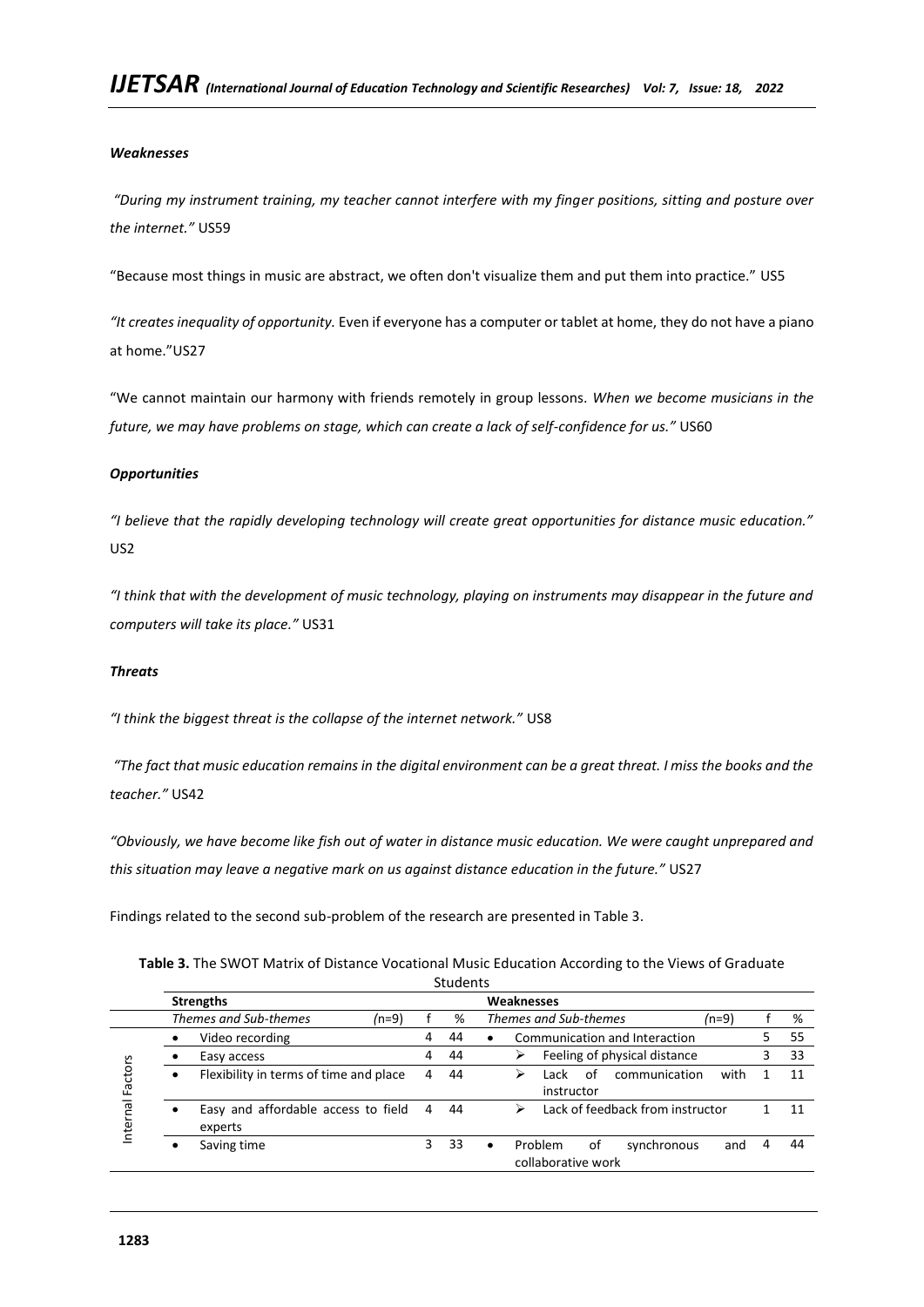|                     | individual<br>learning<br>Increasing<br>$\bullet$<br>responsibility                 | 3              | 33 | Sound quality                                            | 2              | 22 |
|---------------------|-------------------------------------------------------------------------------------|----------------|----|----------------------------------------------------------|----------------|----|
|                     | Reaching disadvantaged individuals                                                  | 3              | 33 | Problems in applied lessons<br>$\bullet$                 | $\overline{2}$ | 22 |
|                     | Reaching students working in a<br>↘<br>job                                          | $\overline{2}$ | 22 | ↘<br>of<br>Inadequacy<br>demonstration<br>technique      | 2              | 22 |
|                     | Reaching disabled students<br>⋗                                                     | 1              | 11 |                                                          |                |    |
|                     | Reducing the cost of education                                                      | $\mathbf{1}$   | 11 | Internet connection<br>$\bullet$                         | $\mathcal{P}$  | 22 |
|                     | Offering a rich learning environment                                                | $\mathbf{1}$   | 11 | Inequality of opportunity<br>٠                           | 1              | 11 |
|                     | Developing literacy in information<br>communication<br>and<br>music<br>technologies | 1              | 11 | Digital fatigue, distraction<br>and<br>low<br>motivation | 1              | 11 |
|                     | Reaching large audiences                                                            | $\mathbf{1}$   | 11 | Asocialization<br>$\bullet$                              | 1              | 11 |
|                     | Ensuring standards in education<br>programs                                         | 1              | 11 | Individual learning problems<br>$\bullet$                | 1              | 11 |
|                     | Easy and quick access to information<br>and course materials                        | $\mathbf{1}$   | 11 | Image quality                                            | 1              | 11 |
|                     | <b>Opportunities</b>                                                                |                |    | <b>Threats</b>                                           |                |    |
|                     | <b>Themes</b><br>(n=9)                                                              |                | %  | <b>Themes</b><br>(n=9)                                   |                | %  |
|                     | Covid 19 Pandemic                                                                   | 1              | 11 | Lack of infrastructure and materials<br>$\bullet$        | 3              | 33 |
| External<br>Factors | Advances in music technology                                                        | 1              | 11 | Devotion to tradition<br>$\bullet$                       | 3              | 33 |
|                     | Providing equality of opportunity                                                   | 1              | 11 | Being without internet<br>$\bullet$                      | 1              | 11 |
|                     |                                                                                     |                |    | Fear of being dependent on technology                    | $\mathbf{1}$   | 11 |

When Table 3 is examined, the strengths of distance vocational music education according to graduate students (n=9) are video recording (n=4; 44%), ease of access (n=4; 44%), flexibility in terms of time and place (n=4; 44%), easy and economical access to field experts (n=4; 44%). These themes were followed by time saving (n=3; 33%), increasing individual learning responsibility (n=3; 33%), Reaching disadvantaged students with disabilities ans students who work full time in a job (n=3; 33%), reducing the cost of education (n=1 ; 11%), providing a rich learning environment (n=1 ; 11%), developing literacy in information communication and music technologies  $(n=1; 11%)$ , reaching large audiences  $(n=1; 11%)$ , providing standards in education programs  $(n=1; 11%)$ , easy and fast access to information and course materials (n=1 ; 11%), respectively. Weaknesses of distance vocational music education according to graduate students are; communication and interaction in general, including the feeling of physical distance, lack of communication with the instructor and lack of feedback from the instructors (n=5; 55%), synchronous and collaborative work problems (n=4; 44%), sound quality (n=2; 22%), problems in applied courses, including the inadequacy of the demonstration technique (n=2; 22%), internet connection (n=2; 22%), inequality of opportunity (n=1; 11%), digital fatigue, distraction and low motivation (n=1; 11%), asocialization (n=1; 11%), individual learning problems (n=1; 11%), and image quality (n=1; 11%). Graduate students listed the opportunities for distance vocational music education as pandemic (n=1; 11%), developments in music technology ( $n=1$ ; 11%), and creating equal opportunity ( $n=1$ ; 11%). Threats to distance vocational music education are lack of infrastructure and materials (n=3; 33%), devotion to tradition (n=3; 33%), being without internet (n=1; 11%), fear of being dependent on technology (n=1; 11%).

When Table 3 is examined, it is seen that graduate students (n=9) expressed a total of 69 (100%) opinions on DVME. These are distributed as strengths (n=31; 44.92%) and weaknesses (27; 39.13%) in internal factors, opportunities (n=3; 4.34%) and threats (n=8; 11.59%) in external factors. These data can be interpreted as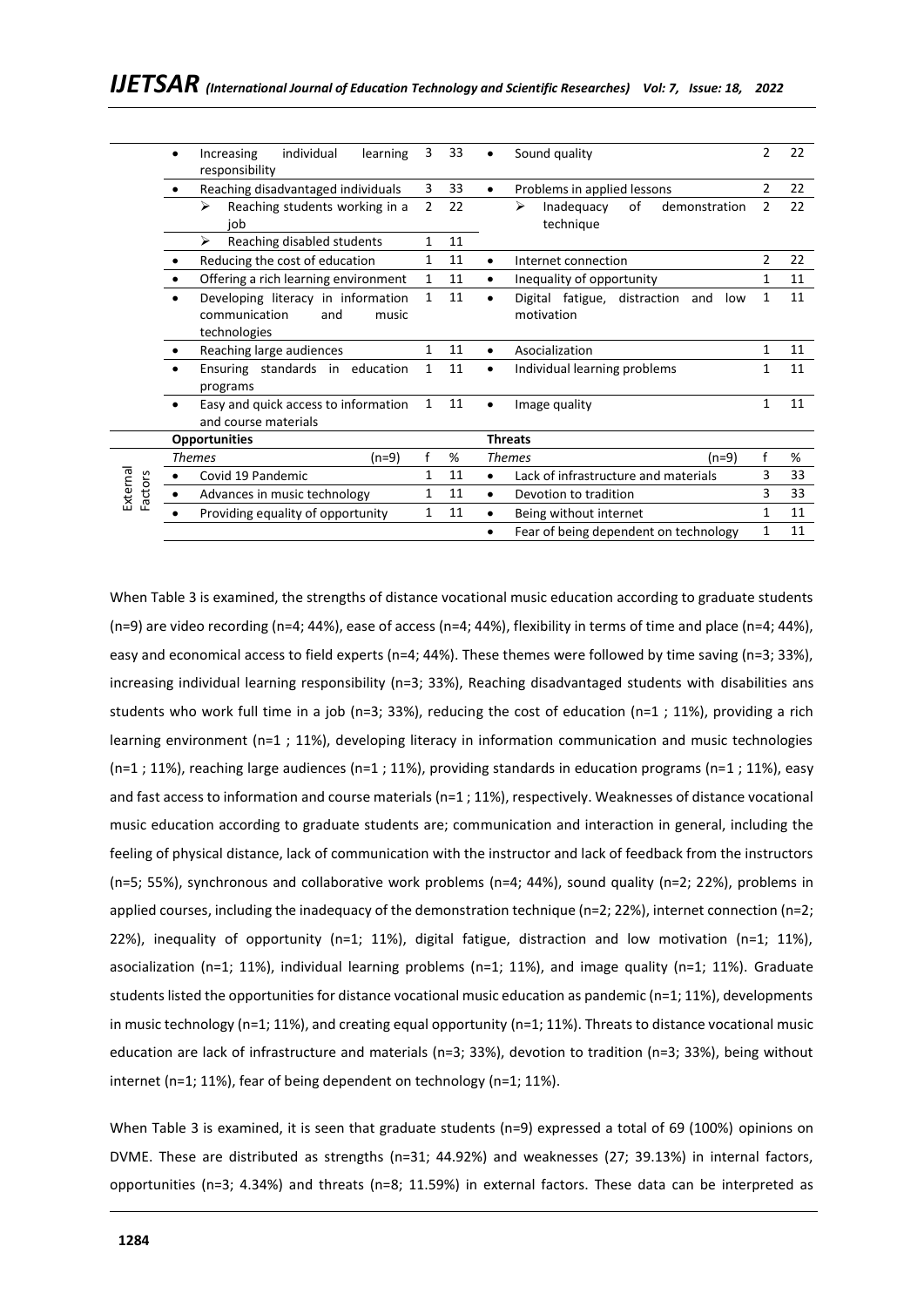DVME's weaknesses are slightly more than its strengths resulting from itself. According to the data, it can be said that the threats arising from external factors to DVME are more than opportunities. Sample quotes from graduate students' opinions are presented below.

### *Strengths*

*"Especially postgraduate students like us can find the opportunity to work with instructors in distant cities and countries."* GS1

*"Conscious students can use the time they do not lose with transportation for their individual studies."* GS2

*"It provides education opportunities for physically handicapped students. It is indispensable for people who cannot benefit from traditional education due to reasons such as marriage, military service, having children."* GS3

### *Weaknesses*

*"I think that the one-to-one relationship between the teacher and the student is stronger, especially in the music department compared to other departments. This relationship has a positive effect on students' motivation and working tempo. I think that student-teacher communication will weaken due to distance education."* GS2

"Students who do not have the habit of learning without help and on their own may experience problems" GS3

*"The main weakness is that the internet is not fluent in our country."* GS4

*"In collective lessons such as hearing, harmony, choir and orchestra, that it is not possible for students to interact with each other, the student's being passive, the inability to interact that contributes to collective lessons such as thinking and discussing can be counted among the weaknesses of distance education."* GS6

*"During the lesson, the student's inability to closely observe the teacher while they are playing is one of its weaknesses."* GS8

#### *Opportunities*

*"Carrying out activities by combining instruments on digital platforms has increased considerably with the distance education process."* GS9

#### *Threats*

*"It cannot be performed in places where there is no internet access. Students who do not have internet access and smart devices are deprived of education."* GS9

The findings related to the third sub-problem of the study are presented in Table 4.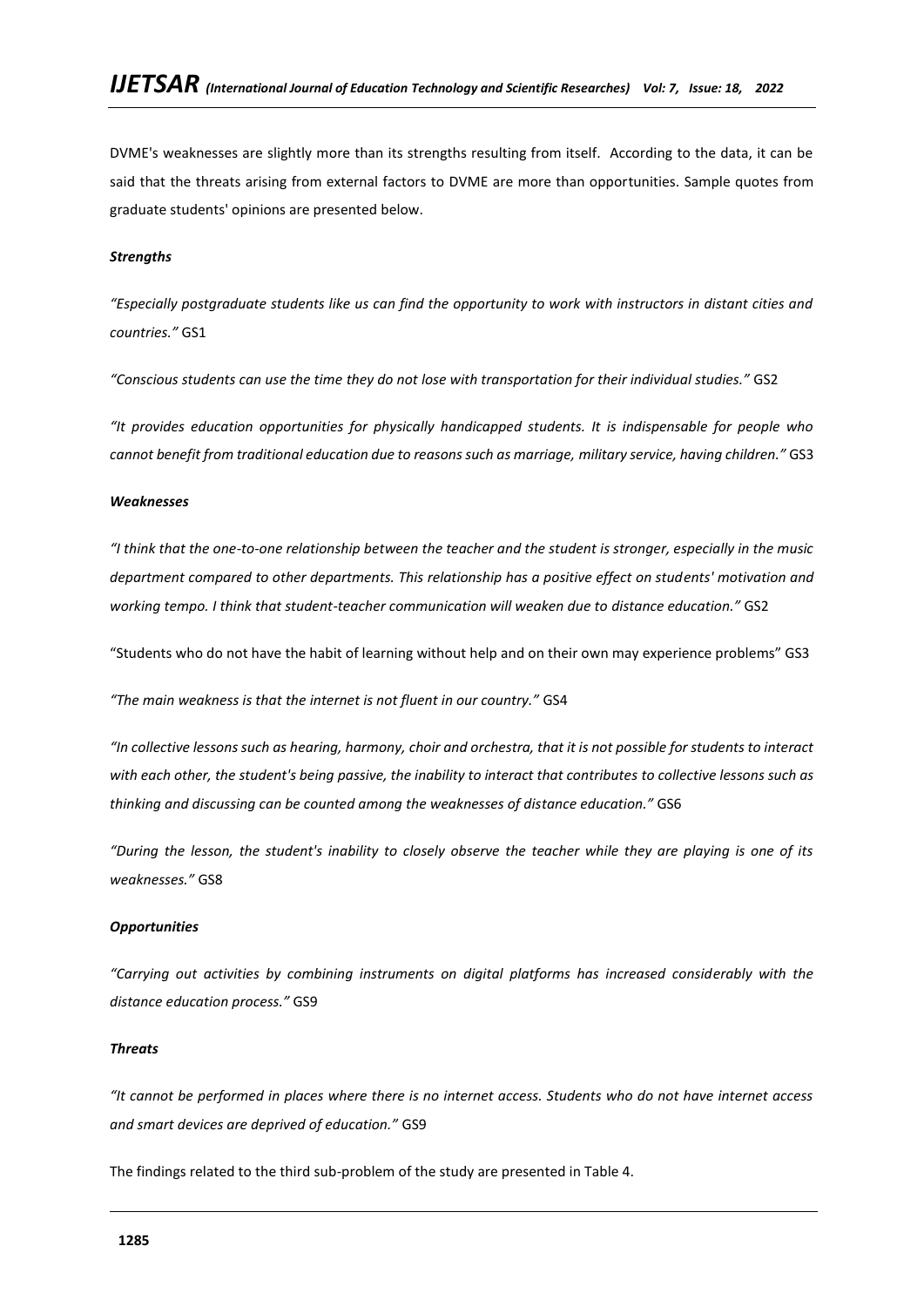|                  | <b>Strengths</b>                                      |                |     | Weaknesses                                       |                |     |
|------------------|-------------------------------------------------------|----------------|-----|--------------------------------------------------|----------------|-----|
|                  | Themes and Sub-themes<br>$(n=17)$                     | $\mathsf{f}$   | %   | Themes and Sub-themes<br>$(n=17)$                | $\mathsf{f}$   | %   |
|                  | $\bullet$<br>Video recording                          | 10             | 58  | Communication and interaction<br>$\bullet$       | 9              | 52  |
|                  | Flexibility in terms of time and place<br>$\bullet$   | 10             | 58  | Feeling of physical distance<br>➤                | 5              | 29  |
|                  | Easy and affordable access to field<br>$\bullet$      | 8              | 47  | ➤<br>Interaction between student and             | $\overline{2}$ | 11  |
|                  | experts                                               |                |     | instructor                                       |                |     |
|                  | Reducing the cost of education<br>٠                   | 5              | 29  | Interaction between student and<br>≻             | 2              | 11  |
|                  |                                                       |                |     | student                                          |                |     |
|                  | Reaching disadvantaged individuals                    | 4              | 23  | Inequality of opportunity<br>$\bullet$           | 8              | 47  |
|                  | ⋗<br>Reaching disabled students                       | 3              | 17  | Lack of equipment<br>⋗                           | 6              | 35  |
|                  | ⋗<br>Reaching students working in a job               | $\mathbf{1}$   | 5.8 | ⋗<br>Family support                              | $\mathbf{1}$   | 5.8 |
|                  | Offering a rich learning environment                  | 3              | 17  | ⋗<br><b>Study Environment</b>                    | 1              | 5.8 |
|                  | Increasing individual learning<br>$\bullet$           | $\overline{3}$ | 17  | Musicality, tone and timbre<br>$\bullet$         | 6              | 35  |
|                  | Responsibility<br>$\bullet$                           |                |     | Internet connection<br>$\bullet$                 | 5              | 29  |
| nternal Factors  | Saving time<br>$\bullet$                              | $\overline{2}$ | 11  | Does not allow synchronous<br>and<br>$\bullet$   | 5              | 29  |
|                  | Uninterrupted education<br>$\bullet$                  | $\overline{2}$ | 11  | collaborative work                               |                |     |
|                  | literacy in<br>information<br>Developing<br>$\bullet$ | $\mathbf{1}$   | 5.8 | of<br>Inadequacy<br>demonstration<br>$\bullet$   | 4              | 23  |
|                  | communication and music technologies                  |                |     | technique                                        |                |     |
|                  | Reaching large audiences<br>٠                         | $\mathbf{1}$   | 5.8 | Shortening of lesson durations<br>$\bullet$      | 3              | 17  |
|                  | Ease of assessment and evaluation<br>$\bullet$        | $\mathbf{1}$   | 5.8 | Sound quality<br>$\bullet$                       | 3              | 17  |
|                  | No strengths                                          | $\mathbf{1}$   | 5.8 | Image quality<br>$\bullet$                       | $\overline{2}$ | 11  |
|                  |                                                       |                |     | Absenteeism                                      | $\mathbf{1}$   | 5.8 |
|                  |                                                       |                |     | Motivation<br>$\bullet$                          | $\mathbf{1}$   | 5.8 |
|                  |                                                       |                |     | Increasing work load<br>$\bullet$                | 1              | 5.8 |
|                  |                                                       |                |     | Asocialization                                   | $\mathbf{1}$   | 5.8 |
|                  | <b>Opportunities</b>                                  |                |     | <b>Threats</b>                                   |                |     |
|                  | $(n=17)$<br><b>Themes</b>                             | f              | %   | <b>Themes</b><br>$(n=17)$                        | f              | %   |
|                  | Advances in music technology<br>$\bullet$             | 4              | 23  | $\bullet$<br>Lack of infrastructure              | 4              | 23  |
|                  | Covid 19 Pandemic<br>$\bullet$                        | $\overline{2}$ | 11  | $\bullet$<br>Problems<br>in<br>assessment<br>and | 3              | 17  |
|                  | Easy access to materials<br>$\bullet$                 | $\mathbf 1$    | 5.8 | evaluation                                       |                |     |
| External Factors | Management's attitude<br>$\bullet$                    | $\mathbf{1}$   | 5.8 | Devotion to tradition<br>$\bullet$               | 2              | 11  |
|                  |                                                       |                |     | Stakeholders who cannot adapt to<br>$\bullet$    | $\overline{2}$ | 11  |
|                  |                                                       |                |     | technology                                       |                |     |
|                  |                                                       |                |     | Security<br>$\bullet$                            | $\mathbf{1}$   | 5.8 |
|                  |                                                       |                |     | Negative experience                              | 1              | 5.8 |
|                  |                                                       |                |     | Fear of being dependent on technology            | 1              | 5.8 |
|                  |                                                       |                |     | Regulations                                      | 1              | 5.8 |
|                  |                                                       |                |     | Management's attitude<br>$\bullet$               | $\mathbf{1}$   | 5.8 |

**Table 4.** The SWOT Matrix of Distance Vocational Music Education According to the Views of Instructors

When Table 4 is examined, the instructors (n=9) listed the strengths of distance vocational music education as video recording (n=10; %58), flexibility in terms of time and place (n=10; %58), easy and affordable access to field experts (n=8; %47), reducing the cost of education (n=5; %29), reaching disadvantaged students such as students with disabilities or a full time job (n=4; %23), offering a rich learning environment (n=3; %17), increasing individual learning responsibility (n=3; %17), saving time (n=2; %11), uninterrupted education (n=2; %11), developing literacy in information communication and music technologies (n=1; %5.8), reaching large audiences (n=1; %5.8), ease of assessment and evaluation (n=1; %5.8), no strengths (n=1; %5.8).

According to the instructors, communication and interaction in general, including the feeling of physical distance, lack of communication between student-instructor and student-student (n=9; 52%), Inequality of opportunities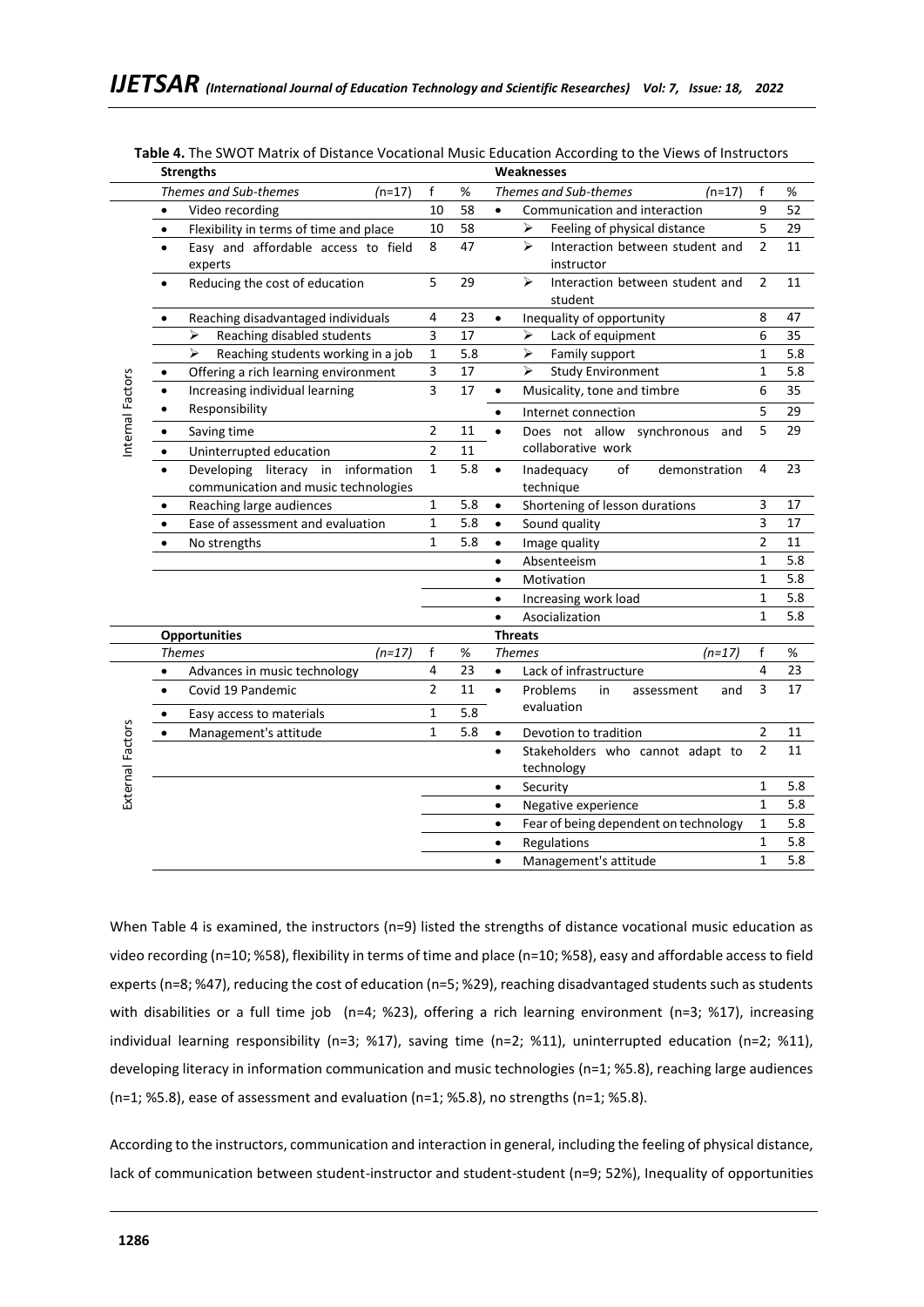in general, including lack of equipment, family support and study environment (n=8; 47%), musicality, tone and timbre (n=6; 35%), internet connection (n=5; 29%), not allowing synchronous and collaborative work (n=5; 29%), inadequacy of the demonstration technique (n=4; 23%), shortening of lesson times (n=3; 17%), sound quality (n=3; 17%), image quality (n=2; 11%), absenteeism (n=1; 5.8%), motivation (n=1; 5.8%), increased workload (n=1; 5.8%), asocialization (n=1; 5.8%) are the weaknesses of distance vocational music education. Instructors cited developments in music technology (n=4; 23%), pandemic (n=2; 11%), easy access to materials (n=1; 5.8%) and management's attitude (n=1; 5.8%) as opportunities. Threats are listed as inadequacy of infrastructure (n=4; 23%), problems in assessment and evaluation (n=3; 17%), devotion to tradition (n=2; 11%), stakeholders who cannot adapt to technology (n=2; 11%), safety (n=1; 5.8%), negative experience (n=1; 5.8%), fear of being dependent on technology (n=1; 5.8%), and regulations (n=1; 5.8%). Instructors saw the attitude of the management (n=1; 5.8%) as both an opportunity and a threat.

When Table 4 is examined, it is seen that instructors (n=17) expressed a total of 123 (100%) opinions on DVME. These are distributed as strengths (n=50; %40,65) and weaknesses (49; 39,83%) in internal factors, opportunities (n=8; %6,50) and threats (n=16; %13) in external factors. These data can be interpreted as DVME's strengths slightly outweigh its weaknesses. According to the data, it can be said that threats are more than opportunities. Sample quotations from the views of the instructors are presented below.

#### **Strengths**

*"With the recording of the lessons, the students can make self-assessment and easily access the lessons that require compensation."* I2

"Any course can be accessed and audited in any case when it is required to archive the exam documents and courses throughout the semester and to keep them in the system in a certain order." (I5)

*"It is fast and economical as it gives the opportunity to teach with an unlimited number of students regardless of the concept of time and place.* It is possible to do a lesson with ten teachers with a single teacher and the authority of the subject." (I6)

*"The opportunity to reach students at any time and from anywhere. Being able to check outside of class hours or before the end of the week, intervene in working errors and thus it enables a more effective learning process."* I8

*"It also provides opportunities for the student to work in a job while studying."* I10

*"During extraordinary circumstances, distance learning has been a savior for all of us. "We kept the student in the education process."* I11

*"It gives the student the responsibility of self-learning."* I16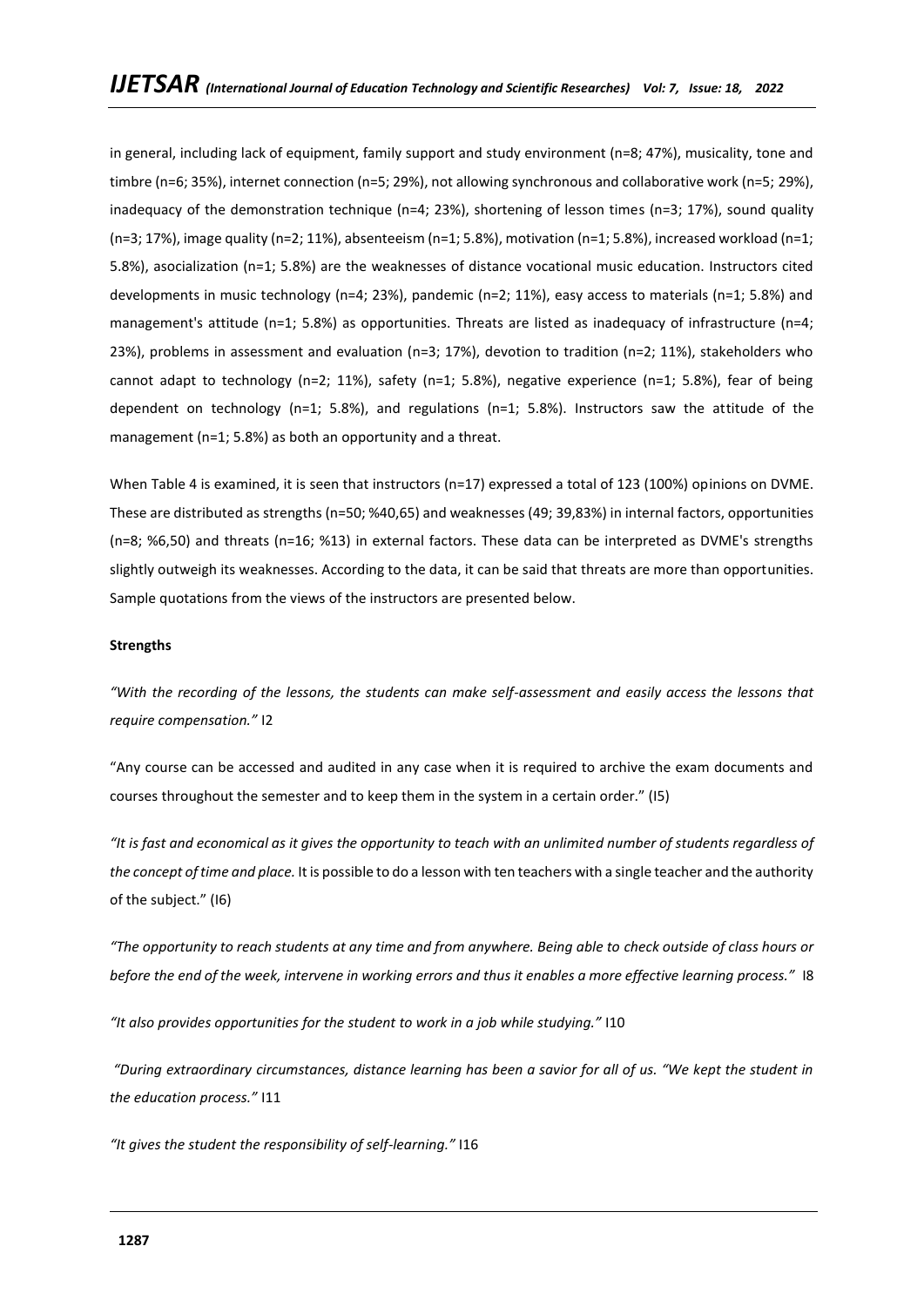*"Especially educators like me, who are over a certain age and who are late acquainted with technology, have increased their computer skills and speed."* I17

### **Weaknesses**

*"Digital environments in distance vocational music education make it difficult to carry out demonstration or to reach a more professional timbre by imitating the sound or timbre of the teacher, which is often used among general teaching methods. The tone or timbre becomes mechanical. This situation prevents the student from picking up the timbre and tone, as well as preventing the teacher from understanding the quality of the sound that the student makes."* I2

*"Dynamics are not clearly understood in plectrums."* I14

*"Especially choir lessons that require singing together cannot be done effectively. In the event that the epidemic and distance education continue, music educators who cannot achieve the achievement of singing and playing together will be trained."* I12

*"We are experiencing audio and video problems due to the fact that the programs used in distance education are designed to focus on image and speech."* I3

"For those who start instrument training from scratch, it is difficult to control basic elements such as posture, holding, sitting, hand-arm-leg positions, plectrum stroke." I14

*"Music education is much more effective when it is learned one-on-one with the master-apprentice relationship. The student's personal presence in atmospheres such as school, classroom and social environment, benefiting from and being influenced by the musical opportunities of the city they live in during their education are the most important dimensions of this education. However, in distance education, students cannot benefit from any of these opportunities.* I5

"The abstract concepts in voice training and choir lessons become more complicated when distance education is involved. I15

"Especially in wind instruments, there are behaviors that cannot be seen and can be controlled only audibly and sustained intuitively, such as diaphragm and pressure techniques that enable sound to occur. At this point, distance education remains weak." I2

"Excess workload during exam preparation and control makes instructors tired." I16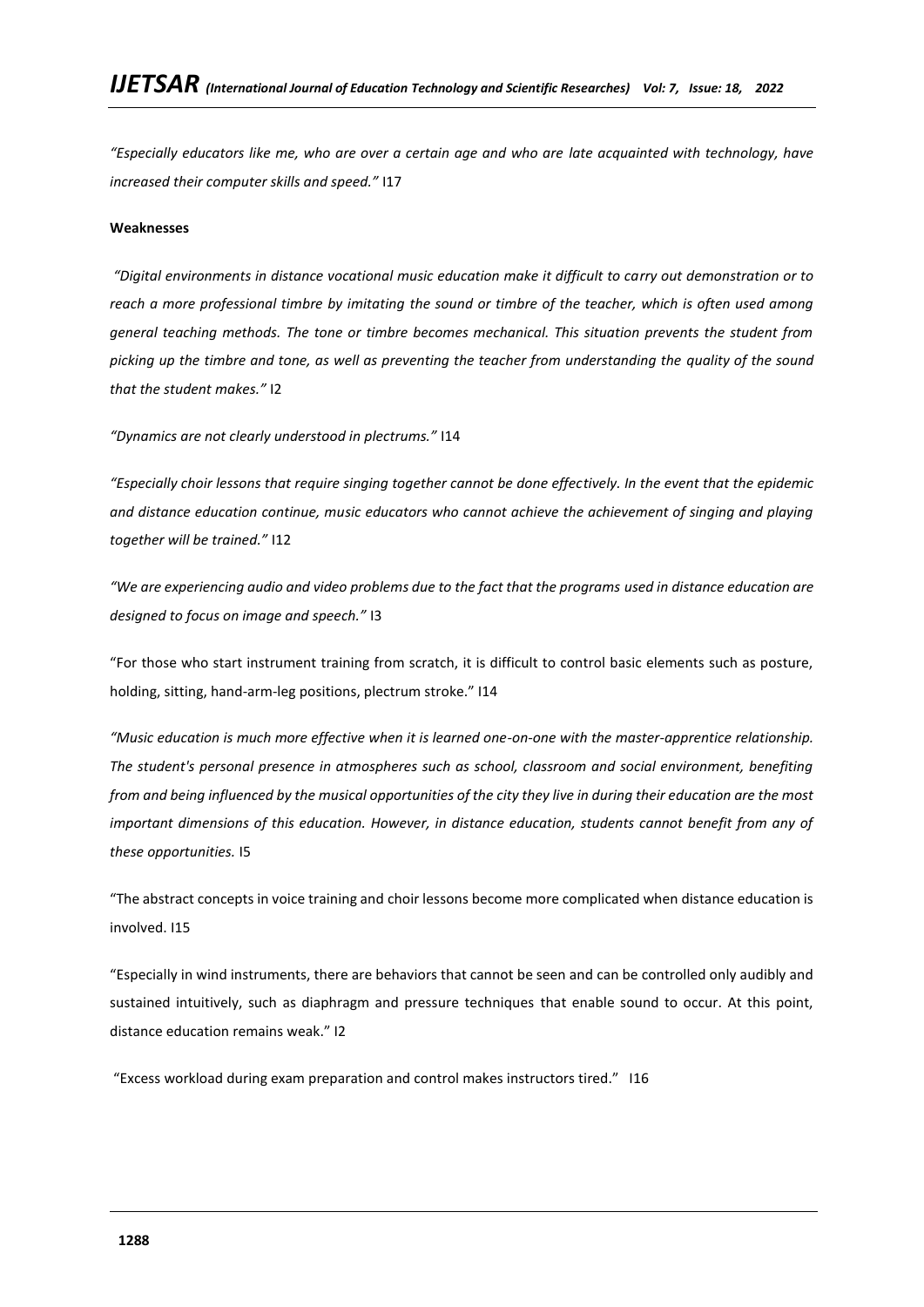### **Opportunities**

*"We see that music lesson contents are increasingly taking place in digital environments. In addition, various software and hardware are also developing day by day. I can say that since the need has increased with the pandemic, there will be developments in music technologies and this will create an opportunity for vocational music education at a distance."* I5

*"I think that a process experienced in the pandemic will be used for the benefit of humanity in the future."* I4

"This can be an opportunity if the managers make good use of the post-pandemic period and invest in distance education." I14

### **Threats**

*"Exposure to various pirate attacks, stealing and copying personal and corporate information and documents or various electronic, visual and audio files that will create copyright are threats."* I1

*"Instructors and students who cannot use technology effectively are a threat."* I2

*"Vocational music education is also a cultural transfer, it means gaining musical identity and artistic maturation, how much can a student grasp this culture at home in front of the computer? For this reason, distance vocational music education can only be applied as a temporary solution in conditions such as pandemics. I see the continuation of this as a threat to the living music culture and I think it will do more harm than good."* I5

*"Having trouble with reliability in assessment and evaluation."* I9

*"The management's perspective on distance education and negative distance education experiences during the pandemic process."* I15

#### **CONCLUSION and DISCUSSION**

In this study, the views of undergraduate students (US), graduate students (GS) and instructors (I) in vocational music education institutions of two different state universities on distance vocational music education were examined. Strengths and weaknesses, opportunities and threats of distance professional music education are presented with SWOT analysis. In this section, studies in the fields of distance vocational music education, distance music education and distance education will be discussed.

#### *Strengths*

According to the opinions of all the participants (US/GS/I), video recording takes the first place in the category of strengths of distance vocational music education (DVME). Participants stated that video recording of the lessons is a great advantage in terms of both re-watching and self-evaluation. Sakarya and Zahal (2020) in their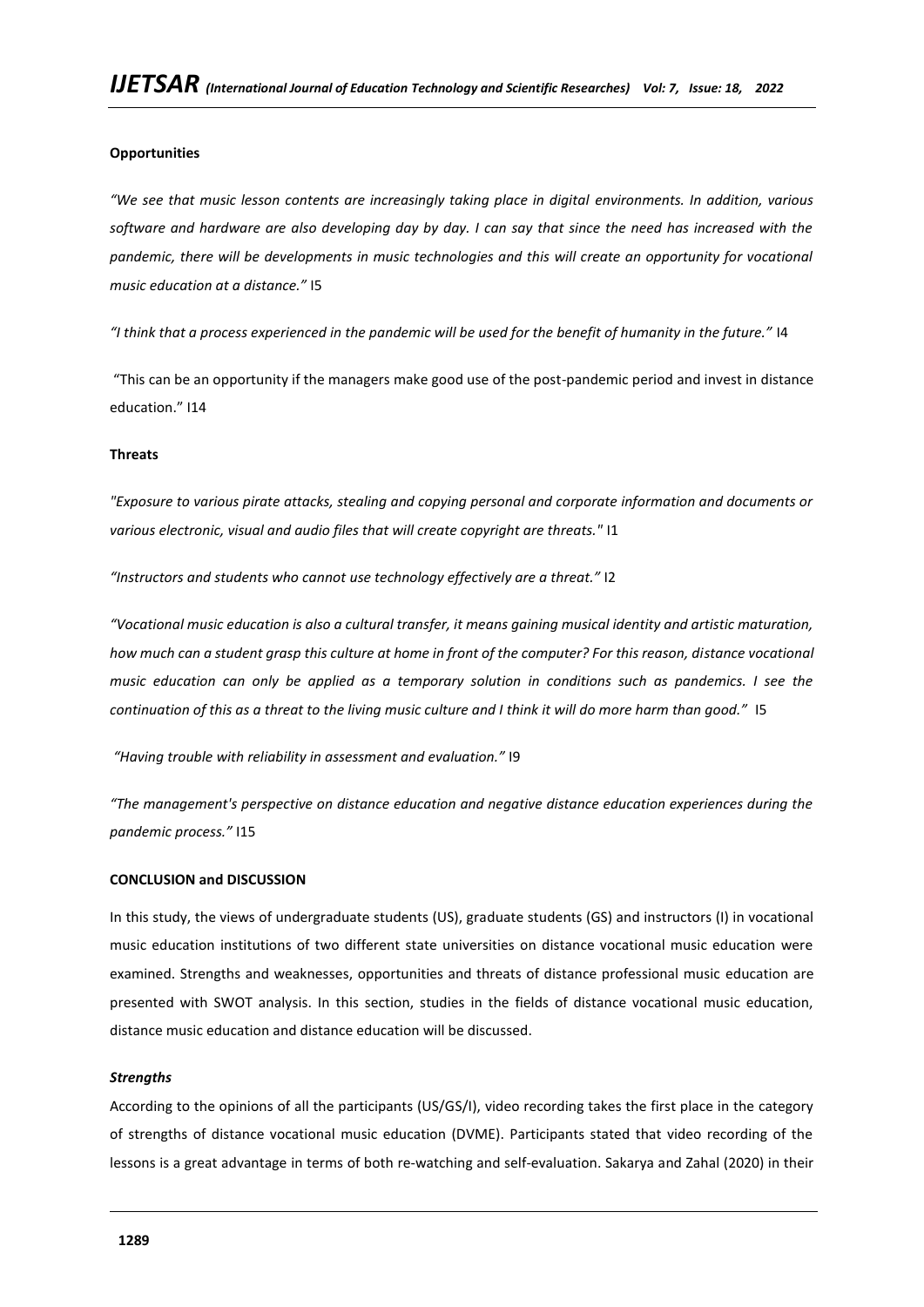study with music education undergraduate students concluded that reopening and watching the recorded lessons whenever desired is a positive aspect of distance music education. Sever (2014) stated in his study that video recording provides an opportunity for the student to see and review their mistakes. Güzel Çakır and Çelen (2020), on the other hand, concluded that video lessons alone will not be enough, and it would be appropriate to use them to support face-to-face education. All of the participants stated that its flexible structure in terms of time and place is the strength of DVME. Again, while all of the participants stated that DVME saves time, only undergraduate and graduate students added the convenience of transportation. Instructors did not express an opinion about the ease of transportation. This situation can be interpreted as transportation to the campus is a more important problem for students. Baraté, Haus, and Ludovico (2021), in their study with music teachers, concluded that distance education reduces the commuting times and costs of educators, so that teachers can allocate more time to their daily work. Kesendere, Sakin, and Acar 2020, in their study with vocational music educators, concluded that time saving of distance education was a positive aspect of it.

The participants stated that DVME has improved the literacy of information communication technologies and music technologies. Düzbastılar and Özel (2021) concluded that music teachers of online lessons have improved themselves in the use of computers and technology and they have more command of technology. In the study of Topalak (2021), music teachers stated that their technology skills increased with online music education. At this point, it can be said that distance music education in the pandemic process necessarily improves the technology literacy of both students and instructors. According to the research findings, it is one of the strengths of DVME that it gives the student the responsibility of individual learning. According to Kapoyos and Manalu (2021), distance music education makes the student more responsible, disciplined and independent at the point of learning, and the students can control their own learning speed. As a result of the study conducted by Umuzdaş and Baş (2020) with conservatory students, it was stated that DVME provided students with skills such as research, time management and self-evaluation.

According to undergraduate and graduate students, one of the strengths of DVME is easy, fast and inexpensive access to information and course materials. In the study conducted by Yılmaz, Sakarya, Gayretli, and Zahal (2021), it was stated that easy access to information is a positive aspect of distance music education. Participants stated that DVME offers an opportunity to access education for disabled or disadvantaged students. Whether it is in the field of music education or in different education fields, studies agree that distance education provides a great advantage in terms of accessing disadvantaged groups. In the study of Aksoy and Nayir (2021), individuals with physical disabilities were given remote violin training, and it was stated that as a result of the study, these individuals experienced a positive increase in their achievement of playing the violin, while their accessibility problems were solved. Çokçoşkun and Karahoca (2019) provided remote DJ training to individuals with mental disabilities and reported that many disabled people achieved vocational gains as a result of this study. Studies that reached the opposite of these findings have also taken their place in the literature. In the study of Ustabulut (2021), being visually and physically disabled is a threat in distance education. The determining point in the different results of the studies may be how suitable the disability types of students with disabilities are for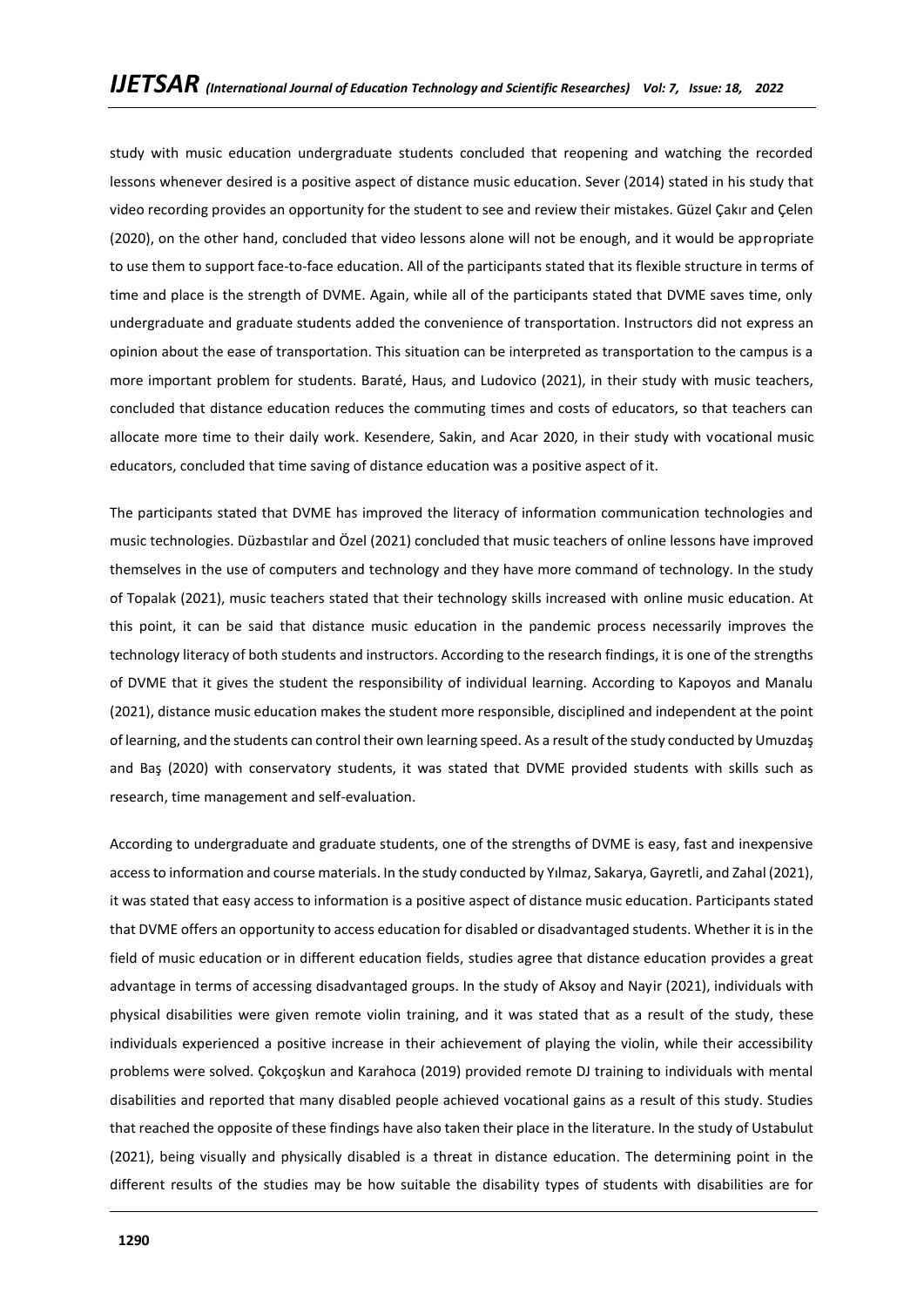distance education. According to Joseph and Lennox (2021), shy or hesitant students have been included in the system with distance music education. According to Sağer and Şakalar (2021), developing technology and distance education can contribute to the faster, easier and less costly education of individuals with disabilities. On the other hand, according to Groulx and Henry (2010), distance education can offer graduate students the opportunity of music education even if they live in a rural area. Sağer, Eden and Şallıel (2014) examined the effect of the distance orchestra method in their studies and reached the positive effects of distance education on orchestra management. They stated that this method can be applied in rural areas or in areas far from the city. Contrary to this result, Gün (2021) concluded in his study that orchestra and chamber music lessons could not be realized with distance education.

Participants stated that DVME provides an economic advantage by reducing the cost of education. They stated that it provides easy and fast access to field experts and that they have strengths in reaching large audiences. Evcili, Güçlü, and Akkoyun (2021) supported this finding, as a result of their study with 1000 participants in the field of health education, 85.6% of the students stated that their financial expenses decreased during the distance education process. Sever (2021), in his study, stated that thanks to distance music education, it is possible to bring together Orff educators from all over the world and benefit from their experiences, with less cost and faster. Bayrak, 2021 and Petrenko et al. (2020) stated that distance education provides economic advantages. Mc Luhan, with the theory he put forward in the 1960s, stated that the world would become a global village thanks to the spreading and use of mass media by the society (Media Akademi, 2020). In this context, distance education, which actively uses the mass media, especially the internet, is a strong aspect that is expected to contribute to mass education.

According to the participants, DVME offers rich learning opportunities and this is its strength. According to undergraduate students, DVME offers collaborative learning and uninterrupted education. It also gives the student self-confidence. Instructors also have the same view as undergraduate students in terms of providing uninterrupted education. According to graduate students, DVME provides standardization in education programs. Kaya (2002) states that rich learning opportunities are the advantages of distance education. According to Babu, Singh, Iyer, and Midha (2007), rich media content is one of the factors affecting successful learning in education management systems. In the SWOT analysis study conducted by Longhurst et al. (2020) on the use of distance education in the field of health, it was concluded that distance education also creates a chance for cooperation among academics. The findings of the distance education SWOT analysis study conducted by Yelken, Kılıç and Özdemir (2012) with 70 students and 11 instructors coincide with the findings of this study in terms of providing standardization in education. In the research findings, distance education provides an advantage for the uninterrupted continuation of education in pandemic and various adverse situations. The study findings of İnal, Sakarya, and Zahal (2021) and Sever (2021) in the field of music education support these findings.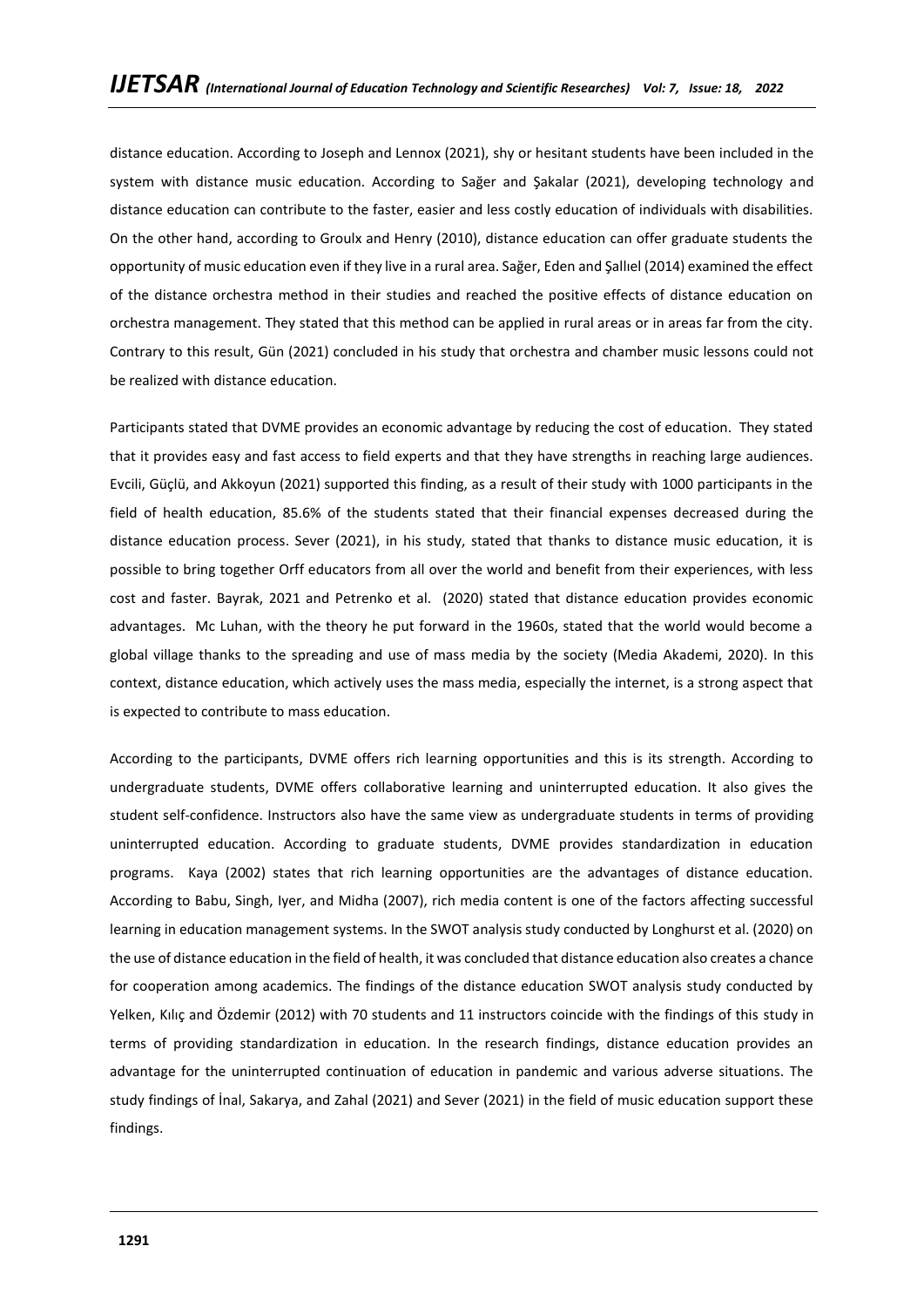As a result, video recording and archiving of lectures is a strength. Thus, lessons or exams can be watched again and self-evaluation can be made. DVME is flexible in terms of time and place. It offers time savings, ease of transportation, and low-cost education. It gives the student individual learning responsibility and self-confidence, and provides easy access to information and course materials. With DVME, students with disabilities, working in a job, living in rural areas or asocial students can receive music education. Stakeholders develop their skills in information communication and music technologies. It has rich learning environments. With masterclasses and concerts, field experts and large audiences can be reached both easily and economically. It offers uninterrupted education in adverse conditions (Pandemic, climate, health etc.). Stakeholders from different parts of the world can interact and make music together. Unity and standardization can be achieved in education programs.

#### *Weaknesses*

According to the participants, the weakest aspect of DVME is the lack of communication and interaction. This interaction appears in the form of student-student and student-educator. Hergüner (2021) stated in his study that distance education creates an anti-social environment by reducing interaction among learners. Calonge, et al. (2022) stated that weak interaction may affect student motivation and permanence of learning. Düzbastılar and Özel (2021) concluded that there is no interaction between students and teachers in distance music education as much as face-to-face education, which negatively affects success. Contrary to these findings, there are also studies stating that the student can interact with the instructor or the content at a high level in distance education and that learning can take place permanently (Adnyani & Elvina, 2021; Odeh, Warwick and Perez 2015).

One of the weaknesses of DVME is problems with internet connection. The participants stated that they experience synchronization problems due to internet speed, and this affects the playing/singing together activities, which have an important place in music education, and this affects student teacher motivation negatively, causing delays in instant feedback, not being able to perform a healthy assessment and even creating a disciplinary problem. According to the participants, this situation paves the way for inequality of opportunity along with the lack of equipment. These problems appear in many studies as one of the weakest aspects of DVME or distance music education (Koutsoupidou, 2014; Düzbastılar & Özel, 2021; Okay, 2021; Topalak, 2020; Akarsu, 2021; Baraté, Haus, & Ludovico; 2021). Sarıkaya (2021), in his study examining the opinions of undergraduate music education students towards DVME, concluded that it is very difficult to observe psychomotor skills and manage individual and collective activities in DVME. İnal, Sakarya and Zahal (2021) stated that, as a result of their work with music teachers, problems arising from the lack of internet and tools in distance music education create inequality of opportunity among students. Yücetoker, Angı and Kaynak (2021) carried out an experimental study with music education undergraduate students and stated that the absence of sufficient and high-quality instruments to perform piano and distance education at the students' homes brought about absenteeism or various problems. On the other hand, there are studies in the literature in which the necessary conditions are met in terms of distance music performance or education and successful results are obtained. In the experimental study conducted at McGill University in 2001, a duet was performed with a violinist in two different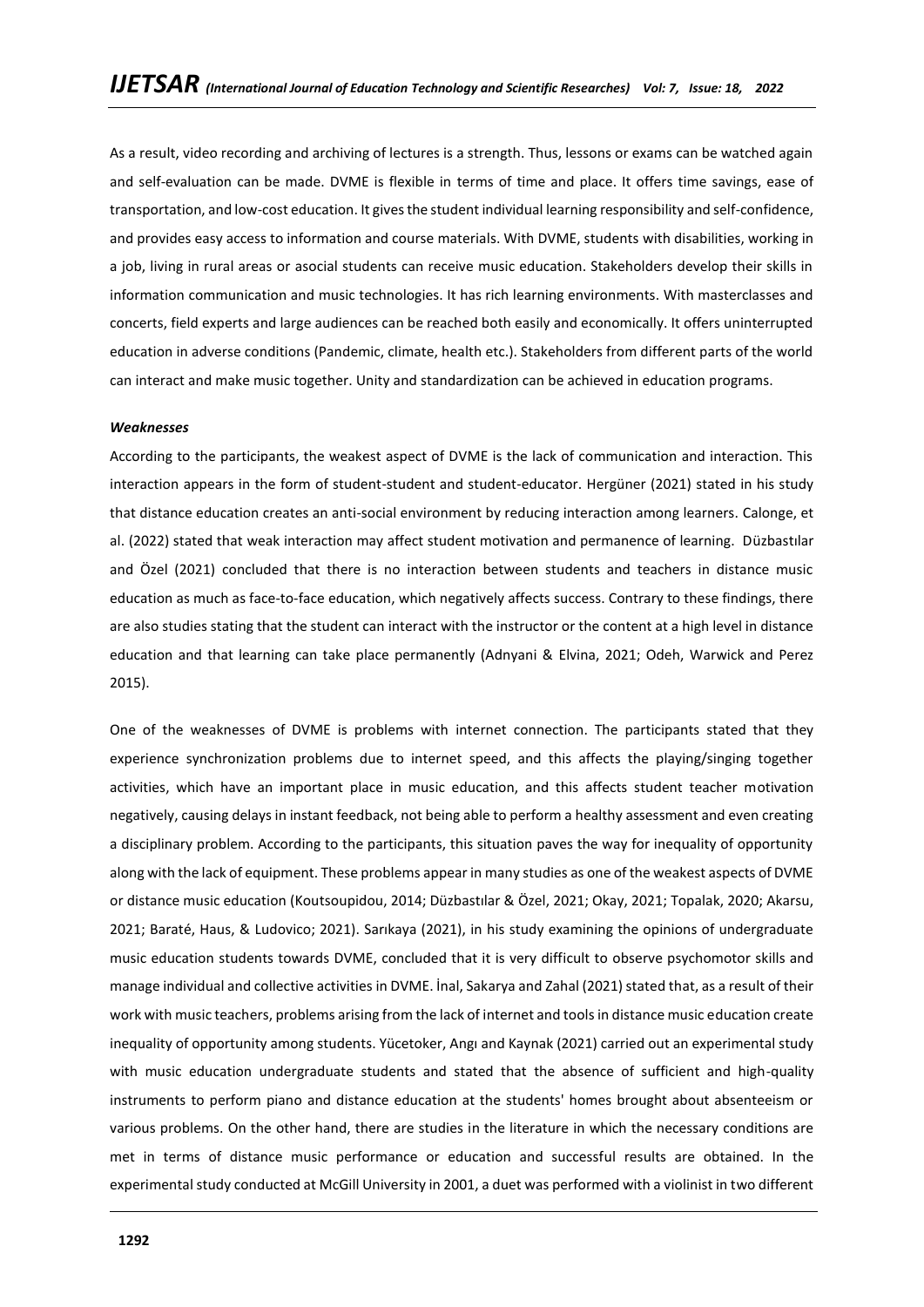environments. A delay of 20 milliseconds was observed in the study. The performers stated that they felt like they were playing face-to-face at the end of the study. The difference of this study from other studies was that the infrastructure was specially designed and the strong internet speed was used (McGill,2001). In this context, it can be predicted that synchronization problems will be solved with the use and spread of 5G technology or different technological developments in the coming years. Faculty members saw family support as the weakness of DVME. In DVME, it is important that the family provides the necessary opportunities to their undergraduate children and motivates them. However, family support can make itself felt more especially in the distance vocational music education of young children. According to Joseph and Lennox (2021), DVME's weaknesses are that parents are working and cannot help the student, and the anxiety of disturbing neighbors with the sound of the instrument. Aksoy and Nayir (2020) examined the effect of the Suzuki method in distance education. As a result of the study, the importance of family support was emphasized in the positive increase in the performance of young students. In the Suzuki method, of course, the family is a part of the education process, but the need for parents in distance education makes itself felt more.

All participants agree on the point that the demonstration technique cannot be performed efficiently, especially in applied lessons such as instrument training. Undergraduate students expressed that the educator and the student could not see each other fully and at the right angle as the problems experienced in the applied courses. The study of Sakin (2021) supports these findings. In the related study, flute educators stated that it was very difficult to realize elements such as posture, holding, breath control, interpretation, musicality and intonation in DVME. Studies supporting these findings have taken their place in the literature (Prado and Moncada, 2021; Töral and Albuz, 2021; Akarsu; 2021). According to undergraduate students, the weakness in DVME is not being able to carry out the teaching practice course in schools. Aksoy (2021) examined the views of music teacher candidates about the distance teaching practice course. As a result of the study, it has been concluded that the distance teaching practice course is a great and important experience for the candidates, besides its advantages such as increasing proficiency in the use of flexible time and space and technology, it is not possible to interact with the class students at the desired level due to factors such as participation in the lesson, insufficient infrastructure and synchronization problems and it affects the motivation and experiences of the candidates negatively. One of the themes in DVME's weaknesses category is that elements such as musicality, tone and timbre are not adequately conveyed to the other party. This situation can be examined together with the problems experienced in the sound and image quality obtained from the opinions of the participants. Aksoy and Nayir (2021) conducted a remote masterclass study and concluded that the studies made with small screen devices such as mobile phones or with poor quality audio and video tools negatively affect both student and instructor performance, and distance education is weak in conveying tonal timbre and musical elements.

Undergraduate students stated that they experienced digital fatigue and distraction during the time they spent in front of the computer or phone at DVME, and this situation also caused low motivation. These findings are similar to the findings of Akarsu's (2021) study. In the study examining the views of music teachers on distance music education, it was concluded that both students and teachers experienced digital fatigue and loss of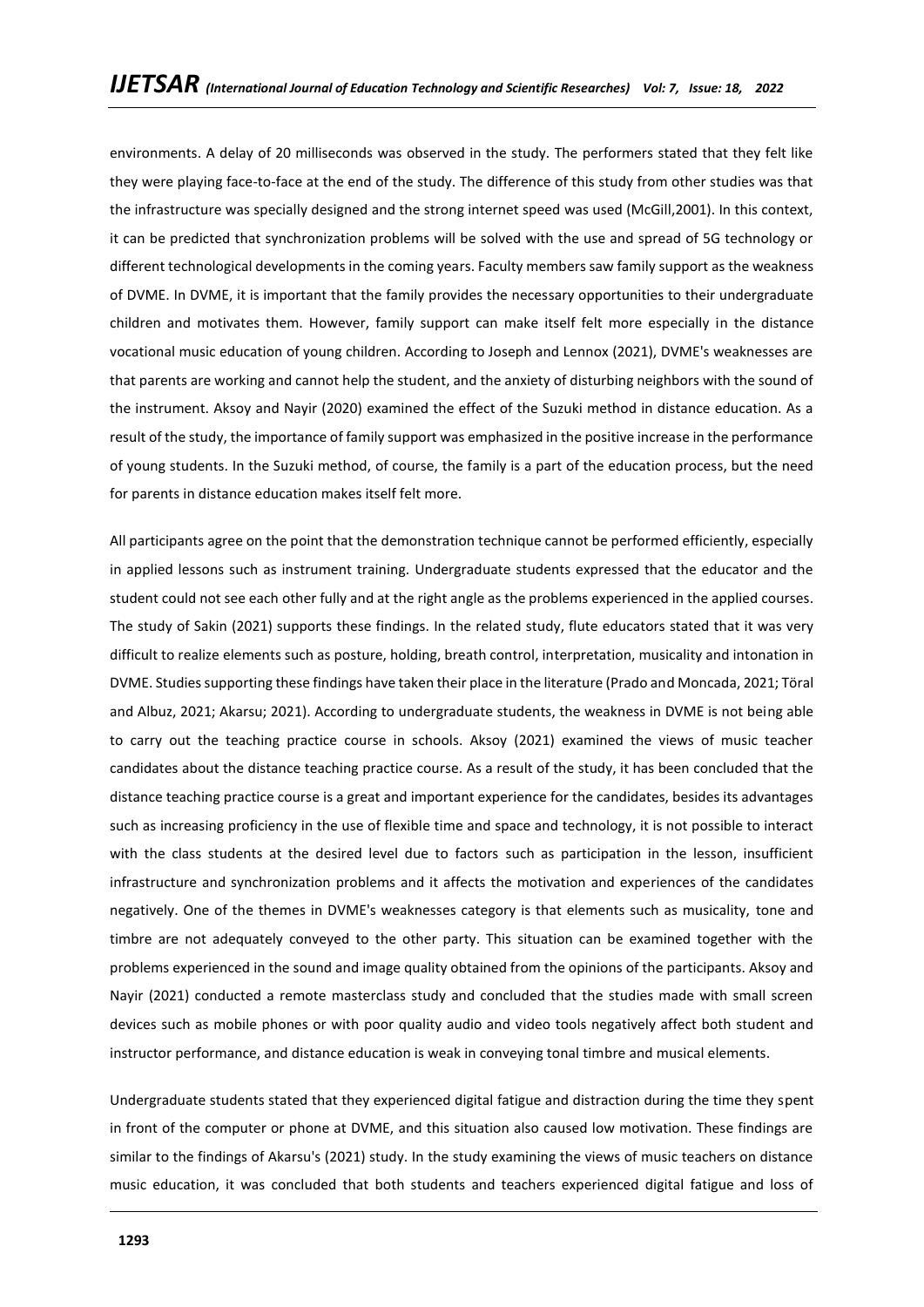motivation. Undergraduate students stated that the course contents are not designed in accordance with distance education and the educators' lack of command over distance education techniques are the weaknesses of DVME. These findings coincide with the results of Akyürek's (2020) study. In the study conducted with 46 instructors giving music education in 18 universities in different regions of Turkey, it was stated that the instructors giving vocational music education were caught unprepared for the distance education process and that they did not have the knowledge and experience in this situation, which brought along many problems. According to the participant's views, DVME's weakness is that there are assessment and evaluation problems and difficulties in understanding abstract concepts. The abstract concepts here show themselves mostly in vocal training and instrument training dimensions of DVME. Kesendere (2020), Ömür and Sonsel (2020) and Topalak (2020) reached results that support these findings in their studies. Instructors stated that the workload on them increased more in DVME than in face-to-face education. Although in a different field from music education, Gencheva and Vassileva (2020) reached similar findings as a result of their work in the field of psychotherapy. In the study of Sever (2021), it was concluded that music educators who work hard in the distance education process actually see this situation as an advantage in terms of creativity and material development.

As a result, communication and interaction between educator-student, student-student in DVME is a weak aspect. Students experience a lack of feedback from educators. The weakness that underlies many problems in DVME is internet performance. Not every student has the necessary tools and equipment equally. This situation creates inequality of opportunity in DVME. Simultaneous and playing together activities cannot be performed depending on the internet speed in Turkey. The weak aspects are that the instructor and the student cannot have physical contact with each other in practical lessons such as instrument training or singing education, it is difficult to convey abstract concepts, 360-degree view cannot be provided, the demonstration technique cannot be performed, and teacher candidates cannot practice physically in schools. It is a weakness that elements such as musicality, tone, timbre, dynamics become mechanized or cannot be transferred. It is weak for students who have not gained individual learning skills. It has low sound and image quality. It can create digital fatigue and loss of motivation. It increases the workload of the instructors.

#### *Opportunities*

Participants evaluated the experience of distance education and the developments in technology and music technologies as an opportunity for DVME during the Covid 19 pandemic process. When the literature is examined, there are many studies that reach similar findings and see the experience of distance education during the pandemic process and the developments in technology as an opportunity for distance education (Özköse, Arı & Çakır, 2013; Ustabulut, 2021; Adnyani & Elvina, 2021; Chen, 2014; Lee, 2021) . Graduate students stated that DVME offers equal opportunities in education. The fact that DVME provides education opportunities to students living in different cities, married students, students having children or working full-time may cause graduate students to take this view. The research results of Can and Yungul (2017) support these findings. In the research, the opinions of 87 students who received instrument training at the graduate level about DVME were examined. As a result of the study, the students stated that the campus is far from their place of residence, they cannot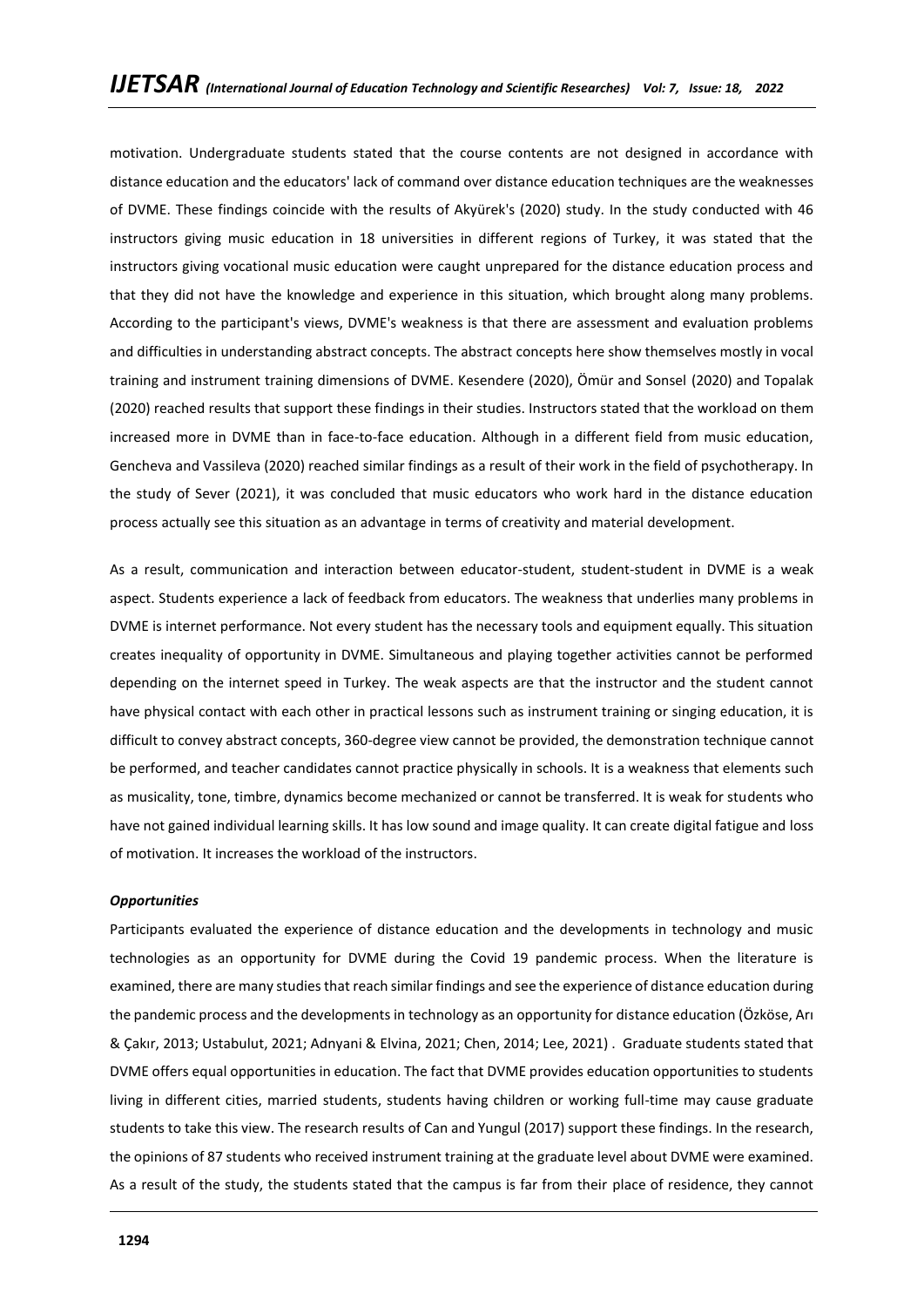spare much time for education due to the intensity of their work or private lives, there are technological inadequacies in traditional classroom environments, therefore they have difficulty in accessing information, but distance education offers opportunities to solve all these problems. In addition, students stated that the opportunity to participate in international academic activities and events such as masterclasses and concerts creates an opportunity both for them and for DVME. The faculty members evaluated the easy access to the materials and the attitude of the institution administrators as an opportunity for DVME. *Calonge et al. (2022) conducted a meta-analysis study on the use of distance education in higher education.* In the study presented with SWOT analysis, results supporting these findings were obtained. As a result, the continuous development of technology in general and music technology in particular is an opportunity for DVME. It is an opportunity for most of the world to experience distance education during the pandemic process. The attitude of managers is opportunity.

#### *Threats*

Participants see the current level of existing infrastructure as a threat to DVME. Many studies on distance music education in the literature support these findings (Sakin, 2021; Topalak, 2020; Gül, 2021; Sakarya & Zahal, 2020). There are also studies that reach interesting findings in terms of infrastructure. In a study conducted by Akıncı and Bolat (2020) with undergraduate students studying music, more than half of the participants (61.3%) stated that they do not want distance education platforms and technology to be strengthened. The researchers base this situation on the fact that the participants are used to face-to-face education and that they feel inadequate in terms of infrastructure (mobile phone, computer, internet connection etc.) required for distance education, as well as in terms of the opportunities arising from external factors. It can be said that the low internet speed in Turkey and the fact that we have not yet switched to 5G technology disturb music educators, especially in terms of infrastructure. Undergraduate students think that the lack of real classroom environment with DVME is a threat to DVME. Aygün and Ulak (2021) reached similar results in their study. In the related study, instructors who have experienced distance education in higher education stated that they do not see online teaching environments as real classroom environments. All of the participants saw technology dependency and security as a threat to DVME. In this study, the subject of security emerges as situations such as personal data falling into the hands of malicious people and cheating in assessment and evaluation, according to participant opinions. As a result of Göksun and Kurt's (2020) study examining distance education with SWOT Analysis, data security, access to private information and data are among the factors that threaten distance education.

Both undergraduate and graduate students saw the lack of technical support by university administrations as a threat to DVME. Instructors did not express an opinion in this direction. This situation can be interpreted as the students have more problems at the point of technical support than the instructors. Graduate students and lecturers consider the desire to stick to tradition a threat to DVME. One of the features of distance education is to enable students to learn independently by making them learn by themselves and to refer them to different learning tools. It can be said that the system in music education, especially in Turkish music education, has continued within the master-apprentice relationship, that is, within the modeling system. In this system, it is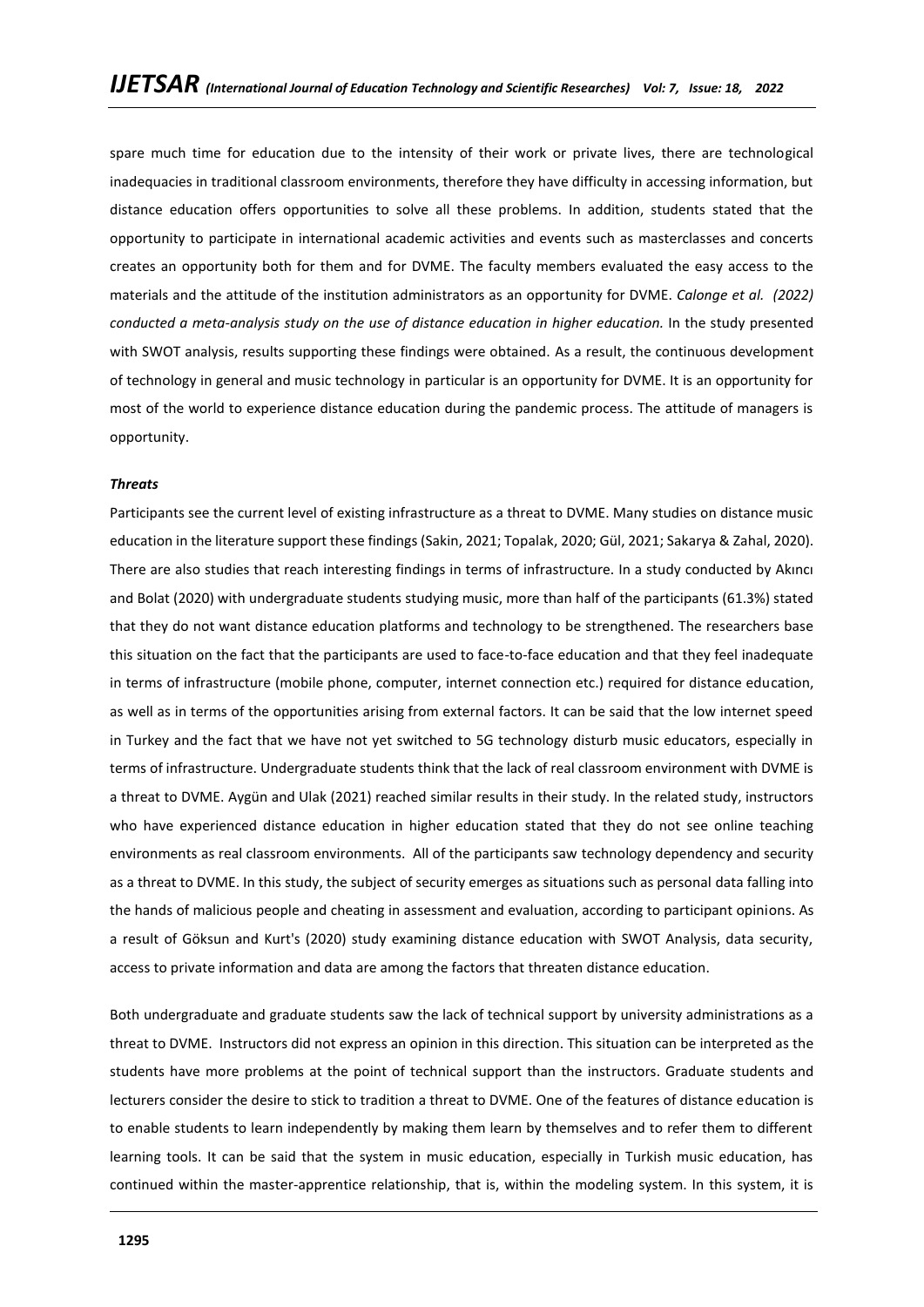important that the student develops by imitating the teacher and the authorities in the field. That is sticking to tradition. It can also be deduced that undergraduate students do not have any concerns about sticking to the tradition, since they do not express any opinion about sticking to the tradition. Faculty members think that stakeholders who cannot adapt to technology are a threat to DVME. When the literature is examined, although it is observed that the instructors easily adapt to the process and the technology used in distance music education, especially during the pandemic process, this may not change the fact that instructors or stakeholders who have difficulty in adapting to technology or do not want to adapt pose a threat to distance education. According to Özköse (2013), the intimidation of the instructors, not giving importance to distance education, negative attitudes or seeing distance education programs as a source of income are threats to distance education.

Undergraduate students and instructors stated that the negative aspects of the emergency distance education system, to which they were caught unprepared during the pandemic process, will leave a mark on the users. Similarly, Özdoğan and Berkant (2020) stated that being caught unprepared during the pandemic process creates a disadvantage for distance education. It is a fact that most of the stakeholders, whether managers, educators, students, parents or technology manufacturers, are caught unprepared for distance education during the pandemic process. Depending on being caught unprepared, distance education may not be as productive as desired, and how this disadvantageous situation will affect the future situation of distance education will be revealed by the findings to be discussed in future studies. Finally, the instructors included the attitudes of the administration and lawmakers, which they evaluated in the category of opportunities, also in the category of threats. This situation can be interpreted as the perspectives of decision makers on DVME can be both an opportunity and a threat. Odeh, Warwick, Perez (2015) and Vindača, Lubkina, Abuže, Ušča, (2021) reached conclusions supporting these findings in their studies and stated that uncertainties in management and education policies affect stakeholders and pose a threat to distance education. As a result, the continuing lack of infrastructure and materials, the negative experiences during the pandemic, the inability to provide real classroom and music events, the fear of being dependent on technology, security problems and the attitude of the management are threats to DVME.

### **RECOMMENDATIONS**

Strengthening the strengths further, improving the infrastructure, especially bringing the internet speed to a level that will eliminate synchronization problems, providing financial support to students with a lack of equipment, providing trainings to improve the digital competencies of stakeholders, designing curricula for distance education by offering rich learning environments and increasing interaction, to make teaching management systems suitable for distance music education, to establish online platforms for making music together between universities, to develop projects with technology companies, benefiting from distance education continuously, not only in extraordinary situations, increasing security measures for the protection of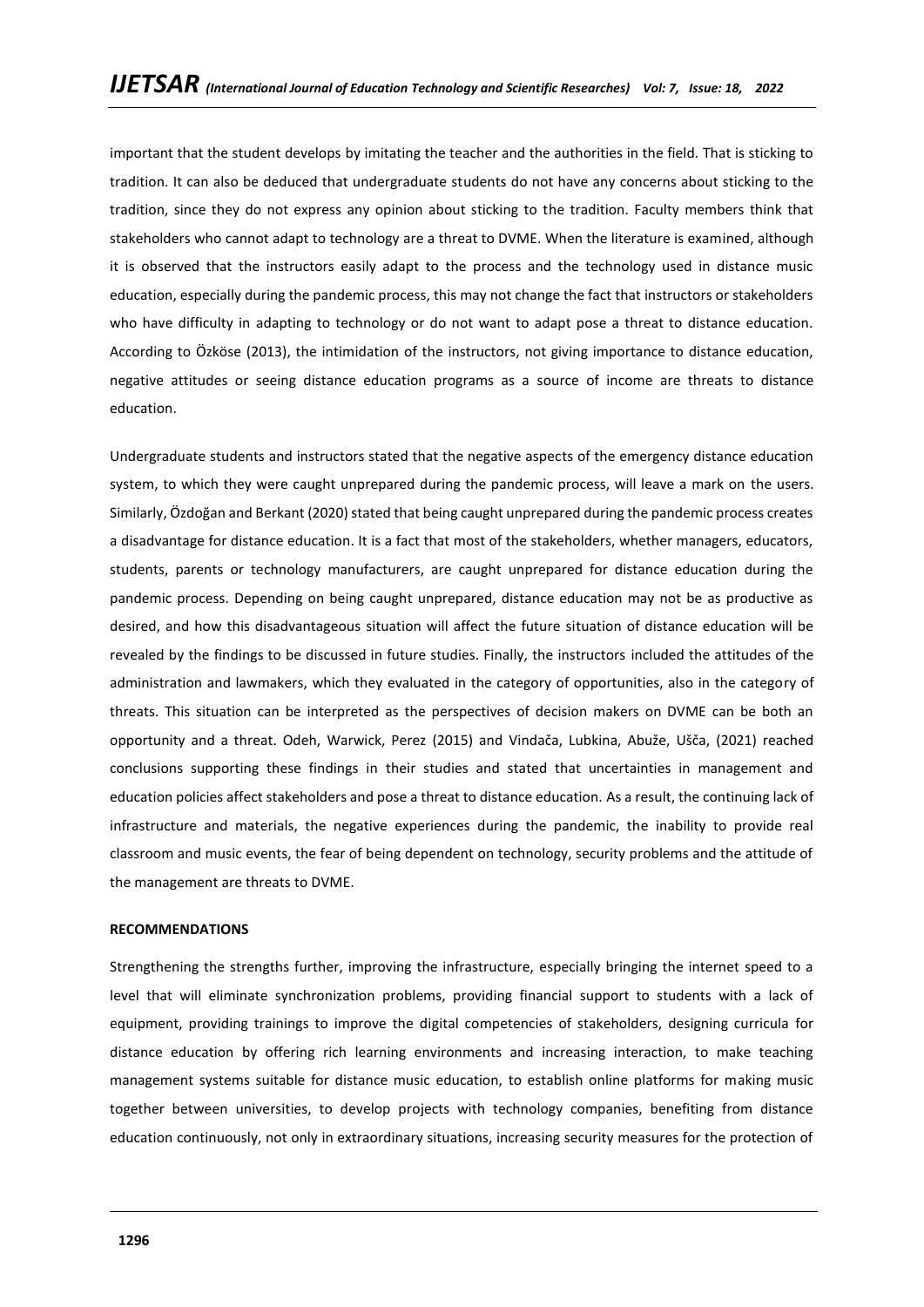personal information, to follow the development by making SWOT analyzes for distance vocational music education at universities at regular intervals can be suggested.

# **ETHICAL TEXT**

"In this article, journal writing rules, publication principles, research and publication ethics rules, journal ethics rules have been followed. Responsibility for any violations that may arise regarding the article belongs to the author. The ethics committee approval of the research was applied to the Social and Human Sciences Research Ethics Committee of the University of Necmettin Erbakan and Ethics Committee Approval was obtained with on 18.06.2021 the document numbered and 359.

**Author(s) Contribution Rate:** The author's contribution rate to this article is 100%.

### **REFERENCES**

- Adileh, M. (2012). Teaching music as a university elective course through e-learning. *Australian Journal of Music Education*, *1*, 71-79.
- Adnyani, N. W. S., & Elvina, V. K (2021). Analisis swot pembelajaran daring mahasiswa kebidanan pada masa pandemi covid-19. *Jurnal Kependidikan: Jurnal Hasil Penelitian dan Kajian Kepustakaan di Bidang Pendidikan, Pengajaran dan Pembelajaran, 7*(2), 437-445.<https://doi.org/10.33394/jk.v7i2.3027>
- Akarsu, S. (2021). Investigating secondary school music teachers' views about online music lessons during the covıd-19 pandemic . *Educational Policy Analysis and Strategic Research, 16*(2), 160-178. <https://doi.org/10.29329/epasr.2020.345.8>
- Akıncı, M. Ş. & Bolat, M. (2020). Müzik Eğitimi alan lisans öğrencilerinin COVID-19 Kısıtlama Süreçlerine İlişkin Görüşleri. II. Uluslararası 29-31 Ekim Bilimsel Araştırmalar Sempozyumu.
- Aksoy, Y., & Nayir, A.E. (2020) Suzuki yöntemi ile keman eğitiminde çevrimiçi ve çevrimdışı uzaktan eğitim araçlarının kullanımına ilişkin aile ve uzman görüşleri. *Akademik Sosyal Araştırmalar Dergisi, 8*(104), 34- 42,<http://dx.doi.org/10.29228/ASOS.42684>
- Aksoy, Y., Güçlü, O., & Nayir, A. E. (2020). Özel müzik kurslarının pandemi sürecindeki uzaktan eğitim durumları. *Milli Eğitim Dergisi, 49*(1), 947-967.<https://dergipark.org.tr/tr/pub/milliegitim/issue/58895/827709>
- Aksoy, Y., & Nayir, A.E. (2021) Bedensel engelli öğrencilere yönelik uzaktan keman eğitimi modeline ilişkin alan uzmanı görüşlerinin incelenmesi. Şahin, H. (Eds.), *Eğitim Bilimleri Teori, Güncel Araştırmalar Ve Yeni*  Eğilimler 3 (pp.138-157). IVPE.
- Aksoy, Y. (2021). Müzik eğitimi öğretmen adaylarının pandemi sürecindeki öğretmenlik uygulaması deneyimlerinin çeşitli perspektiflerden incelenmesi. Seyman M.N. & Dalcalı A. (Eds.) *Uluslararası Bilimsel Gelişmeler Kongresi Bildiri Kitabı.* (pp. 208-218). [https://5e062a34-a53f-443b-8e22](https://5e062a34-a53f-443b-8e22-d1836414e039.filesusr.com/ugd/1dd905_5b9acae43f9a41c99b53c71e8e0b1105.pdf) [d1836414e039.filesusr.com/ugd/1dd905\\_5b9acae43f9a41c99b53c71e8e0b1105.pdf](https://5e062a34-a53f-443b-8e22-d1836414e039.filesusr.com/ugd/1dd905_5b9acae43f9a41c99b53c71e8e0b1105.pdf)
- Akyürek, R. (2020). The views of lecturers about distance music education process in the pandemıc period. *International Journal of Education Technology and Scientific Researches*, *5*(13), 1790-1833.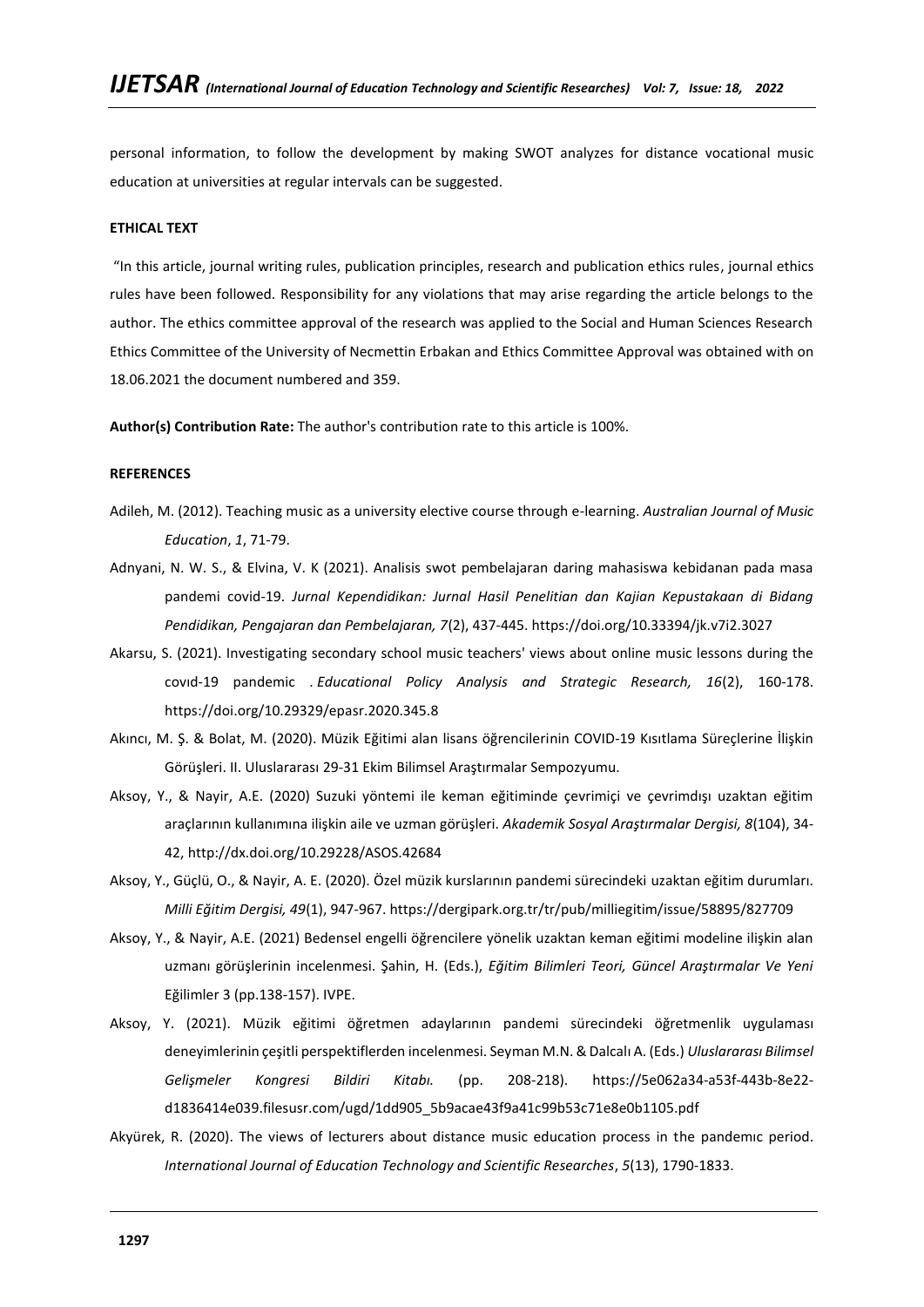- Alpiste Penalba, F., Rojas-Rajs, T., Lorente, P., Iglesias, F., Fernández, J., & Monguet, J. (2013). A telepresence learning environment for opera singing: Distance lessons implementations over Internet2. *Interactive Learning Environments, 21*(5), 438–455.<https://doi.org/10.1080/10494820.2011.584322>
- Arsu, A. (2021, January). Uzaktan müzik eğitimi olur mu? I. Andante, 18(171). <https://www.andante.com.tr/tr/9955/Uzaktan-Muzik-Egitimi-Olur-Mu-i>
- Atmaca, U. & Uzuner, Y. (2020). Özel eğitim ve rehabilitasyon merkezlerinde çalışan öğretmenlerin işitme kayıplı bireylere verilen destek hizmetlerine ilişkin görüşlerinin incelenmesi: Fenomenolojik araştırma. *Eğitimde Nitel Araştırmalar Dergisi 8*(4), 1214-1248.<https://doi.org/10.14689/issn.2148-2624.8c.4s.7m>
- Aygün, B., & Ulak. H. (2021). Yükseköğretimde uzaktan eğitim sürecinde olumlu sınıf kültürü yaratılmasına yönelik nitel bir araştırma. *Uluslararası Sosyal ve Eğitim Bilimleri Dergisi,* 16, 213-230.
- Babacan, D. (2015). Çevrimiçi işitme eğitimi uygulamalarının karşılaştırılmalı incelemesi. *Eğitim ve Öğretim Araştırmaları Dergisi, 4*(3), 24-35.
- Babu, R. Singh, R. Iyer, L., & Midha, V. (2007). Differences in factors affecting academic success for disabled individuals in technology-mediated learning environments. *AMCIS.*1-12. <http://aisel.aisnet.org/amcis2007/132>
- Baker, F., & Krout R. (2009). Songwriting via Skype: An online music therapy intervention to enhance social skills in an adolescent diagnosed with asperger's syndrome. *British Journal of Music Therapy, 23*(2), 3-14.
- Baraté, A., Haus, G., & Ludovico, L.A. (2020). Learning, teaching, and making music together in the COVID-19 era through IEEE 1599. 2020 International Conference on Software, Telecommunications and Computer Networks (SoftCOM). 17-19 September.

<https://ieeexplore.ieee.org/stamp/stamp.jsp?tp=&arnumber=9238238>

- Baş, T.& Akturan, U. (2017). Nitel Araştırma Yöntemleri (3. Baskı) Seçkin.
- Balaban, E. (2012). *Dünyada ve Türkiye'de uzaktan eğitim ve bir proje önerisi.* [https://erdalbalaban.com/wpcontent/uploads/2012/12/UE\\_UzaktanE%c4%9fitimEB.pdf](https://erdalbalaban.com/wpcontent/uploads/2012/12/UE_UzaktanE%c4%9fitimEB.pdf)
- Baltacı, A. (2017). Nitel Veri Analizinde Miles-Huberman Modeli. *Ahi Evran Üniversitesi Sosyal Bilimler Enstitüsü Dergisi, 3*(1) , 1-14.<https://dergipark.org.tr/tr/pub/aeusbed/issue/30008/290583>
- Bayley, J. G., & Waldron, J. (2020). "It's never too late": Adult students and music learning in one online and offline convergent community music school. *International Journal of Music Education*, *38*(1), 36– 51. <https://doi.org/10.1177/0255761419861441>
- Uysal Bayrak, H. & Tanık Önal, N. (2021). SWOT Analysis of Distance Education Based on Preschool Teacher Candidates, *International Journal of Eurasian Education and Culture, 6(12), 189-234.*  <http://dx.doi.org/10.35826/ijoecc.349>
- Brändström, S., Wiklund, C., & Lundström, E. (2012). Developing distance music education in Arctic Scandinavia: Electric guitar teaching and master classes. *Music Education Research,14*(4), 448–456.
- Brook J., & Upitis, R. (2014). Can an online tool support contemporary independent music teaching and learning? *Music Education Research,* 17(1), 34–47.<https://doi.org/10.1080/14613808.2014.969217>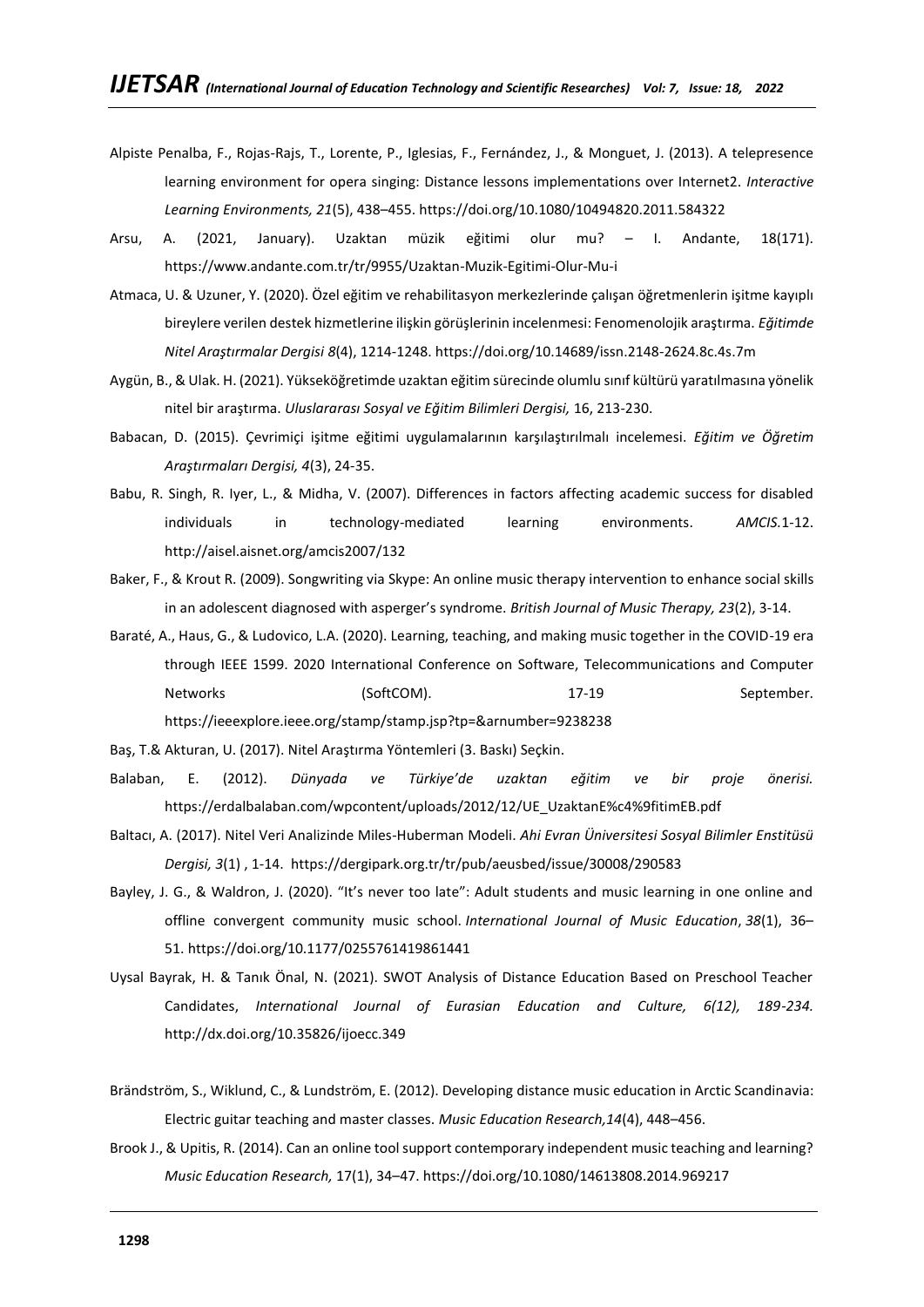- Büyüköztürk, Ş., Çakmak, E. K., Akgün, Ö. E., Karadeniz, Ş., ve Demirel, F. (2019). Bilimsel Araştırma Yöntemleri (11. Baskı). Pegem A.
- Can, A. A. & Yungul, O. (2017). Müzik eğitimi kurumlarında çalgı eğitimi alan lisansüstü öğrencilerin uzaktan eğitime yönelik görüşlerinin belirlenmesi. *The Journal of Academic Social Sciences*, 5(45), 155–168.
- Calonge, S. D., Connor, M, L., Hultberg, P, T., Shah, M. A & Aguerrebere, P. M. (2022). Contactless higher education: A swot analysis of emergency remote teaching and learning during Covıd-19. *Journal of Educational Studies and Multidisciplinary Approaches* 2 (1), 17-36. <https://doi.org/10.51383/jesma.2022.22>
- Canbay, A., & Nacakcı, Z. (2011). Mektupla keman öğretim uygulamasına yönelik içerik analizi. *Mehmet Akif Ersoy Üniversitesi Eğitim Fakültesi Dergisi*, 11(21), 134–152
- Camlin, D.A & Lisboa, T. (2021) The digital 'turn' in music education (editorial), Music Education Research, 23:2, 129-138, <https://doi.org/10.1080/14613808.2021.1908792>
- Cayari, C. (2020). Popular practices for online musicking and performance: Developing creative dispositions for music education and the Internet. *Journal of Popular Music Education* (Advance online publication). [https://doi.org/10.1386/jpme\\_00018\\_1](https://doi.org/10.1386/jpme_00018_1)
- Chen, M. (2014). SWOT analysis and strategies to support college physical education through distance education. World Transactions on Engineering and Technology Education (12), 671-674. [http://wiete.com.au/journals/WTE&TE/Pages/Vol.12,%20No.4%20\(2014\)/17-Chen-M.pdf](http://wiete.com.au/journals/WTE&TE/Pages/Vol.12,%20No.4%20(2014)/17-Chen-M.pdf)
- Christensen, B. L., Johnson Burke, R., & Turner, A. L. (2015). Research methods design and analysis (Araştırma yöntemleri desen ve analiz). Çeviri Ed. Ahmet AYPAY). Anı Yayıncılık.
- Creswell, J. W. (2016). Araştırma deseni: Nitel, nicel ve karma yöntem yaklaşımları. Eğiten Kitap.
- Çokcoşkun, Y., & Karahoca, D. (2019). Engelli bireylerin meslek eğitimi için bir model önerisi. *Turkish Studies, 14(1)* 395-423.<https://turkishstudies.net/DergiTamDetay.aspx?ID=14608>
- Deverich, R. K. (1998). *Distance education strategies for strings: A framework of violin instruction for adult amateurs.* [Unpublished Doctoral Dissertation] Unıversıty of Southern California.
- Düzbastılar, E. M., & Özel B. (2021). Online (Çevrimiçi) müzik eğitiminde karşılaşılan sorunlar ve çözüm önerilerine ilişkin öğretmen görüşleri. In Eraslan, M., Döngel, A, (Eds.), Eğitim bilimleri teori, güncel araştırmalar ve yeni eğilimler/2021 (pp.102-115). IVPE.
- Elitaş, T. (2018). *Uzaktan eğitim ve iletişim teknolojileri.* Cinius Yayınları.
- Evcili, F. , Güçlü, G. & Akkoyun, S. (2021). Distance education in pandemic: Health services vocational school students' views and suggestions. *Turkish Journal of Science and Health, 2* (2) , 82-88. <https://doi.org/10.51972/tfsd.907596>
- Gencheva, N., & Vassileva, A. G (2020). A study on some aspects of dıstance learnıng for physiotherapy students during a pandemic. *Pedagogy*[. https://doi.org/10.1080/02500160903250648](https://doi.org/10.1080/02500160903250648)
- Giuli, D., Pirri, F., & Bussotti, P. (1999). Orchestra!: a distributed platform for virtual musical groups and music distance learning over the Internet in Java/sup TM/ technology. *Proceedings IEEE International*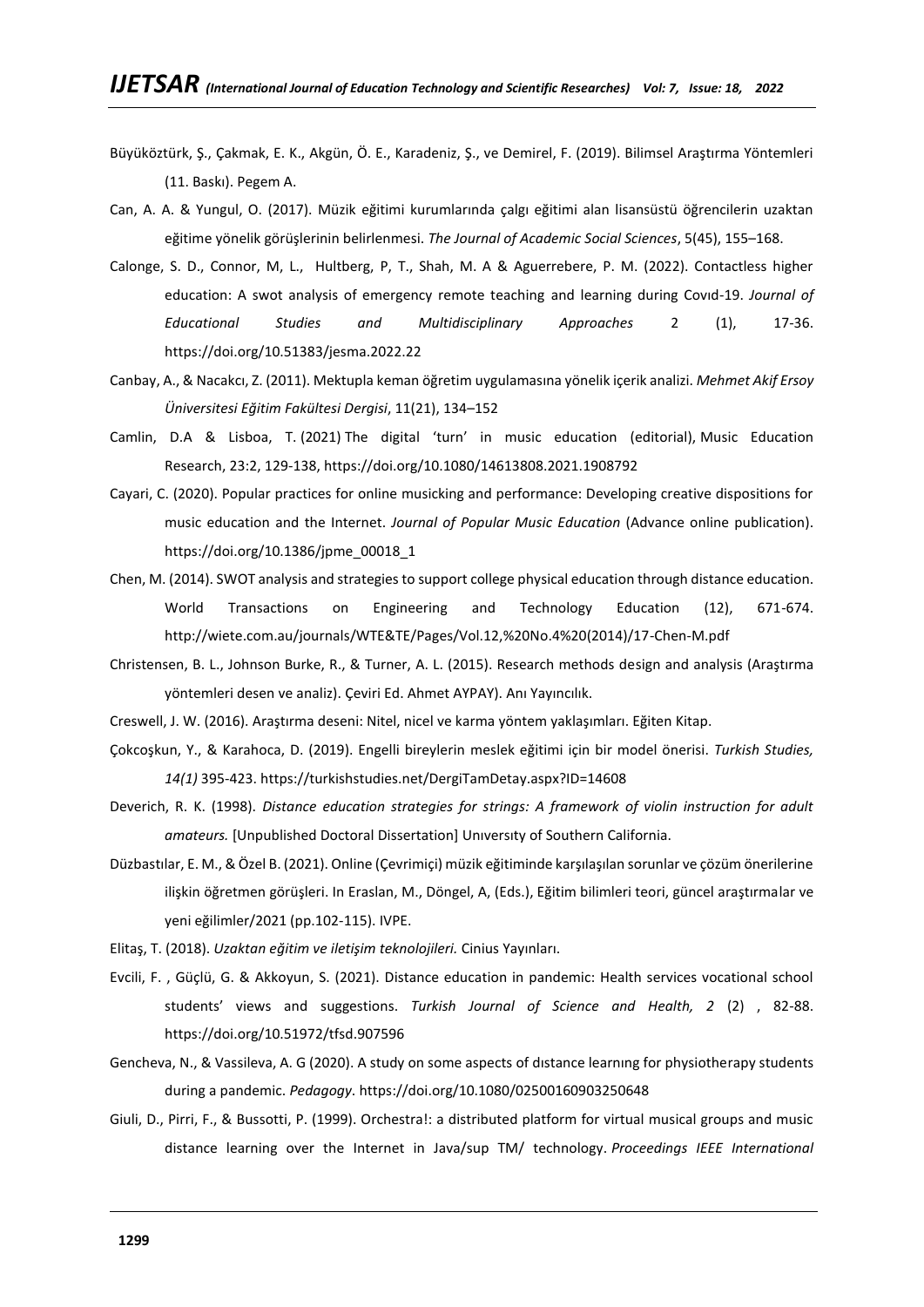*Conference on Multimedia Computing and Systems*, 2, 987-988 <https://doi.org/10.1109/MMCS.1999.77862>

- Göksun, D. O & Kurt, A. A. (2020). The role of learning analytics in distance learning: A swot analysis, *Journal of Teacher Education and Lifelong Learning*, *2*(1), 18-29.
- Groulx, T. J., & Hernly, P. (2010). Online master's degrees in music education: the growing pains of a tool to reach a larger community. *Update: Applications of Research in Music Education*, *28*(2), 60– 70. <https://doi.org/10.1177/8755123310361765>
- Gül, G. (2021). Teachers' views on music education practices in secondary education in distance education during the covıd-19 pandemic process. *journal of education in black sea region*, *6*(2), 95-111. <https://doi.org/10.31578/jebs.v6i2.235>
- Gün, E. (2021). The opinions of the preservice music teachers regarding the teaching of orchestra and chamber music courses during distance education process. *Cypriot Journal of Educational Science*. *16*(3), 1088- 1096.<https://doi.org/10.18844/cjes.v16i3.582>
- Güsewell, A. & Terrien, P. (2021). Professional music training in times of Covid-19: The impact of distance education on teaching methods and well-being at work. *Journal of music, health and Wellbeing*. ⟨hal-03407435)
- Güzel, B. B., Çakır, H., & Çelen, Y. (2020). Youtube üzerinden video destekli keman öğretimine ilişkin öğrenci görüşleri. *Bilim, Eğitim, Sanat ve Teknoloji Dergisi, 4*(1), 31-43.
- Hergüner, B. (2021). Rethinking public administration education in the period of pandemic: Reflections of public administration students on online education through a SWOT analysis, *Thinking Skills and Creativity, 41, 3-8* <https://doi.org/10.1016/j.tsc.2021.100863>
- İnal, İ. , Sakarya, G., & Zahal, O. (2021). covıd-19 pandemi döneminde EBA platformunda gerçekleştirilen müzik derslerine ilişkin öğretmen görüşleri. Eurasian Journal of Music and Dance, 18, 232-253. <https://doi.org/10.31722/ejmd.960092>
- İşman, A. (2011). *Uzaktan eğitim.* Pegem Akademi
- Joseph, D., & Lennox, L. (2021) Twists, turns and thrills during Covid-19: Music teaching and practice in Australia, *Music Education Research, 23*(2), 241-255. <https://doi.org/10.1080/14613808.2021.1906852>
- Kaleli, Y. S. (2021). Covid 19 Sürecinde Müzik Öğretmenlerinin Tükenmişlik Düzeylerinin İncelenmesi, *International Journal of Eurasia Social Sciences*, 12(44), 262-27[7 http://dx.doi.org/10.35826/ijoess.2881](http://dx.doi.org/10.35826/ijoess.2881)
- Kapayos, R. J., & Manalu, L. M. (2021). Continuity of music education during the Covid-19 pandemic in the society 5.0 era. *Journal of International Conference Proceedings* (JICP) 4(1). <https://doi.org/10.32535/jicp.v4i1.1159>
- Karahan, A. S. (2016). Eş zamanlı uzaktan piyano öğretiminin geleneksel piyano öğretimiyle karşılaştırılması. *Journal of Turkish Studies*, *11*(21), 211-228.<https://doi.org/10.7827/turkishstudies.11244>
- Kaya, Z. (2002). *Uzaktan eğitim.* Pegem Yayınları.
- Kesendere, Y., Şenol-Sakin, A., & Acar, A.K. (2020). Educators' views on online/distance violin education at Covid-19 outbreak. Journal for the Interdisciplinary Art and Education, 1(1), 1-19.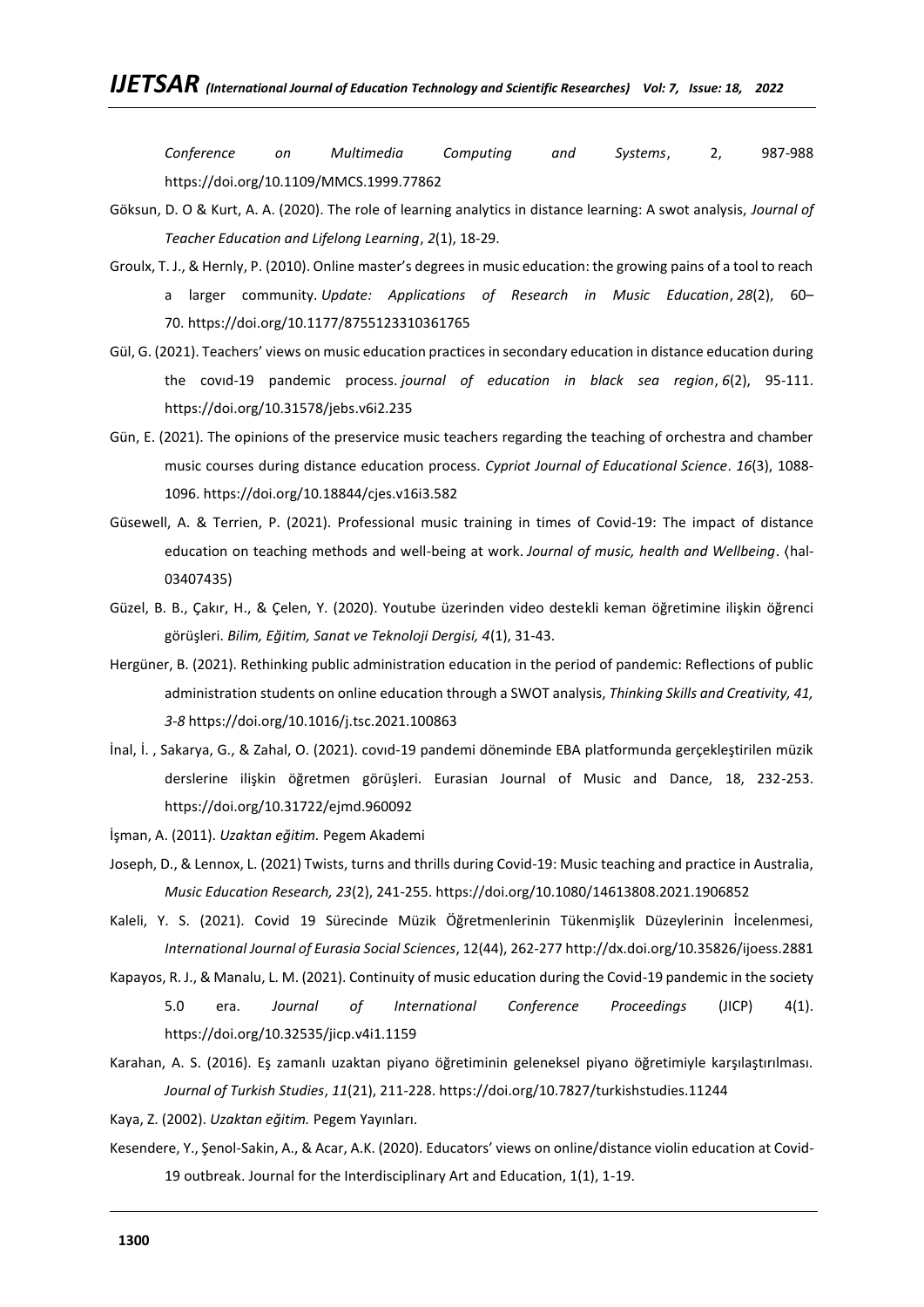- Koutsoupidou, T. (2014). Online distance learning and music training: Benefits, drawbacks and challenges. *Open Learning: The Journal of Open, Distance and eLearning, 29*(3), 243-255. <https://doi.org/10.1080/02680513.2015.1011112>
- Kruse, N. B., Harlos, S. C., Callahan, R. M., & Herring, M. L. (2013). Skype music lessons in the academy: Intersections of music education, applied music and technology. *Journal of Music Technology and Education 6*(1), 43-60. [https://doi.org/10.1386/jmte.6.1.43\\_1](https://doi.org/10.1386/jmte.6.1.43_1)
- Lee, C. M. (2021). *Descriptive SWOT Analysis about Online Learning.* https://www.researchgate.net/publication/350621868 Descriptive SWOT Analysis about Online Le [arning/citations](https://www.researchgate.net/publication/350621868_Descriptive_SWOT_Analysis_about_Online_Learning/citations)
- Linklater, F. (1997). effects of audio- and videotape models on performance achievement of beginning clarinetists. *Journal of Research in Music Education, 45*(3), 402-414
- Longhurst G. J., Stone D. M, Dulohery K, Scully D, Campbell T., & Smith C. F. (2020). Strength, Weakness, Opportunity, Threat (SWOT) Analysis of the Adaptations to Anatomical Education in the United Kingdom and Republic of Ireland in Response to the Covid-19 Pandemic*. Anat Sci Educ. 13*(3), 301-311. <https://doi.org/10.1002/ase.1967>
- McGİLL (2001). *Ultra-videoconferencing overview.* http://srl.mcgill.ca/projects/rtnm/ (ET:15.02.2020)
- Medya Akademi (2020). *Global Köy*. [https://medyaakademi.com.tr/2020/01/18/marshall-mcluhan-ve-iletisim](https://medyaakademi.com.tr/2020/01/18/marshall-mcluhan-ve-iletisim-teorileri/)[teorileri/](https://medyaakademi.com.tr/2020/01/18/marshall-mcluhan-ve-iletisim-teorileri/)
- Merriam, S. B. (2018). *Qualitative research. A guide to design and implementation*. (S. Turan, Çeviri Ed.). Nobel Akademik Yayıncılık.
- Odeh, M., Warwick, K., & Perez, A. G (2015). The Impacts of Cloud Computing Adoption at Higher Education Institutions: A SWOT Analysis. International Journal of Computer Applications. 127. 975-8887. <https://doi.org/10.5120/ijca2015906367>
- Okan, S., & Arapgirli, H. (2018). The effect of distance learning model on beginners level violin instruction. *Turkish Online Journal of Distance Education, 20*(1), 1-16.
- Okay H. H. (2021). Turkish instrument educators' distance education experiences related to instrument training during the Covid-19 pandemic. *Cypriot Journal of Educational Science*. *13*(2), 201- 222. <https://doi.org/10.18844/wjet.v13i2.5690>
- Ömur, Ö. & Sonsel, Ö. B. (2021). Covid-19 and digital literacy: assessing pre-service music teachers' views on piano lessons provided in emergency remote teaching. *International Journal of Education & Literacy Studies 9*(3), 117-126.
- Özer, B., & Üstün, E. (2020). Evaluation of students' views on the covıd-19 distance education process in music departments of fine arts faculties*. Asian Journal of Education and Training,* 6(3), 556- 568.
- Özdoğan, A. Ç. & Berkant, H. G. (2020). Covıd-19 pandemi dönemindeki uzaktan eğitime ilişkin paydaş görüşlerinin incelenmesi. *Milli Eğitim Dergisi, Salgın Sürecinde Türkiye'de ve Dünyada Eğitim*, 13-43. <https://doi.org/10.37669/milliegitim.788118>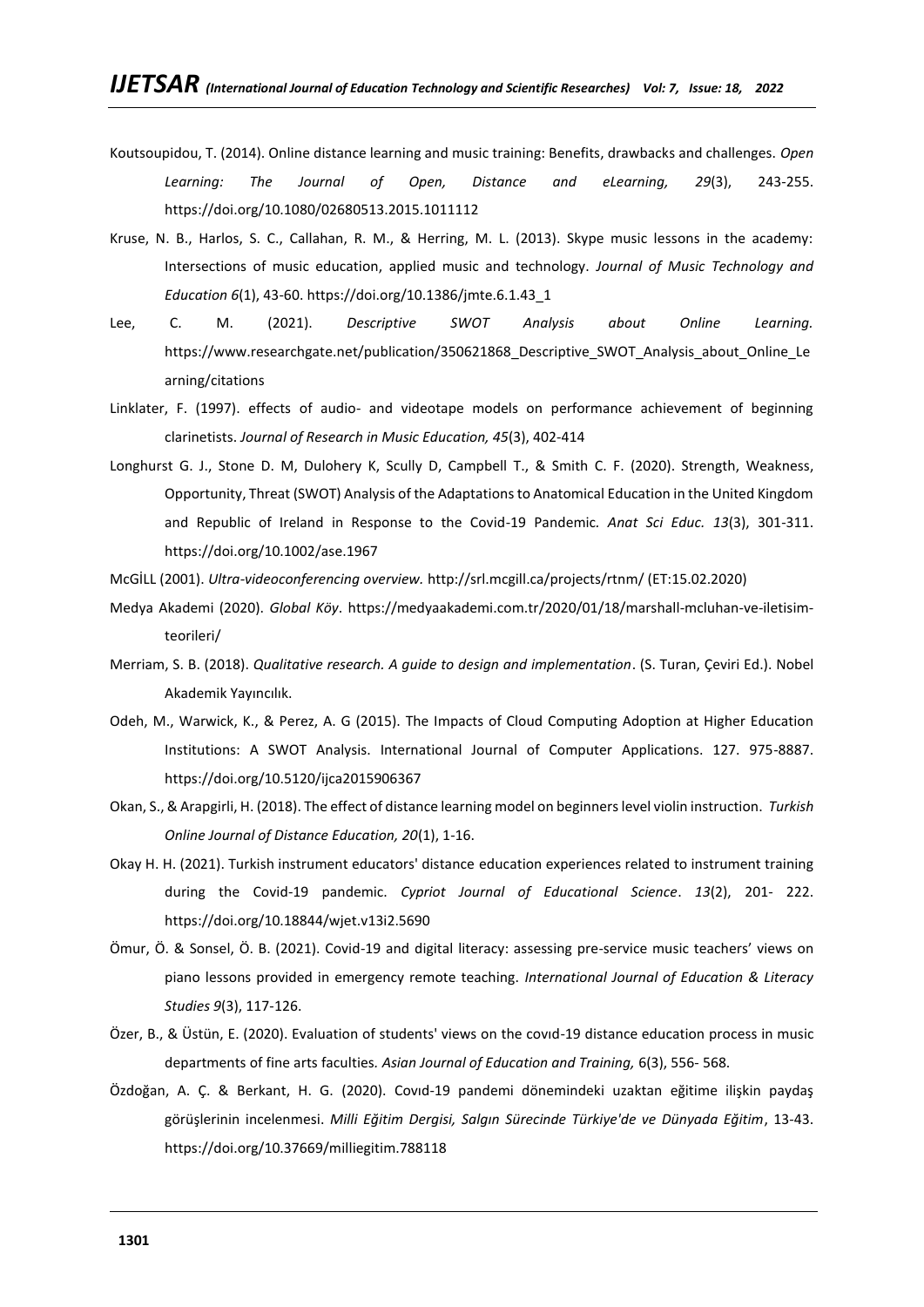- Özköse, H.,Arı, S. & Çakır, Ö. (2013). Uzaktan eğitim süreci için swot analizi*. Middle Eastern & African Journal of Educational Research*, 5, 41-55.
- Petrenko, L., Kravets, S., Bazeliuk, O., Maiboroda, L. & Muzyka, I. (2020). Analysis of the current state of distance learning in the vocational education and training institutions. *E3S Web Conf.,* 166, 10010. <https://doi.org/10.1051/e3sconf/202016610010>
- Prado, J. M. L., & Moncada, B. S. (2021) Online experience in teaching musical practice in times of pandemic. *International Journal of Recent Advances in Multidisciplinary Research*, 8(5) 6803-6808.
- Ruokonen, I., & Ruismäki, H. (2016). E-Learning in music: A case study of learning group composing in a blended learning environment. *Procedia-Social and Behavioral Sciences, 217,* 109–115. <https://doi.org/10.1016/j.sbspro.2016.02.039>
- Sağer, T. Eden, A. & Şallıel, O. (2014). Müzik eğitiminde uzaktan eğitim ve orkestra uygulamaları. *İnönü Üniversitesi Sanat ve Tasarım Dergisi, 4*(9), 69–79.
- Sağer, T. (2021). Pandemi Döneminde Sanat Eğitimi. *Medeniyet Sanat Dergisi, 7*(2), 214-226. <https://doi.org/10.46641/medeniyetsanat.1027880>
- Sağer, T. & Yılma Şakalar, G. (2018). An investıgatıon on a computer-assisted digital musical teaching material for the special education of educable mentally retarded children in Turkey. *Turkish Online Journal of Design Art and Communication*, 8(3), 583-594[. https://doi.org/10.7456/10803100/013](https://doi.org/10.7456/10803100/013)
- Shaw, R.D. & Mayo, W. (2021). Music education and distance learning during Covid-19: A survey, Arts *Education Policy Review,* 1-10<https://doi.org/10.1080/10632913.2021.1931597>
- Sakarya, G. & Zahal O. (2020). Covid-19 pandemi sürecinde uzaktan keman eğitimine ilişkin öğrenci görüşleri. *Turkish Studies*, *15*(6), 795-817[. https://dx.doi.org/10.7827/TurkishStudies.44504](https://dx.doi.org/10.7827/TurkishStudies.44504)
- Sakin, A. (2021). Flute education in Turkey in the process of covıd-19 pandemic. *Journal of Education in Black Sea Region*, *6*(2), 3-28.<https://doi.org/10.31578/jebs.v6i2.230>
- Sarıkaya, M. (2021). Pandemi sürecinde uzaktan eğitime ilişkin müzik eğitimi ana bilim dalı öğrencilerinin görüşleri. *Atatürk Üniversitesi Güzel Sanatlar Enstitüsü Dergisi*, *27*(46), 92-100. <https://doi.org/10.35247/ataunigsed.835720>
- Sever, G. (2014). Bireysel çalgı keman derslerinde çevrilmiş öğrenme modelinin uygulanması. *Eğitimde Nitel Araştırmalar Dergisi, 2*(2)*,* 27-42.
- Sever, G. (2021). Opinions of teachers on the ımplementation of the orff-schulwerk approach in online lessons, *International Online Journal of Educational Sciences*, *13*(4), 949-964. <https://doi.org/10.15345/iojes.2021.04.001>
- Shah, S. M. H. & Saqıb, M. A. (2013). Swot analysis of ma educational planning and management programme of Allama Iqbal Open University, Islamabad. *Turkish Online Journal of Distance Education, 14*(3), 120-137. <https://dergipark.org.tr/tr/pub/tojde/issue/16897/17607>
- Sönmez, V. & Alacapınar, F. G. (2018). *Örneklendirilmiş bilimsel araştırma yöntemleri.* Anı Yayıncılık.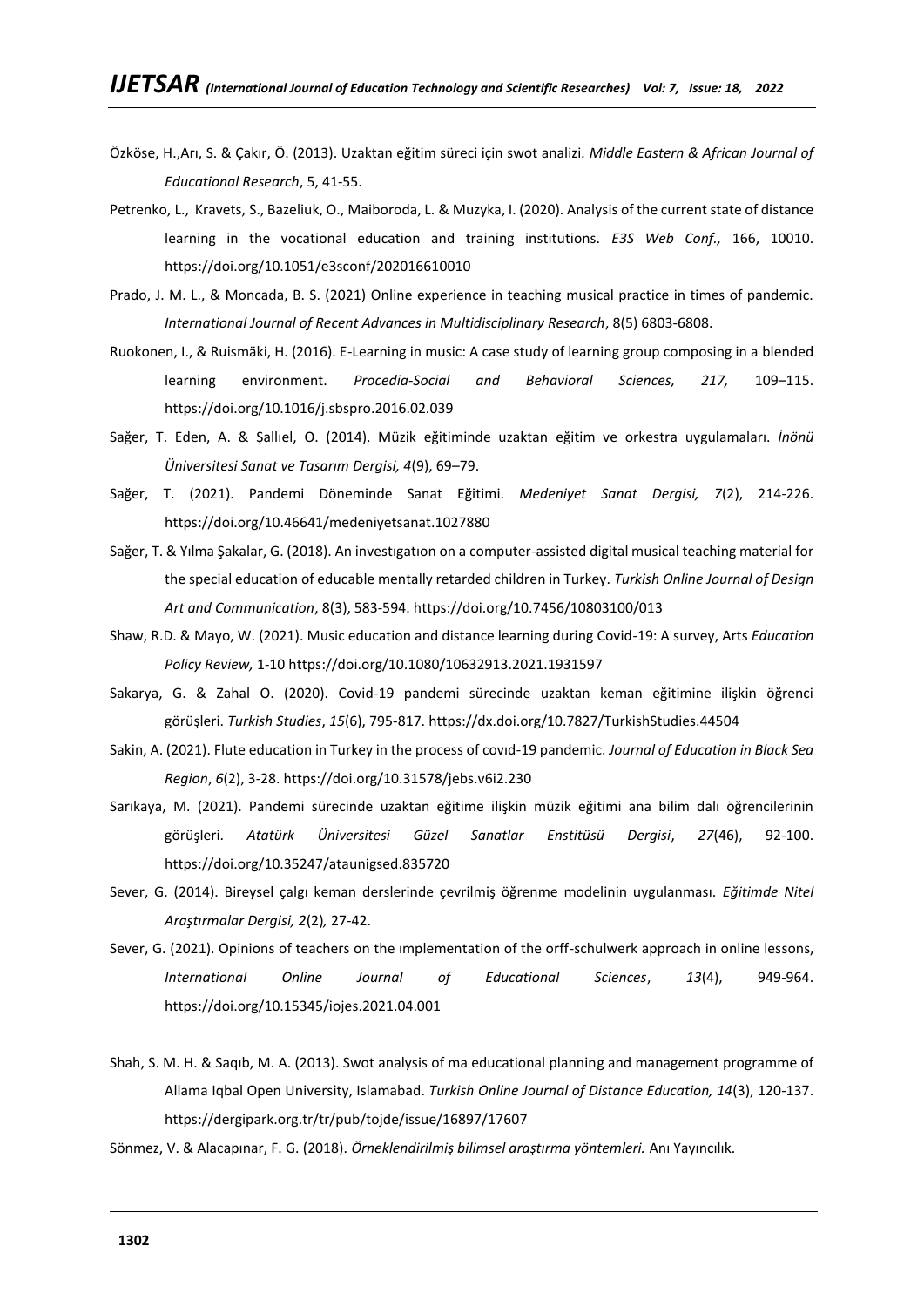- Spieker, B. & Koren, M. (2021). Perspectives for Music Education in Schools after Covid-19*:* The Potential of Digital Media. *Israel Studies in Musicology Online*, 18(75-85).
- Topalak, Ş. (2021). Müzik öğretmenlerinin bakış açısından pandemi döneminde online eğitim. *Mersin Üniversitesi Eğitim Fakültesi Dergisi*, 17(2), 291-308 .<https://doi.org/10.17860/mersinefd.935863>
- Töral, A. D. & Albuz, A. (2021). Covid-19 pandemi sürecinde 4-13 yaş grubu öğrencilerine yönelik uzaktan çalgı öğretimine ilişkin öğretmen görüşleri. *Dumlupınar Üniversitesi Eğitim Bilimleri Enstitüsü Dergisi*, 5(1), 21-43.
- Tufan, F. (2018). *Uzaktan öğretim ve yeni iletişim süreçleri.* Nobel Bilimsel Eserler.
- Umuzdaş, S. & Baş, A. H. (2020). Konservatuvar öğrencilerinin covıd-19 salgını sürecindeki uzaktan eğitim ile ilgili algılarının ve deneyimlerinin araştırılması*. Yegah Musiki Dergisi, 3*(2), 204-220. <https://dergipark.org.tr/tr/pub/yegah/issue/59004/824492>
- Ustabulut, M. Y. (2021). Swot analysis for the distance education process of lecturers teaching Turkish as a foreign language. *Educational Policy Analysis and Strategic Research, 16*(1), 139-152. <https://doi.org/10.29329/epasr.2020.334.8>
- *Vinda*ča, O., Lubkina, V., Abuže, A., & Ušča, S. (2021). *L*ıfe wıth covıd-19: Swot analyses for transformative digital learning in educators' perspective. Society, Integratıon, Educatıon. Proceedings of the International Scientific Conference, 249-259. <https://doi.org/10.17770/sie2021vol5.6199>
- Walls, K. C. (2008). Distance learning in graduate music teacher education: Promoting professional development and satisfaction of music teachers. *Journal of Music Teacher Education*, *18*(1), 55– 66. <https://doi.org/10.1177/1057083708323137>
- Yelken, T. Y. , Kılıç, F. & Özdemır, C. (2012). The strategic planning (swot) analysis outcomes and suggestions according to the students and the lecturers within the distance education system. *Turkish Online Journal of Distance Education*, 13(2), 267-276.
- Yıldırım, A. & Şimşek, H. (2008). *Sosyal Bilimlerde Nitel Araştırma Yöntemleri*. Seçkin Yayıncılık.
- Yılmaz, H., Sakarya, G., Gayretli, Ş. & Zahal, O. (2021). Covid-19 ve çevrimiçi müzik eğitimi: Okul öncesi öğretmen adaylarının görüşleri üzerine nitel bir çalışma. *Journal of Qualitative Researching Education*, 28, 283-299. <https://doi.org/10.14689/enad.28.12>
- Yin, J.,Wang, Y., & Hsu, D. (2005). Digital violin tutor: An integrated system for beginning violin learners. Proceedings of the 13th ACM International Conference on Multimedia, MM 2005: 976-985. ScholarBank@NUS Repository. <https://doi.org/10.1145/1101149.1101353>
- YÖK, 2020. *Basın açıklaması.* [https://www.yok.gov.tr/Sayfalar/Haberler/2020/universitelerde-uygulanacak](https://www.yok.gov.tr/Sayfalar/Haberler/2020/universitelerde-uygulanacak-uzaktan-egitime-iliskin-aciklama.aspxx)[uzaktan-egitime-iliskin-aciklama.aspxx](https://www.yok.gov.tr/Sayfalar/Haberler/2020/universitelerde-uygulanacak-uzaktan-egitime-iliskin-aciklama.aspxx)
- Yucetoker, I., Angi, Ç. E., & Kaynak, T. (2021). Evaluation of asynchronous piano education and training in the Covid-19 era. *Educational Research and Reviews*, *16*(4), 109-117.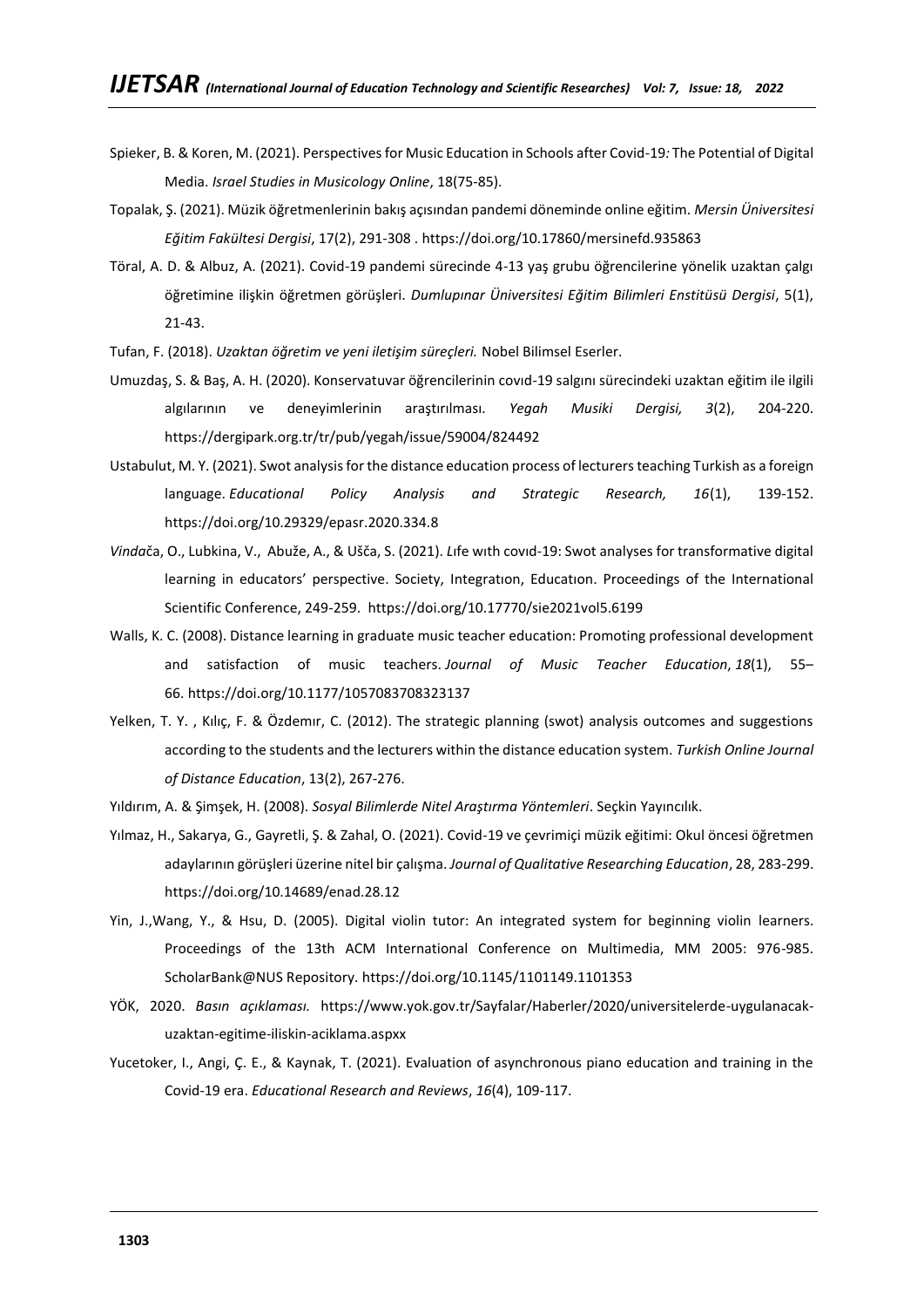# **MESLEKİ MÜZİK EĞİTİMİNDE UZAKTAN EĞİTİMİN KULLANILABİLİRLİĞİNE YÖNELİK BİR SWOT ANALİZİ ÇALIŞMASI**

# **ÖZ**

Bu çalışmanın amacı mesleki müzik eğitiminde uzaktan eğitimin kullanılabilirliğini paydaş görüşlerine göre SWOT analizi ile incelemektir. Bu amaçla uzaktan mesleki müzik eğitiminin güçlü ve zayıf yönleri ile fırsat ve tehditleri keşfedilmeye çalışılmıştır. Çalışma nitel araştırma yöntemlerinden fenomenolojik desenle tasarlanmıştır. Araştırmanın çalışma grubunu Türkiye'nin Konya ilindeki iki farklı devlet üniversitesinin mesleki müzik eğitimi veren kurumlarındaki (Necmettin Erbakan Üniversitesi Müzik Eğitimi Anabilim Dalı ve Selçuk Üniversitesi Konservatuvarı) lisans öğrencileri, lisansüstü öğrencileri ve öğretim elemanları oluşturmuştur (n=89). 2020-2021 akademik yılında uzaktan eğitim sürecinin sonunda yarı yapılandırılmış görüşme formu ile elde edilen veriler içerik analizi tekniği ile çözümlenmiş ve SWOT matrisinde sunulmuştur. Çalışmadan elde edilen bulgulara göre derslerin kaydedilerek tekrar izlenmesi, zaman ve mekân yönünden esneklik, dezavantajlı bireylere eğitim fırsatı sunması, bireysel öğrenme sorumluluğu kazandırması, masterclasslara, uluslararası organizasyonlara ve alan uzmanlarına kolay erişim ve kesintisiz eğitim sunması uzaktan mesleki müzik eğitiminin güçlü yönleri arasında öne çıkan başlıklardır. Zayıf yönler olarak; yetersiz fiziksel ve duygusal etkileşim, senkron problemleri ve buna bağlı olarak birlikte müzik yapamamak, soyut kavramların, müzikalite, ton tını ve dinamiklerin net olarak aktarılmaması yoğunlukla karşımıza çıkmaktadır. Teknolojideki ve müzik teknolojisindeki gelişmeler ile pandemi sürecindeki deneyimler fırsat olarak değerlendirilirken altyapı ve materyal eksikliği, gerçek sınıf ortamının sağlanamaması ve güvenlik sorunları tehdit unsuru olarak görülen konuların başında gelmektedir. Bulgular ışığında uzaktan mesleki müzik eğitiminin güçlü yönlerinin korunarak fırsatlarının değerlendirilmesi, zayıf yönlerinin ve tehditlerinin ortadan kaldırılmasına yönelik stratejik planların geliştirilmesi için paydaşlara bazı öneriler sunulmuştur. Bu çalışmadan elde edilen bulguların uzaktan mesleki müzik eğitiminin gelişimine katkı sunacağı düşünülmektedir.

**Anahtar kelimeler:** Mesleki müzik eğitimi, uzaktan eğitim, uzaktan müzik eğitimi, SWOT analizi, Covid-19.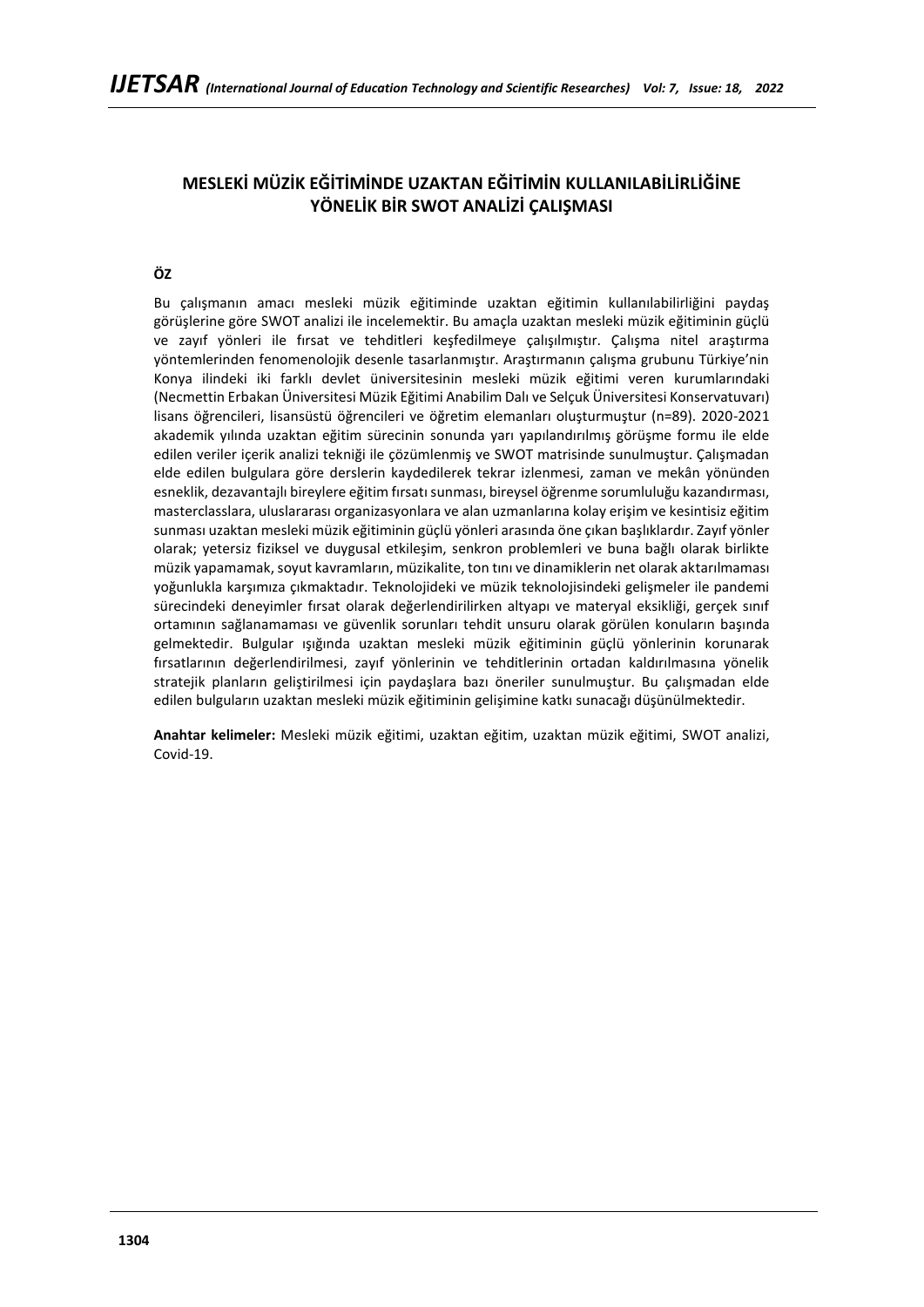#### **GİRİŞ**

Covid-19 pandemisi ile pik yapan uzaktan eğitim öncesinde de belirli bir hacim ve ivme ile varlığını ve genişlemesini sürdürmekteydi. Genel olarak öğrenci ve öğretmenin fiziksel olarak bir arada bulunmadığı ortamlarda verilen eğitim olarak tanımlanan uzaktan eğitimin (Balaban, 2012, s. 17) paydaşlarca tercih edilmesinde birçok neden bulunmaktadır. Zamandan ve mekândan bağımsız bir eğitim sunma, kitle eğitimini sağlama, ilk kaynaktan ya da alan uzmanlarından öğrenme, engelliler, kadınlar ya da dezavantajlı bireyler için eğitim fırsatı sunma, ulaşım ve zaman tasarrufu sağlama, bireye kendi kendine öğrenme sorumluluğu kazandırma ve özellikle pandemi ile önemi artan kesintisiz eğitim imkânı bunlardan öne çıkan başlıklardır (Elitaş, 2018; İşman, 2011; Kaya, 2002; Tufan, 2018;). Yukarıda bir kısmı sayılan avantajlarının ya da güçlü yönleri ile fırsatlarının yanı sıra uzaktan eğitimin bazı dezavantajları da bulunmaktadır. Zayıf yönler ya da tehditler olarak nitelendirebileceğimiz bu dezavantajlar uzaktan eğitimin müzik eğitiminde kendisi için yer açmasını zorlaştırmıştır. Bu durum ilk olarak müzik eğitimcilerinin buna paralel olarak da diğer paydaşların (öğrenciler, veliler, yöneticiler ve teknoloji üreticilerini) uzaktan eğitime mesafeli davranmalarına neden olmuştur. Bu yaklaşım üç boyutta değerlendirilebilir. Bunlar ilk olarak müzik eğitiminin sadece teorik değil yoğunlukla eşzamanlı, yüksek etkileşimli ve birlikte gerçekleştirilen uygulamalı bir sürecinin olması. İkincisi, mevcut teknolojinin bunu sağlamak için henüz birçok noktada yetersiz kalması ve yüz yüze eğitimin verdiği yakınlığı fiziksel olarak verememesi. Üçüncüsü de paydaşların teknolojiyi kabul etmekte ve yüz yüze eğitim alışkanlıklarını terk etmekteki çekimser tavrı ile hazırbulunuşluluk düzeylerinin zaman zaman düşük olması şeklinde sıralanabilir.

Literatürde uzaktan eğitimin müzik eğitiminde kullanımına yönelik farklı görüşler ve farklı bulgular karşımıza çıkmaktadır. Koutsopedia (2014) çalgı ve şarkı söyleme etkinliklerinin bir materyali okuma şeklinde değil de görüntü ve sese dayanan, öğretmenin ve öğrencinin hareketlerini birbirleriyle senkronize etmelerini gerektiren aktiviteler olduğunu ifade ederken Prado ve Moncada (2021) uzaktan eğitimdeki görsel ögelerin müzik eğitiminde fiziksel temasın yerini tutamayacağını belirtmiştir. Arsu (2021) biraz daha pragmatist yaklaşarak uzaktan/çevrimiçi müzik eğitimini bir konseri televizyondan izlemek gibi nitelendirse de hiç olmamasını karanlık bir boşluğa yelken açmak olarak ifade etmiştir. Bazı çalışmalar uzaktan müzik eğitiminin olumlu etkileri raporlamıştır. Okan ve Arapgirli (2018) üniversite düzeyinde uzaktan keman eğitiminin öğrenci performansına etkisini incelemiştir. Çalışmanın sonunda uzaktan müzik eğitimi alan öğrencilerle yüz yüze eğitim alan öğrencilerin erişileri arasında anlamlı bir fark bulunamamış olup uzaktan eğitimin yüz yüz eğitimin yerine kullanılabileceği tespit edilmiştir. Kruse, Harlos, Callahan ve Herring (2013) tarafından yapılan bir araştırmada üniversite düzeyindeki piyano dersleri Skype üzerinden yürütülmüş ve çalışmanın sonucunda Skype üzerinden gerçekleştirilen piyano derslerinin yüz yüze eğitimdeymiş gibi doğal bir şekilde gerçekleştiği ve öğrencinin başarıya ulaştığının hissedildiği belirtilmiştir. Groulx ve Hernly'e (2010) göre uzaktan müzik eğitiminin bir yararı kendini geliştirmek isteyenlere istedikleri yerden lisansüstü eğitim fırsatı sunmasıdır. Lisansüstü öğrenci sayısının artması yükseköğretimdeki öğretim elemanı ihtiyacını artırır. Artan öğrenci sayısı daha fazla çalışma üretir. Bu da literatüre katkı sunar. Yin, Wang ve Hsu'ya (2014) göre başlangıç aşaması çalgı eğitiminde geri dönüt çok önemlidir. Yüz yüze eğitimde öğrencinin öğretmeniyle haftada bir kere görüştüğü düşünüldüğünde uzaktan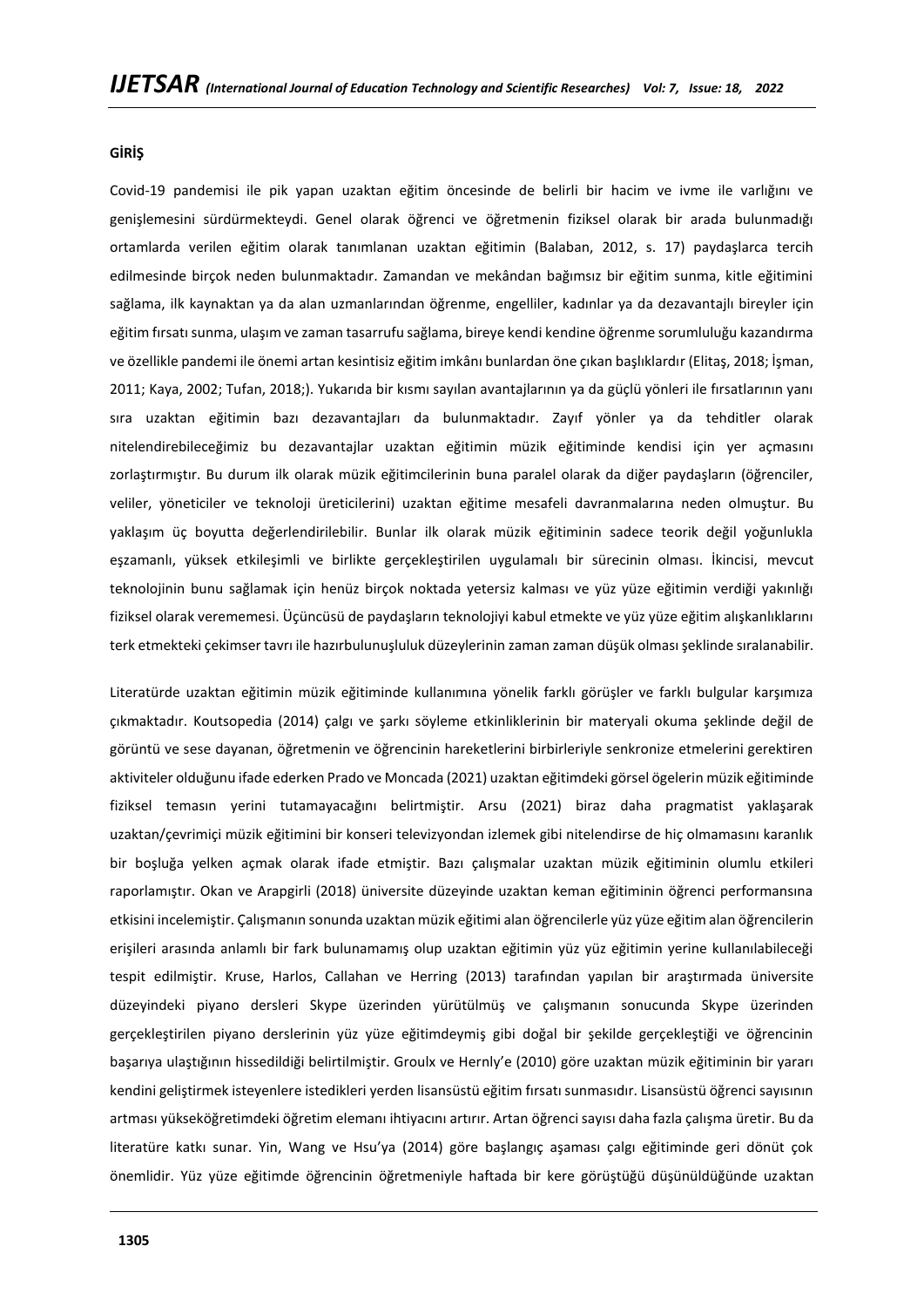eğitim sayesinde bu süre daha da artırılabilir. Kimi çalışmalar uzaktan müzik eğitiminin tek başına yeterli olmayacağını eğitim sürecinin yüz yüze eğitime destek olacak şekilde yani harmanlanmış modelde tasarlanmasının öğrenci başarısına yüz yüze eğitimden daha fazla etki yapacağını ortaya koymuştur (Adileh, 2012; Brändström, Wiklund ve Lundström, 2012; Güzel Çakır Selen, 2020).

Tarihsel süreç içinde uzaktan müzik eğitimine yönelik literatür akışının 1930 yıllarda radyo, 1950'li yıllarda film şeritleri ve video kasetler (Deverich, 1998) 1970'li yıllarda mektup (Canbay ve Nacakçı, 2011) ve televizyon (Sağer, Eden ve Şallıel, 2014), 1990'lı yıllardan itibaren ise bilgisayar ve internet aracılığıyla çevrimiçi ve çevrimdışı şekilde gerçekleştirildiği bilinmektedir (Cayari, 2020). Günümüze gelindiğinde küresel çaptaki pandemi krizinin özellikle müzik eğitimcilerini önemli derecede etkilediği görülmektedir (Joseph ve Lennox, 2021). Tüm dünyayı etkisi altına alan Covid-19 pandemisiyle birlikte müzik eğitimcilerinin bu beklenmedik durum karşısında hazırlıksız yakalandıkları ve eğitim görevlerini yerine getirmek için ellerindeki dijital araçları harekete geçirmek zorunda kaldıkları söylenebilir (Cayari, 2020; Güsewell ve Terrien, 2021; Akarsu, 2021; İnal, Sakarya ve Zahal, 2021). Bu süreçte her ne kadar teorik unsurları bulunsa da daha çok uygulamaya dayalı dinamikleri içinde barındıran uzaktan müzik eğitiminin öğrenme, öğretme ve değerlendirme noktasında paydaşları sancılı, zor ve alışık olunmayan bir duruma soktuğu söylenebilir. Vindača, Ļubkina, Abuže ve Ušča, (2021) pandemi sürecindeki uzaktan eğitim deneyimlerinin hem öğrenciler hem de eğitimciler için yeni fırsatlar doğurduğunu belirtirken Camlin ve Lisboa (2021) pandeminin müzik eğitimindeki etkisini çevrimiçi dijital bir dönüş olarak tanımlanmaktadır ve bu dijital dönüşün çeşitli komplekslerde müzik eğitiminin geleceğini etkilemesinin muhtemel olduğunu ileri sürmektedir.

Pandemi öncesinde yurtdışında Boston Üniversitesi, Ottova Üniversitesi, Berklee Koleji vb. birçok yükseköğretim kurumunun uzaktan müzik eğitimi yaptığı bilinmektedir (Sağer, 2014). Türkiye'de ise yükseköğretim seviyesindeki müzik eğitimi yüz yüze eğitim şekilde gerçekleştirilmekteydi. Yurtiçinde ve yurtdışından uzaktan müzik eğitimine yönelik pandemi öncesindeki ilgili literatür incelendiğinde genel müzik eğitimine (Koutsoupidou, 2014;) mesleki müzik eğitimine (Walls, 2008, Groulx ve Hernly, 2010; Can ve Yungul, 2017); yetişkinlerde müzik eğitimine (Bayley ve Waldron, 2020) çalgı eğitimine (Linklater, 1997; Brändström, Wiklund ve Lundström, 2012; Kruse, Harlos, Callahan ve Herring, 2013; Sever, 2014; Karahan, 2016; Okan ve Arapgirli, 2018; Güzel, Çakır ve Çelen, 2020) işitme ve müzik teorisi eğitimine (Adileh, 2012; Brook ve Upitis, 2014; Babacan, 2015) opera ve şan eğitimine (Alpiste Penalba, Rojas-Rajs, Lorente, Iglesias, Fernández ve Monguet, 2013) orkestra yönetimine (Giuli, Pirri ve Bussotti, 1999; Sağer, Eden ve Şallıel, 2014) ve bestelemeye (Ruokonen ve Ruismäki, 2016; Baker ve Krout, 2009) yönelik sınırlı sayıda çalışmalar görülmektedir.

Türkiye'de Yükseköğretim kurulunun aldığı kararla 16 Mart 2020 tarihinde tüm yükseköğretim kurumları uzaktan eğitime geçmiştir ve bu durum 2021 bahar yarıyılının sonuna çevrimiçi bir şekilde hem eş zamanlı hem de eş zamanlı olmayan modellerde sürdürülmüştür (YÖK, 2020). Bu süreçte yükseköğretimdeki müzik eğitimcilerinin çoğunlukla Adobe Connect, Skype ve Zoom gibi uygulamalar kullandıkları görülmüştür (Akyürek, 2020). Öğretim elemanlarının tercihlerinde bulundukları üniversitelerin yönetim sistemlerinin, önceki deneyimlerinin ya da akran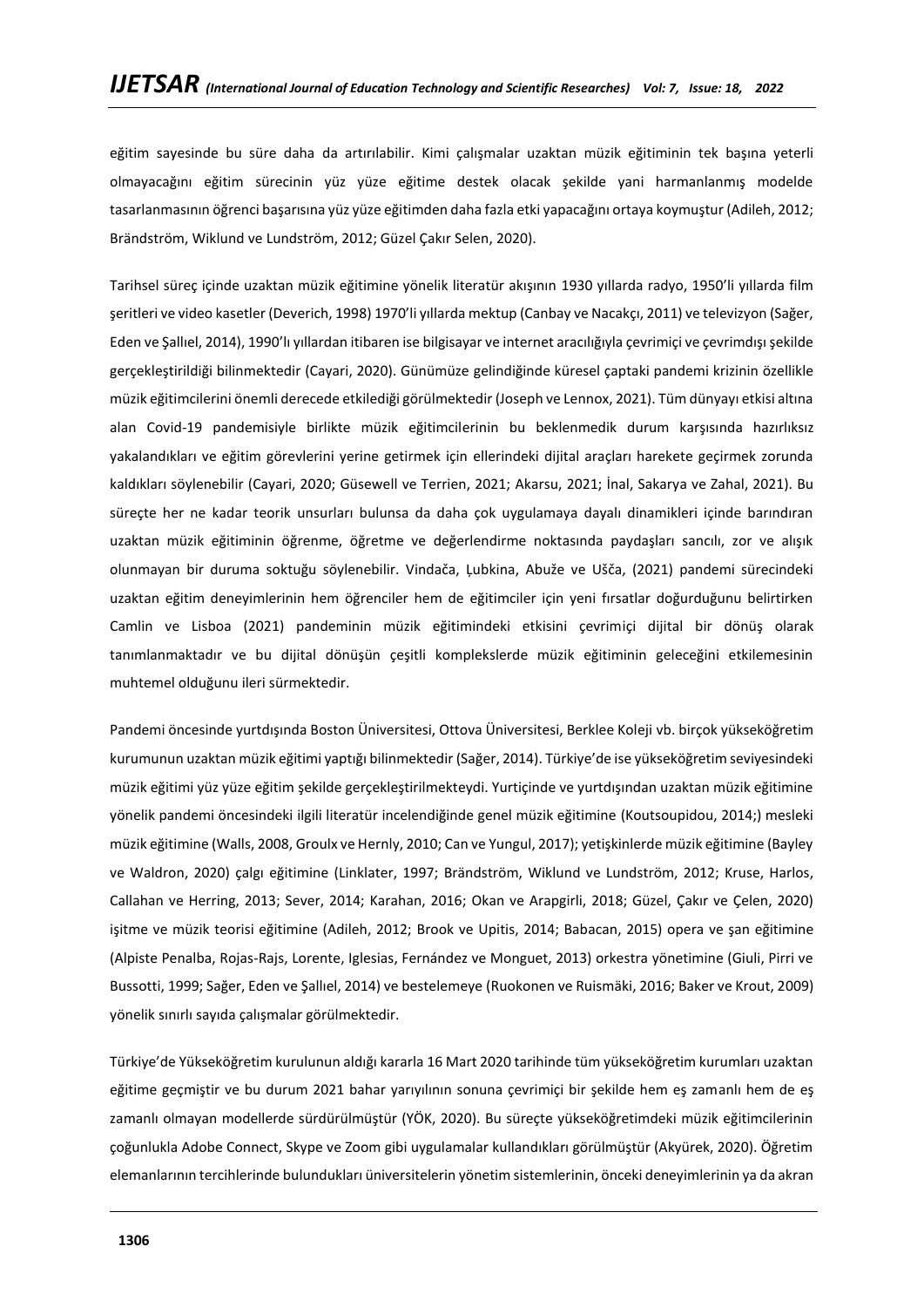tavsiyelerinin de etkili olduğu söylenebilir. Pandemiyle birlikte hız kazanan uzaktan müzik eğitimine yönelik yurtiçindeki ve yurtdışındaki çalışmalar; genel kapsamda (Camlin ve Lisboa, 2021; Sağer, 2021) genel müzik eğitiminde (Shaw, 2021; Spieker ve Koren, 2021; Akarsu, 2021; Topalak, 2020; Düzbastılar ve Özel, 2021; Gül, 2021; İnal, Sakarya ve Zahal, 2021, Kaleli, 2021) mesleki müzik eğitiminde (Prado, 2021; Akıncı ve Bolat, 2020; Akyürek, 2020) özengen (amatör) müzik eğitiminde (Aksoy, Güçlü ve Nayir, 2020), çalgı eğitiminde, (Kesendere Sakin ve Acar, 2020; Özer ve Üstün, 2020) ve altyapı geliştirmeye yönelik (Baraté, Haus ve Ludovico, 2021) literatürdeki yerini almıştır.

#### *Araştırmanın Amacı*

Uzaktan mesleki müzik eğitiminin hem öğrenenler hem de eğitimciler açısından dezavantajları ve avantajları bulunmaktadır. Bu bağlamda uzaktan mesleki müzik eğitiminin bünyesinde barındırdığı güçlü ve zayıf yönleri, çevresinden kaynaklanan fırsat ve tehditleri belirlemek ve bunları paydaşların perspektifinden keşfetmek önemlidir. Bu çalışmanın amacı; mesleki müzik eğitimi veren kurumlardaki paydaşların uzaktan mesleki müzik eğitimine ilişkin görüşlerini SWOT Analizi ile açıklığa kavuşturmaktır. Başlangıçta iş ve endüstri için geliştirilen (Vindača, Ļubkina, Abuže ve Ušča, 2021) SWOT analizi; bir eğitim dizgesinin, dersin, uygulamanın, güçlü (Strenghts), zayıf (Weakness) yanlarını saptamak için çevresinden kaynaklanan fırsat (Opportunities) ve tehditleri (Threats) dikkate alarak yapılan analize denir (Sönmez ve Alacapınar, 2018). Chen'e (2014) göre üniversitelerin gelişimini etkileyen iç ve dış faktörlerin belirlenmesi için SWOT analizi kullanılabilir. Bu araştırma yaklaşımı geleceğin belirlenmesinde ve strateji geliştirilmesinde önemli rol oynayabilir. Bu çalışmadan elde edilecek bulgularla uzaktan mesleki müzik eğitiminin güçlü ve zayıf yönleri tespit edilerek güçlü yönlerin ne şekilde kullanılacağı zayıf yönlerin nasıl güçlendirileceği, paydaşlara hangi fırsatların sunulduğu ve olası tehditlere karşı önlemler alma yoluna gidilmesi hedeflenmektedir. Bu hedefle çalışmanın kapsamı hem katılımcı yönünden (Lisans öğrencileri, lisansüstü öğrencileri, öğretim elemanları) hem de tür yönünden (müzik öğretmenliği, konservatuvar) geniş tutulmaya çalışılmıştır. Çalışmadan elde edilecek bulgularla mesleki müzik eğitiminde uzaktan eğitimin kullanımına yönelik geliştirilecek stratejilere katkı sunulması ve uzaktan eğitimin mesleki müzik eğitiminde sürdürülebilir bir hâl almasına varsa gerekli önlemlerin alınmasına katkı sunulacaktır. Bu kapsamda çalışmanın temel araştırma sorusu: "Paydaş görüşlerine göre uzaktan mesleki müzik eğitiminin güçlü yönleri, zayıf yönleri ve fırsatlar ve tehditler nelerdir?" şeklinde oluşturulmuştur. Araştırmanın üç alt problemi ise şu şekildedir:

1. Lisans öğrencilerine göre uzaktan mesleki müzik eğitiminin *güçlü yönleri*, *zayıf yönleri, fırsatları ve tehditleri* nelerdir?

2. Lisansüstü öğrencilere göre uzaktan mesleki müzik eğitiminin *güçlü yönleri*, *zayıf yönleri, fırsatları ve tehditleri* nelerdir?

3. Öğretim elemanlarına göre uzaktan mesleki müzik eğitiminin *güçlü yönleri*, *zayıf yönleri, fırsatları ve tehditleri* nelerdir?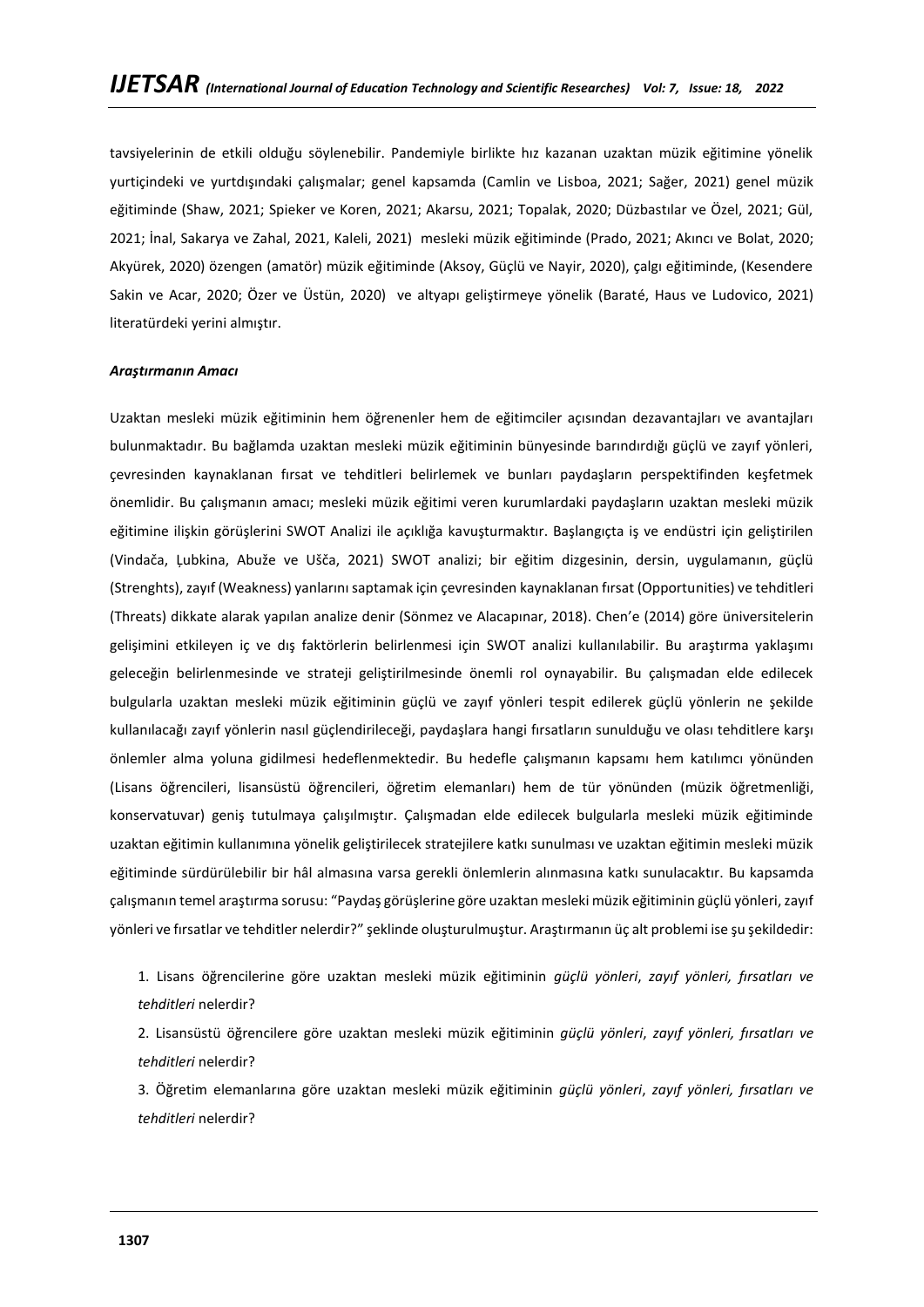### **YÖNTEM**

### *Araştırma Modeli*

Bu çalışmada nitel araştırma yöntemlerinden "fenomenolojik" desen kullanılmıştır. Bu desende bir fenomenle ilgili katılımcıların yaşadığı deneyimler betimlenir. Burada esas olan katılımcıların söz konusu fenomeni deneyimlemiş olması ve betimlemelerin sonucunda deneyimlerin özüne ulaşılmasıdır (Creswell, 2016). Eğitimde fenomenoloji araştırmalarının amacı eğitim öğretim sürecinde yaşanılan deneyimleri anlayabilmek ve öğrenme öğretme sürecini geliştirebilmektir. Her duygu, düşünce ve yaşanan deneyim fenomenolojide eğitim araştırmalarının konusu olabilir (Atmaca ve Uzuner, 2020). Bu araştırmada üzerinde çalışılacak olan fenomen (olgu) "uzaktan mesleki müzik eğitimi"dir.

#### *Çalışma Grubu*

Araştırmada amaçlı örnekleme yönteminden homojen çalışma grubu kullanılmıştır. Genel olarak nitel araştırmalarda kullanılan amaçlı örneklemede, araştırmacı keşfetmek ve anlamak istediği şeyi öğrenebileceği bir örneklem seçer (Merriam, 2018). Bu yöntem belirli ölçütleri karşılayan belli özelliklere sahip olan bir veya daha fazla özel durumlarda çalışılmak istendiği zaman tercih edilir ve derinlemesine araştırma yapılmasına olanak sağlar (Büyüköztürk vd., 2019). Homojen çalışma grubu aynı niteliklere sahip bireylerden oluşan çalışma grubudur ve bireyler araştırmacı tarafından önceden belirlenmiş özelliklere sahiptir. Çalışmada katılımcıların uzaktan mesleki müzik eğitimi deneyimlemiş olması bu örnekleme yönteminin tercih edilmesinin nedenidir. Çalışma grubunu 2020-2021 Akademik yılında Türkiye'nin İç Anadolu bölgesinde yer alan Konya ilindeki Necmettin Erbakan Üniversitesi Müzik Eğitimi Anabilim Dalı ve Selçuk Üniversitesi Konservatuvarı öğrencileri (n=63), lisansüstü öğrencileri (n=9) ve öğretim elemanları (n=17) olmak üzere toplam 89 katılımcı oluşturmaktadır. Katılımcılar uzaktan eğitim sürecini üniversitelerinin kendilerine sunduğu uzaktan yönetimi sistemi dâhilinde, çevrimiçi bir şekilde, eş zamanlı ve eş zamanlı olmayan modellerde Adobe Connect, Zoom ve WhatsApp uygulamaları ile yürütmüştür. Çalışma grubunun bilgileri Tablo 1'de sunulmuştur.

|              |          |          |          |          | Tablo 1. Araştırmanın Çalışma Grubu |            |         |         |
|--------------|----------|----------|----------|----------|-------------------------------------|------------|---------|---------|
|              | Lisans   |          |          |          |                                     | Lisansüstü | Öğretim |         |
| Üniversite   | Lisans 1 | Lisans 2 | Lisans 3 | Lisans 4 | Toplam                              | Yüksek     | Doktora | Elemanı |
|              |          |          |          |          |                                     | Lisans     |         |         |
| Üniversite 1 |          |          | 18       | 19       | 46                                  | ь          |         | 14      |
| Üniversite 2 |          | 10       |          |          | 19                                  |            | ۰       |         |
| Toplam       |          |          |          |          | 63                                  |            |         |         |

### *Veri toplama Araçları*

Fenomenolojik araştırmalarda veriler tecrübeyi yaşamış ya da yaşayan kişilerden toplanmaktadır (Baş ve Akturan, 2017). Araştırma verileri uzaktan mesleki müzik eğitimini deneyimlemiş kişilerden yarı yapılandırılmış görüşme formu ile toplanmıştır. Formun oluşturulması aşamasında iki müzik eğitimcisi ve bir eğitim bilimcinin görüşleri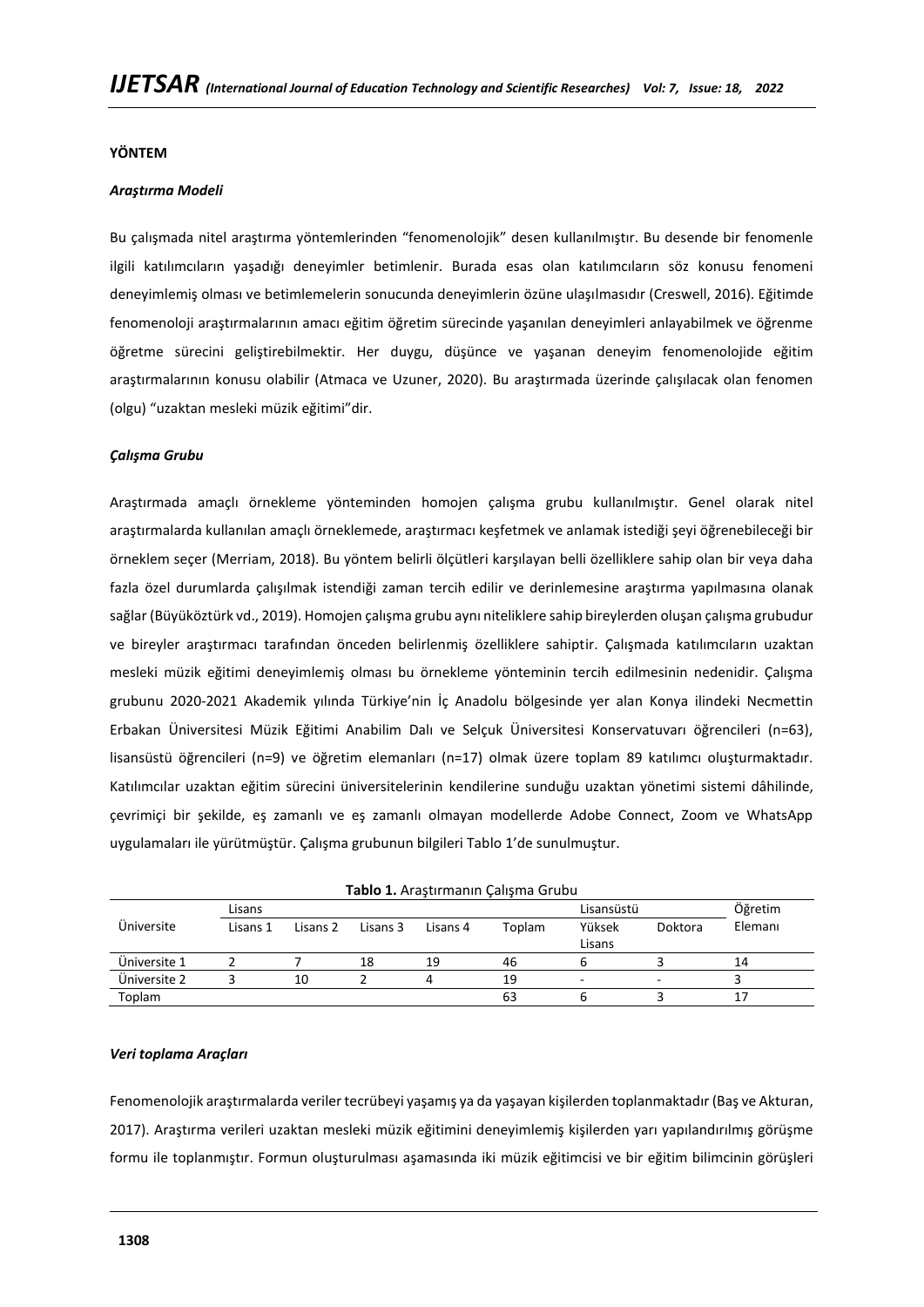alınmıştır. Görüşme formunda mesleki müzik eğitiminde uzaktan eğitimin kullanılabilirliğine ilişkin 4 açık uçlu soru bulunmaktadır. Formdaki maddeler şu şekildedir:

- 1. Uzaktan mesleki müzik eğitiminin güçlü yönleri nelerdir? Neden böyle düşünüyorsunuz açıklar mısınız?
- 2. Uzaktan mesleki müzik eğitiminin zayıf yönleri nelerdir? Neden böyle düşünüyorsunuz açıklar mısınız?
- 3. Uzaktan mesleki müzik eğitiminin fırsatları nelerdir? Neden böyle düşünüyorsunuz açıklar mısınız?
- 4. Uzaktan mesleki müzik eğitiminin tehditleri nelerdir? Neden böyle düşünüyorsunuz açıklar mısınız?

Aynı form lisans öğrencilerine, lisansüstü öğrencilerine ve öğretim elemanlarına e-mail ve WhatsApp uygulaması üzerinden gönderilmiştir. Toplam 113 kişiye gönderilen forma 89 katılımcı dönüş yapmıştır. Veriler 2020-2021 akademik yılının sonunda, iki kurumunda uzaktan eğitim sürecinin sonunda toplanmıştır.

### *Verilerin Analizi*

Görüşme formu aracılığıyla elde edilen nitel veriler sosyal bilimler alanında sıklıkla kullanılan içerik analizi tekniği ile çözümlenmiştir. İçerik analizi derinlemesine bir analizdir ve betimsel yaklaşımla fark edilemeyen kavram ve temalar bu analiz ile keşfedilebilir. İçerik analizinde birbirine benzeyen veriler belirli kavramlar ve temalar çerçevesinde bir araya getirilir ve bunlar okuyucunun anlayabileceği bir biçimde düzenlenerek yorumlanır (Yıldırım ve Şimşek, 2008). Verilerin analizinin güvenirliği için Miles Huberman (1994) tarafından geliştirilen güvenirlik formülü (Güvenirlik: Görüş Birliği / Görüş Birliği+Görüş Ayrılığı) kullanılmıştır. Bu formüle göre farklı alan uzmanları daha önceden belirlenen temalar doğrultusunda verileri kodlar, kodlamalar sonucunda alt temalar oluşturulur ve uzman görüşleri arasındaki uyum oranı belirlenir (Baltacı, 2017). Bu kapsamda veriler araştırmacı ve iki öğretim elemanı tarafından kodlanarak alt temalara, temalara ve kategorilere ayrılmıştır. Yapılan bu işlem sonucunda her bir tema için Miles-Huberman güvenirlik formülü değerinin .80'den yukarı olduğu tespit edilmiştir. Bu da kodlamalarının güvenilir olduğunu göstermektedir. Elde edilen alt temalar ve temalar daha sonra SWOT matrisinde kategorize edilmiştir. SWOT analizi genellikle iç ve dış faktörlerden oluşan hücreler içeren bir matris veya bir tablo olarak basit bir şekilde görüntülenir (Chen, 2014) Bu basit görünüm (Şekil 1.) paydaşlar tarafından bulguların anlaşılması için SWOT analizinin önemli bir avantajıdır (Shah ve Saqıb, 2013). Tabloların yorumundan sonra katılımcıların görüşlerinden doğrudan alıntılar yapılmış, görüşleri alıntılanan katılımcıların isimleri gizli tutularak lisans öğrencileri (LÖ) Lisansüstü öğrencileri (LÜÖ) öğretim elemanları ise (ÖE) şeklinde listedeki sırasına göre belirtilmiştir.

|                   | Olumlu        | Olumsuz       |
|-------------------|---------------|---------------|
| : Faktörler<br>Ic | Güclü Yönleri | Zavıf Yönleri |
| Dıs Faktörler     | Firsatlar     | Tehditler     |

**Şekil 1-** Swot Matrisi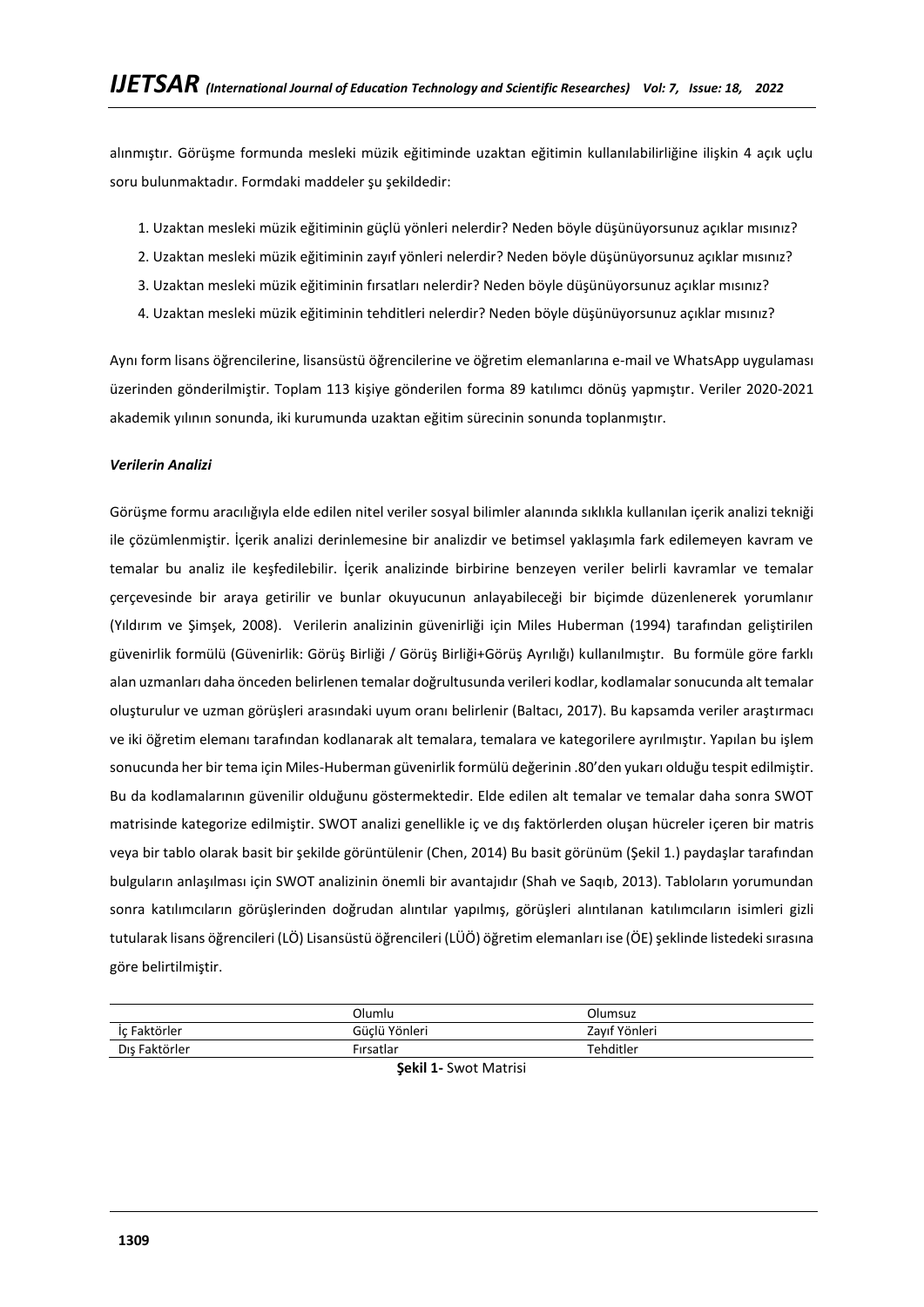### *Geçerlik ve Etik*

Christensen, Johnson ve Turner (2020) nitel araştırmalarda geçerliği sağlayacak bazı stratejiler önermiştir. Bunlardan bazıları, veri çeşitlemesi, araştırmacı çeşitlemesi, doğrudan alıntı ve katılımcı geribildirimidir. Bu çalışmada veri çeşitlemesini sağlamak ve çalışmayı tek bir veri kaynağı ile sınırlandırmamak için farklı iki mesleki müzik eğitimi kurumundan lisans, lisansüstü öğrencileri ve öğretim elemanları ile görüşmeler yapılmıştır. Araştırmacı çeşitlemesi için verilerin toplanması ve analiz edilmesi sürecinde nitel araştırma yöntemleri alanında çalışmaları olan iki öğretim elemanı ile gerçekleştirilmiştir. Çalışmada katılımcıların görüşlerinden birebir alıntı yapılmıştır ve çalışmadaki katılımcıların bazılarına dönüş yapılarak araştırmadaki ifadeleriyle aynı fikirde olup olmadıkları katılımcı geri bildirimi ile sağlanmıştır. Çalışmada etik ilkelere azami derecede uyulmuş olup araştırmanın etik kurul onayı için Necmettin Erbakan Üniversitesi Sosyal ve Beşeri Bilimler Araştırmalar Etik Kuruluna başvurulmuş, 18.06.2021 tarih ve 359 Karar No'lu belge ile Etik Kurul Onayı alınmıştır.

### **BULGULAR**

Araştırmanın alt problemlerine yönelik paydaş görüşlerinden elde edilen bulgular uzaktan mesleki müzik eğitiminin güçlü ve zayıf yönleri ile fırsatlar ve tehditleri olmak üzere 4 kategori altında incelenmiştir. Bu kategoriler temalar ve alt temalar şeklinde frekans (f) ve yüzdelere (%) göre SWOT Matrisinde gösterilmiştir. Araştırmanın birinci alt problemine ilişkin öğrenci görüşlerinden elde edilen bulgular Tablo 2'de sunulmuştur.

| Güclü Yönler                                   |                |     | Zayıf Yönler                                                  |                |     |
|------------------------------------------------|----------------|-----|---------------------------------------------------------------|----------------|-----|
| Tema ve alt temalar<br>$(n=63)$                | f              | %   | Tema ve alt temalar<br>$(n=63)$                               | f              | %   |
| Video kaydı                                    | 29             | 46  | İletişim ve etkileşim<br>$\bullet$                            | 28             | 44  |
| Tekrar izleme<br>⋗                             | 25             | 39  | Eğitimci ile iletişim problemi<br>↘                           | 17             | 26  |
| Öz değerlendirme<br>↘                          | 4              | 6.3 | ↘<br>Eğitimcilerden<br>dönüt<br>geri                          | 4              | 6.3 |
| Zaman tasarrufu                                | 19             | 30  | eksikliği                                                     |                |     |
| Zaman ve mekân yönünden esneklik               | 16             | 25  | Fiziksel uzaklık hissi<br>↘                                   | 5              | 7.9 |
| Bilgi iletisim ve müzik teknolojileri          | 15             | 23  | ↘<br>Arkadaslarla iletisim eksikliği                          | $\overline{2}$ | 3.1 |
| konusunda beceri geliştirmesi                  |                |     | Internet hızı<br>$\bullet$                                    | 20             | 31  |
| Bireysel öğrenme sorumluluğunu                 | $\overline{7}$ | 11  | İmkân ve fırsat eşitsizliği<br>$\bullet$                      | 16             | 25  |
| artırması                                      |                |     | Senkron ve birlikte çalışmaya imkân<br>vermemesi              | 15             | 23  |
| Bilgiye ve ders materyallerine kolay<br>erişim | 5              | 7.9 |                                                               |                |     |
| Dezavantajlı öğrencilere ulaşma                | 5              | 7.9 | Uygulamalı derslerdeki sorunlar                               | 13             | 20  |
| Engelli öğrencilere ulaşma<br>↘                | 3              | 4.7 | öğretmenin<br>↘<br>Calgi<br>eğitiminde                        | $\overline{7}$ | 11  |
| Bir iste calışan öğrencilere ulaşma<br>➤       | $\mathbf{1}$   | 1.5 | öğrenciyi ya da öğrencinin                                    |                |     |
| Asosyal öğrencilere ulaşma<br>⋗                | $\mathbf 1$    | 1.5 | öğretmeni tam ve doğru açıyla<br>görememesi                   |                |     |
| Eğitim maliyetini düşürme                      | 4              | 6.3 | Öğretmenlik uygulaması dersini<br>⋗<br>okulda gerçekleştireme | 3              | 4.7 |
| Alan uzmanlarına kolay ve ekonomik<br>erişim   | 3              | 4.7 | ↘<br>Gösterip yaptırma<br>tekniğinin<br>vetersiz kalması      | 3              | 4.7 |
| Zengin öğrenme ortamı sunması                  | 2              | 3.1 | Düşük ses kalitesi<br>$\bullet$                               | 8              | 12  |
| Geniş kitlelere ulaşma                         | 2              | 3.1 | Nüans, ton ve tini gibi müzikal<br>$\bullet$                  | 4              | 6.3 |
| Ulaşım kolaylığı<br>٠                          | $\overline{2}$ | 3.1 | unsurların net olarak yansıtalamaması                         |                |     |

**Tablo 2.** Lisans Derecesindeki Öğrencilerin Görüşlerine Göre Uzaktan Mesleki Müzik Eğitiminin SWOT Matrisi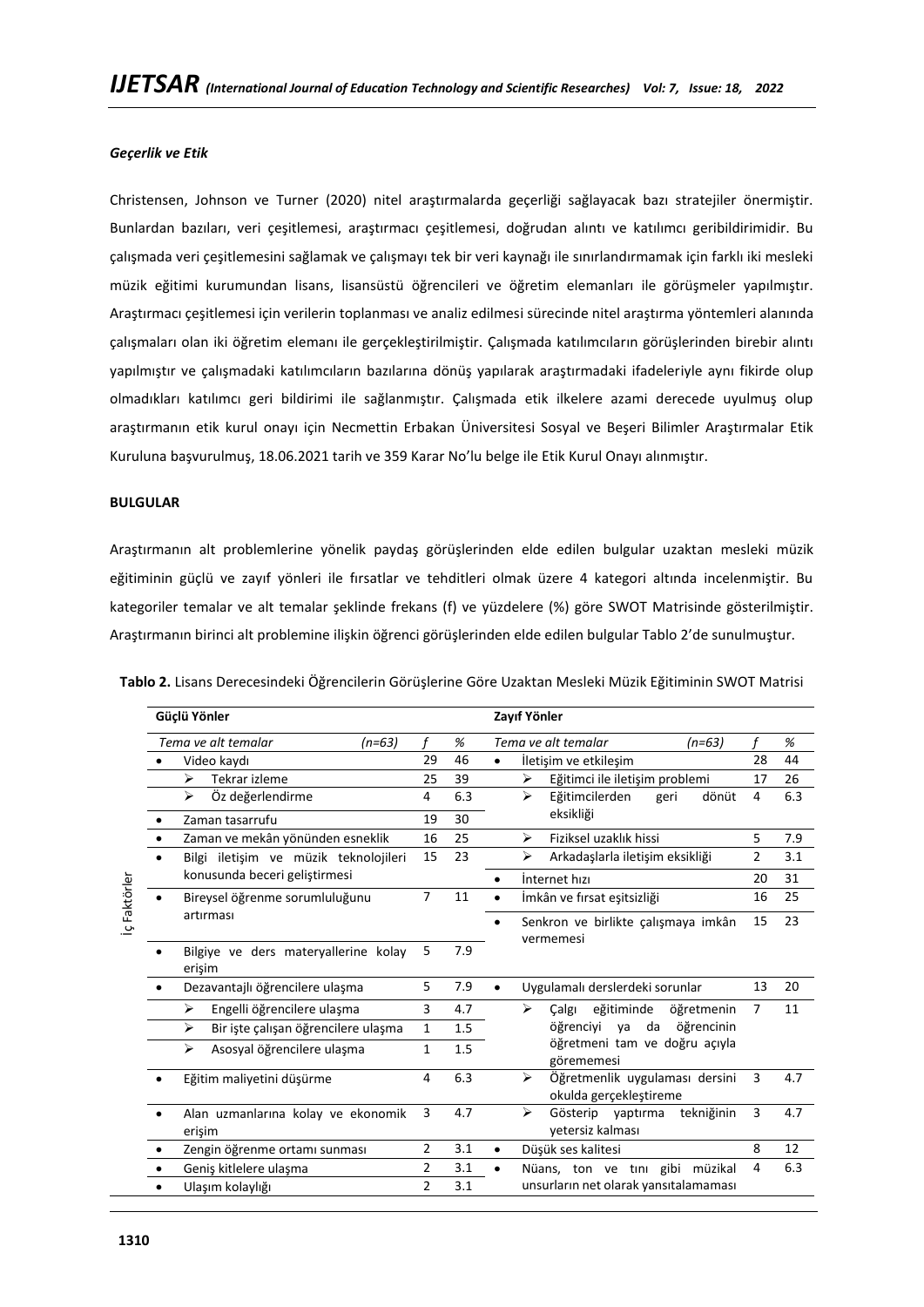|               | İşbirlikli öğrenme imkanı<br>$\bullet$ |                                   | $\overline{2}$                       | 3.1 |           | Dijital yorgunluk, dikkat dağınıklığı ve                                                     | $\overline{4}$ | 6.3  |
|---------------|----------------------------------------|-----------------------------------|--------------------------------------|-----|-----------|----------------------------------------------------------------------------------------------|----------------|------|
|               |                                        | Özgüven kazandırması              | $\mathbf{1}$                         | 1.5 |           | motivasyon düşüklüğü                                                                         |                |      |
|               |                                        | Kesintisiz eğitim                 | $\mathbf{1}$                         | 1.5 | $\bullet$ | Ders içeriklerinin uzaktan eğitime<br>uygun olarak tasarlanmaması                            | 3              | 4.7  |
|               |                                        |                                   |                                      |     |           | Ölçme değerlendirme                                                                          | 3              | 4.7  |
|               |                                        |                                   |                                      |     |           | <b>Disiplin</b>                                                                              | 3              | 4.7  |
|               |                                        |                                   |                                      |     | $\bullet$ | Eğitimcilerin<br>uzaktan<br>öğretim<br>tekniklerine hâkimiyetsizliği                         | $\overline{2}$ | 3.1  |
|               |                                        |                                   |                                      |     | $\bullet$ | Soyut kavramları anlamada güçlük<br>çekme                                                    | 1              | 1.5  |
|               |                                        |                                   |                                      |     |           | Bireysel öğrenme sorunları                                                                   | 1              | 1.5  |
|               |                                        |                                   |                                      |     |           | Görüntü kalitesi                                                                             | 1              | 1.5  |
|               |                                        |                                   |                                      |     |           | Asosyalleşme                                                                                 | 1              | 1.5  |
|               |                                        | <b>Firsatlar</b>                  |                                      |     |           | <b>Tehditler</b>                                                                             |                |      |
|               |                                        | Temalar<br>$(n=63)$               |                                      | %   |           | <b>Temalar</b><br>$(n=63)$                                                                   |                | $\%$ |
|               |                                        | Uzaktan eğitimin deneyimlenmesi   | 12                                   | 19  | $\bullet$ | Altyapı eksikliği                                                                            | 9              | 14   |
|               |                                        | Teknolojideki gelişmeler          | 3                                    | 4.7 | $\bullet$ | Kısa ders saati                                                                              | 7              | 11   |
| Dış Faktörler |                                        | Müzik teknolojisindeki gelişmeler | 3                                    | 4.7 | $\bullet$ | Hazırlıksız yakalanmaya bağlı olarak<br>olumsuz<br>deneyimlerin<br>bırakacağı<br>rahatsızlık | 5              | 7.9  |
|               |                                        |                                   | Gerçek sınıf ortamının sağlanamaması |     |           |                                                                                              | 3              | 4.7  |
|               |                                        |                                   |                                      |     | $\bullet$ | Kopya çekme                                                                                  | 3              | 4.7  |
|               |                                        |                                   |                                      |     |           | Teknolojiye bağımlı kalma korkusu                                                            | 2              | 3.1  |
|               |                                        |                                   |                                      |     | $\bullet$ | Güvenlik                                                                                     | 2              | 3.1  |
|               |                                        |                                   |                                      |     | ٠         | Teknik destek                                                                                | 1              | 1.5  |
|               |                                        |                                   |                                      |     |           |                                                                                              |                |      |

Tablo 2'de görüldüğü gibi lisans öğrencilerinin (n=63) neredeyse yarıya yakını (n=29; %46) tekrar izleme ve öz değerlendirme yapmaya fırsat sunduğu için video kaydını uzaktan mesleki müzik eğitiminin en güçlü yanı olarak ifade etmiştir. Bunu zaman tasarrufu sağlaması (n=19; %30), zaman ve mekân yönünden esneklik özelliği (n=16; %25), bilgi iletişim ve müzik teknolojileri konusunda beceri geliştirmesi (n= 15; %23), bireysel öğrenme sorumluluğunu artırması (n=7; %11), bilgiye ve ders materyallerine kolay erişim (n=5; %7.9), engelli, bir işte tam zamanlı çalışan ve asosyal olmak üzere dezavantajlı öğrencilere ulaşma (n=5; %7.9), eğitim maliyetini düşürme (n=4; %6.3), alan uzmanlarına kolay ve daha az maliyetle erişim (n=3; %4.7), zengin öğrenme ortamı sunması (n=2; %3.1), geniş kitlelere ulaşma (n=2; %3.1), ulaşım kolaylığı (n=2; %3.1), işbirlikçi öğrenme imkânı (n=2; %3.1), özgüven kazandırması (n=1; % 1.5), kesintisiz eğitim (n=1; % 1.5) temaları takip etmektedir. Lisans öğrencileri uzaktan mesleki müzik eğitiminin zayıf yönlerini; eğitimci ile iletişim eksikliği, eğitimcilerden geri dönüt eksikliği, fiziksel uzaklık hissi ve arkadaşlarla iletişim eksikliği olmak üzere genel anlamda iletişim ve etkileşim (n=28; %44), internet hızı (n=20; %31), imkan ve fırsat eşitsizliği (n=16; %25), senkron ve birlikte çalışmaya imkân vermemesi (n=15; %23), çalgı eğitiminde öğretmenin öğrenciyi ya da öğrencinin öğretmeni tam ve doğru açıyla görememesi, öğretmenlik uygulaması dersini okulda gerçekleştirememe ve gösterip yaptırma tekniğinin gerçekleştirilememesi olmak üzere genel anlamda uygulamalı derslerdeki sorunlar (n=12; %20), düşük ses kalitesi (n=8; %12), nüans, ton ve tını gibi müzikal unsurların net olarak yansıtılamaması (n=4; %6.3), dijital yorgunluk, dikkat dağınıklığı ve motivasyon düşüklüğü (n=4; %6.3), ders içeriklerinin uzaktan eğitime uygun olarak tasarlanmaması (n=3; %4.7), ölçme değerlendirme (n=3; %4.7), disiplin (n=3; %4.7), eğitimcilerin uzaktan öğretim tekniklerine hakimiyetsizliği (n=2; %3.1), soyut kavramları anlamada güçlük çekme (n=1; %1.5), bireysel öğrenme sorunları (n=1; %1.5),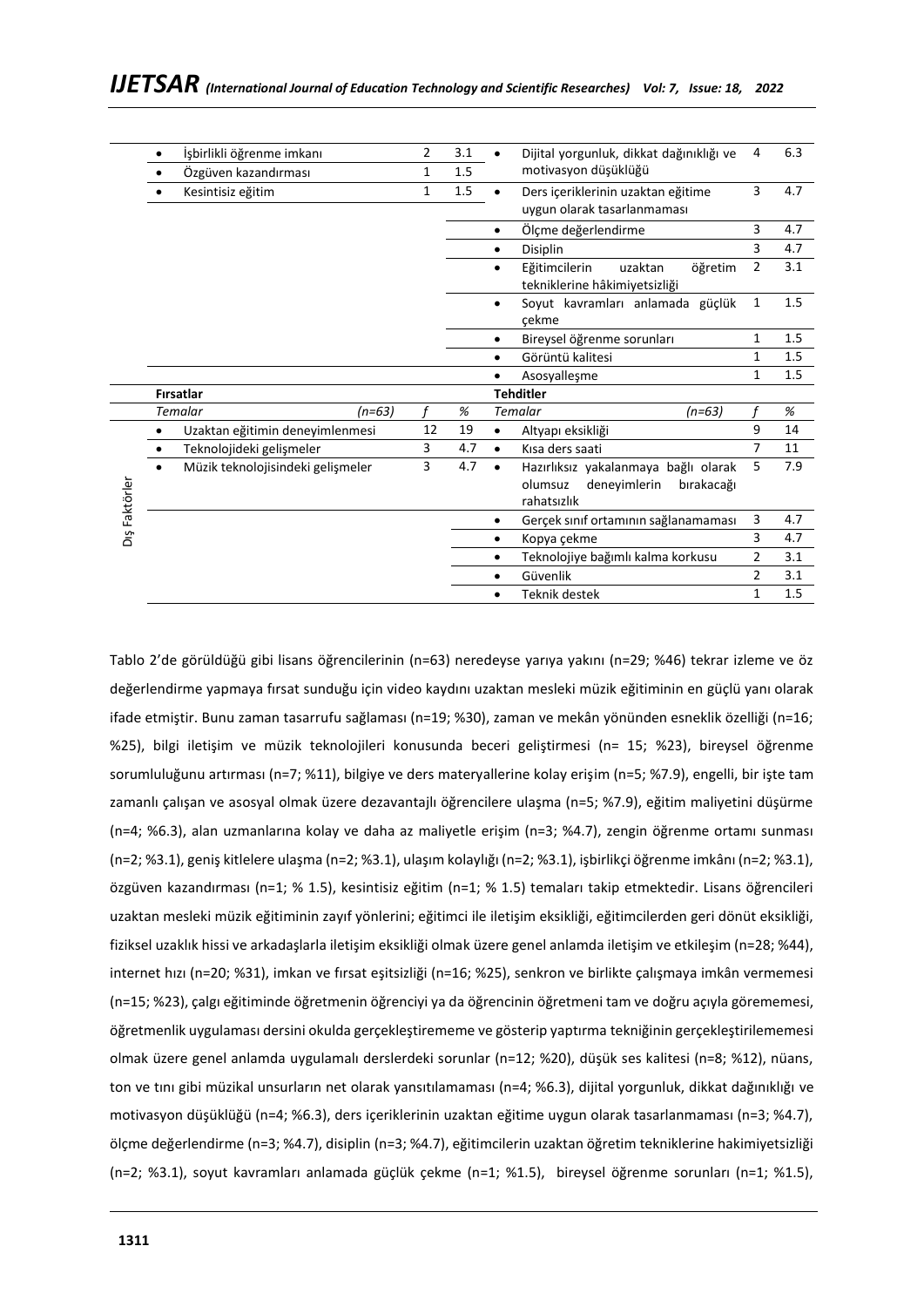görüntü kalitesi (n=1; %1.5), asosyalleşme (n=1; %1.5) şeklinde sıralamıştır. Lisans öğrencileri özellikle pandemi sürecinde zorunlu olarak uzaktan eğitimin deneyimlenmesini (n=12; %19), teknolojideki gelişmeleri (n=3; %4.7) ve müzik teknolojisindeki gelişmeleri (n=3; %4.7) fırsatlar kategorisinde ele almıştır. Öğrenciler altyapı eksikliği (n=9; %14), yüz yüze eğitime göre daha kısa ders saati (n=7; %11), hazırlıksız yakalanmaya bağlı olarak olumsuz deneyimlerin bırakacağı rahatsızlık (n=5; %7.9), gerçek sınıf ortamının sağlanamaması (n=3; %4.7), kopya çekme (n=3; %4.7), teknolojiye bağımlı kalma korkusu (n=2; %3.1), güvenlik (n=2; %3.1), teknik destek (n=1; %1.5) temalarını uzaktan mesleki müzik eğitimine yönelik tehditler olarak sıralamıştır.

Tablo 2 incelendiğinde lisans öğrencilerinin (n=63) UMME'ye (uzaktan mesleki müzik eğitimi) ilişkin toplam 286 (%100) görüş bildirdiği görülmektedir. Bunlar; iç faktörlerde güçlü yönleri (n=113; %39,86) ve zayıf yönleri (123; %43,00), dış faktörlerde ise fırsatlar (n=18; %6,29) ve tehditler (n=32; %11,18) şeklinde dağılmaktadır. Bu veriler UMME'nin zayıf yönlerinin güçlü yönlerinden biraz daha fazla olduğu şeklinde yorumlanabilir. Verilere göre UMME'ye yönelik dış faktörlerden kaynaklanan tehtidlerin fırsatlardan daha fazla olduğu da söylenebilir. Öğrencilerin görüşlerinden örnek alıntılar aşağıda sunulmuştur.

### *Güçlü yönler*

*"Derslerde anlamadığımız ya da kaçırdığımız noktaları ders kayıtları sayesinde hem öğreniyorum hem de pekiştiriyorum."* LÖ7

*"Ulaşım sorunum olmuyor, internetin olduğu her yerden derslerime katılabiliyorum."* LÖ8

*"Önceden öğretmenime soruyordum ama uzaktan eğitimle kendi çabalarımla bir şeyler öğrenmek zorunda kaldım."* LÖ3

*"Okula gitmek için kimse otobüs parası vermedi ya da yurt parası ödemedi. Herkes memleketinden, evinden derslerine girdi."* LÖ44

*"Pandemi ile tanıştığım uzaktan eğitim sayesinde bilgi iletişim teknolojilerini ve müzik programlarını daha yakından tanıdım. Böylece ilerde öğretmen olduğum zaman öğrencilerime daha fazla yardımcı olacağıma inanıyorum."* LÖ5

*"Uzaktan eğitimde zaman yönetimi daha elverişli oluyor ve daha fazla çalışma imkânı buluyorum. Hasta olsam ya da yorgun olsam bile derslere girebiliyorum."* LÖ31

### *Zayıf yönler*

*"Çalgı eğitimim esnasında öğretmenim parmak pozisyonlarıma, oturuş ve duruş pozisyonuma internet ortamında müdahale edemiyor."* LÖ59

*"Müzikte çoğu şey soyut olduğu için genellikle gözümüzde canlandırıp uygulamaya geçiremiyoruz."* LÖ5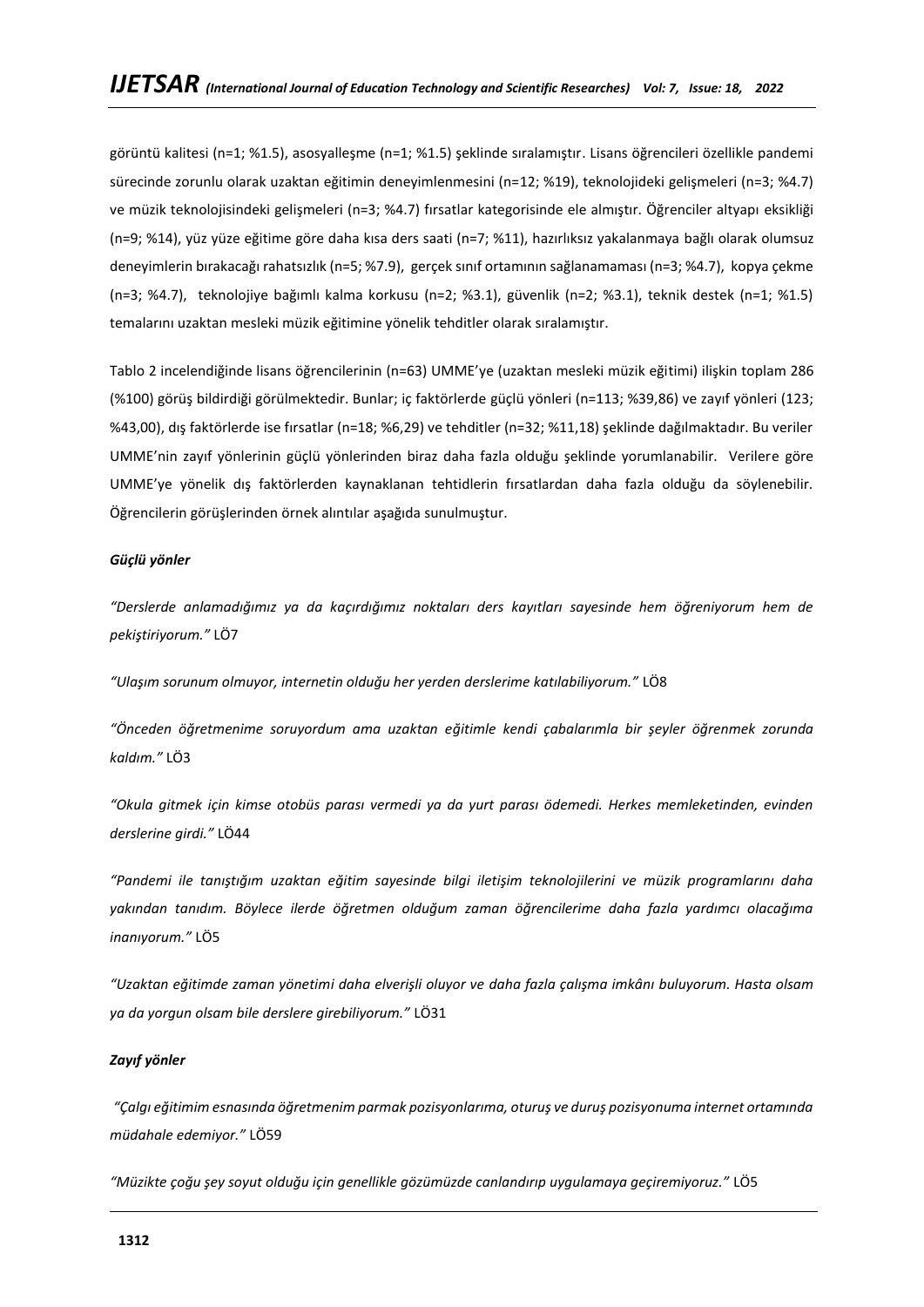*"Fırsat eşitsizliği yaratıyor. Herkesin evinde bilgisayar, tablet olsa bile evinde piyanosu yok."* LÖ27

*"Toplu derslerde arkadaşlarla uyumumuzu uzaktan sağlayamıyoruz. İlerde müzisyen olunca sahnede problem yaşayabiliriz bu da biz de özgüven eksikliği yaratabilir."* LÖ60

# *Fırsatlar*

*"Hızla gelişen teknolojinin uzaktan müzik eğitimi için büyük fırsatlar doğuracağına inanıyorum."* LÖ2

*"Müzik teknolojisini gelişmesiyle birlikte gelecekte enstrüman üzerinden çalmanın yok olabileceğini onun yerini bilgisayarların alacağını düşünüyorum."* LÖ31

# *Tehditler*

*"Bence en büyük tehdit internet ağının çökmesidir."* LÖ8

*"Müzik eğitiminin dijital ortamda kalması büyük bir tehdit olabilir. Ben kitaplara ve öğretmene özlem duyarım."*  LÖ42

*"Açıkçası uzaktan müzik eğitiminde sudan çıkmış balık gibi olduk. Hazırlıksız yakalandık ve bu durum uzaktan eğitime karşı bizde ilerleyen zamanlarda olumsuz bir iz bırakabilir."* LÖ27

Araştırmanın ikinci alt problemine ilişkin elde edilen bulgular Tablo 3'de sunulmuştur.

|               | Güçlü Yönler                                                          |              |    | Zayıf Yönler                                                                |
|---------------|-----------------------------------------------------------------------|--------------|----|-----------------------------------------------------------------------------|
|               | Tema ve alt temalar<br>$(n=9)$                                        | f            | %  | f<br>Tema ve alt temalar<br>$(n=9)$<br>%                                    |
|               | Video kaydı                                                           | 4            | 44 | 5<br>55<br>İletişim ve Etkileşim                                            |
|               | Ulaşım kolaylığı<br>$\bullet$                                         | 4            | 44 | Fiziksel uzaklık hissi<br>3<br>33<br>⋗                                      |
|               | Zaman ve mekân yönünden esneklik                                      | 4            | 44 | Eğitimci ile iletişim eksikliği<br>⋗<br>11<br>1                             |
|               | Alan uzmanlarına kolay ve ekonomik<br>erişim                          | 4            | 44 | ⋗<br>Eğitimcilerden<br>$\mathbf{1}$<br>11<br>geri<br>dönüt<br>eksikliği     |
|               | Zaman tasarrufu                                                       | 3            | 33 | Senkron ve birlikte çalışma problemi<br>44<br>4                             |
|               | sorumluluğunu<br>öğrenme<br>Bireysel<br>artırması                     | 3            | 33 | 2<br>22<br>Ses kalitesi                                                     |
| iç Faktçörler | Dezavantajlı bireylere ulaşma                                         | 3            | 33 | 22<br>$\overline{2}$<br>Uygulamalı derslerdeki sorunlar<br>$\bullet$        |
|               | Bir işte çalışan öğrencilere ulaşma<br>↘                              | 2            | 22 | $\overline{2}$<br>22<br>Gösterip yaptırma tekniğinin<br>➤                   |
|               | Engelli öğrencilere ulaşma<br>↘                                       | 1            | 11 | yetersiz kalması                                                            |
|               | Eğitimin maliyetini düşürme                                           | 1            | 11 | İnternet bağlantısı<br>2<br>22<br>$\bullet$                                 |
|               | Zengin öğrenme ortamı sunması                                         | $\mathbf{1}$ | 11 | İmkân ve fırsat eşitsizliği<br>1<br>11<br>$\bullet$                         |
|               | Bilgi iletişim ve müzik teknolojileri<br>okuryazarlığını geliştirmesi | 1            | 11 | Dijital yorgunluk, dikkat dağınıklığı<br>1<br>11<br>ve motivasyon düşüklüğü |
|               | Geniş kitlelere ulaşma                                                | 1            | 11 | $\mathbf{1}$<br>11<br>Asosyalleşme                                          |
|               | Eğitim<br>programlarında<br>standart<br>sağlama                       | 1            | 11 | Bireysel öğrenme sorunları<br>1<br>11                                       |
|               | Bilgiye ve ders materyallerine kolay ve<br>hızlı erişim               | 1            | 11 | 1<br>11<br>Görüntü kalitesi                                                 |
|               | Firsatlar                                                             |              |    | <b>Tehditler</b>                                                            |
|               |                                                                       |              |    |                                                                             |

|  | <b>Tablo 3.</b> Lisansüstü Derecesindeki Öğrencilerin Görüşlerine Göre Uzaktan Mesleki Müzik Eğitiminin SWOT |         |  |  |  |
|--|--------------------------------------------------------------------------------------------------------------|---------|--|--|--|
|  |                                                                                                              | Matrici |  |  |  |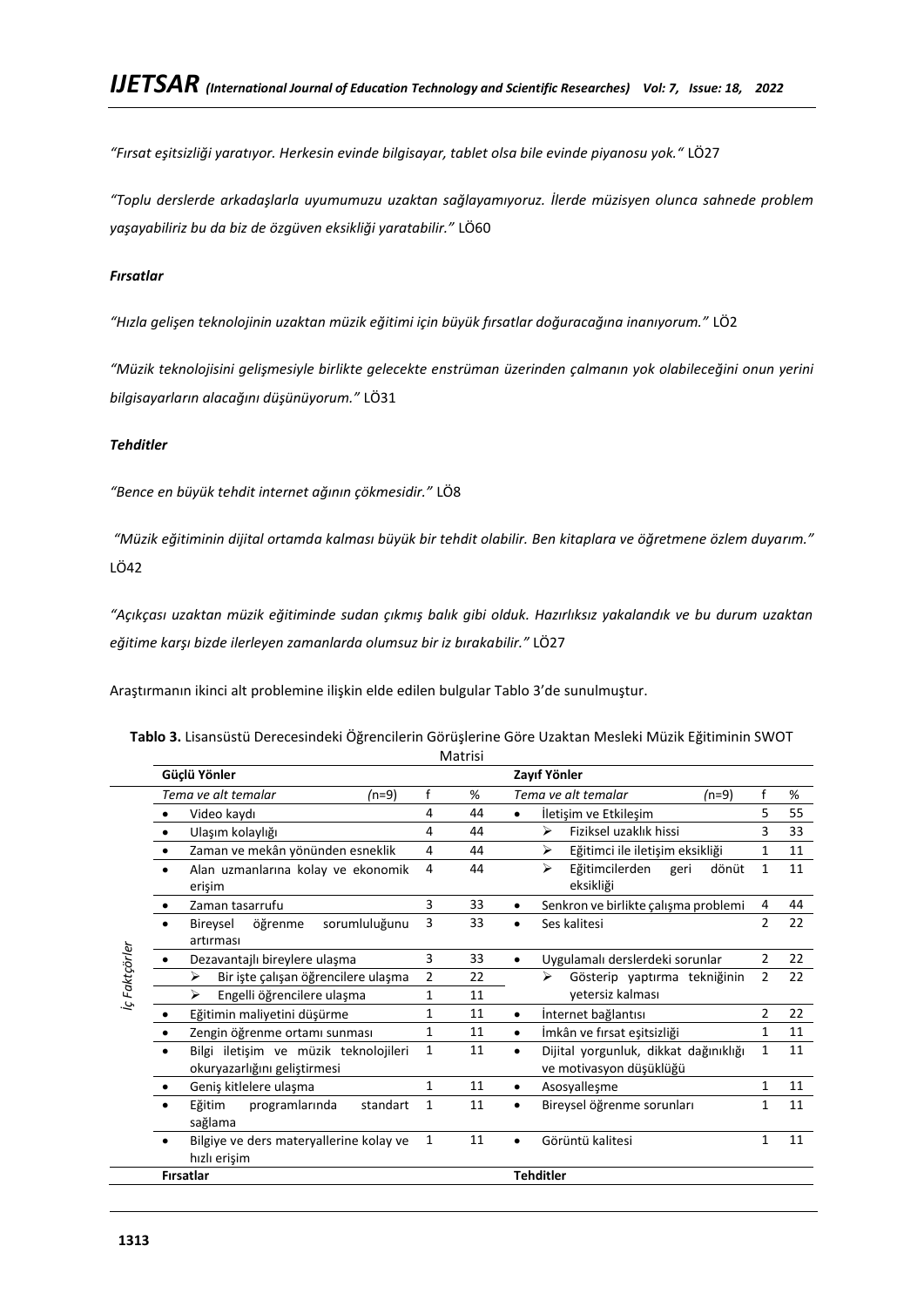|         | (n=9)<br>Temalar |                                   |  | % | /n=9<br>Temalar                   |  | % |
|---------|------------------|-----------------------------------|--|---|-----------------------------------|--|---|
| ω       |                  | Covid 19 Pandemisi                |  |   | Altyapı ve materyal eksikliği     |  |   |
|         |                  | Müzik teknolojisindeki gelişmeler |  |   | Geleneğe bağlılık                 |  |   |
| ٠P<br>∽ |                  | Fırsat eşitliği sağlaması         |  |   | Internetsiz kalma                 |  |   |
|         |                  |                                   |  |   | Teknolojiye bağımlı kalma korkusu |  |   |

Tablo 3 incelendiğinde lisansüstü öğrencilerine göre (n=9) uzaktan mesleki müzik eğitiminin güçlü yönleri; video kaydı (n=4; %44), ulaşım kolaylığı (n=4; %44), zaman ve mekan yönünden esneklik (n=4; %44), alan uzmanlarına kolay ve ekonomik erişimdir (n=4; %44). Bu temaları sırasıyla zaman tasarrufu (n=3; %33), bireysel öğrenme sorumluluğunu artırması (n=3; %33), bir işte tam zamanlı çalışan ve engelli olmak üzere dezavantajlı öğrencilere ulaşma (n=3; %33), eğitimin maliyetini düşürme (n=1 ;% 11), zengin öğrenme ortamı sunması (n=1 ;% 11), bilgi iletişim ve müzik teknolojileri okuryazarlığını geliştirmesi (n=1 ;% 11), geniş kitlelere ulaşma (n=1 ;% 11), eğitim programlarında standart sağlama (n=1 ;% 11), bilgiye ve ders materyallerine kolay ve hızlı erişim (n=1 ;% 11) izlemiştir. Lisansüstü öğrencilerine göre uzaktan mesleki müzik eğitiminin zayıf yönleri; fiziksel uzaklık hissi, eğitimci ile iletişim eksikliği ve eğitimcilerden geri dönüt eksikliği olmak üzere genel anlamda iletişim ve etkileşim (n=5; %55), senkron ve birlikte çalışma problemi (n=4; %44), ses kalitesi (n=2; %22), gösterip yaptırma tekniğinin yetersiz kalması olmak üzere uygulamalı derslerdeki sorunlar (n=2; %22), internet bağlantısı (n=2; %22), imkân ve fırsat eşitsizliği (n=1; %11), dijital yorgunluk, dikkat dağınıklığı ve motivasyon düşüklüğü (n=1; %11), asosyalleşme (n=1; %11), bireysel öğrenme sorunları (n=1; %11) ve görüntü kalitesidir (n=1; %11). Lisansüstü öğrencileri uzaktan mesleki müzik eğitimine yönelik fırsatları pandemi (n=1; %11), müzik teknolojisindeki gelişmeler (n=1; %11), fırsat eşitliği sağlaması (n=1; %11) olarak sıralamıştır. Uzaktan mesleki müzik eğitimine yönelik tehditler ise altyapı ve materyal eksikliği (n=3; %33), geleneğe bağlılık (n=3; %33), internetsiz kalma (n=1; %11), teknolojiye bağımlı kalma korkusudur (n=1; %11).

Tablo 3 incelendiğinde lisansüstü öğrencilerin (n=9) UMME'ye ilişkin toplam 69 (%100) görüş bildirdiği görülmektedir. Bunlar; iç faktörlerde güçlü yönleri (n=31; %44,92) ve zayıf yönleri (27; %39,13), dış faktörlerde ise fırsatlar (n=3; %4,34) ve tehditler (n=8; %11,59) şeklinde dağılmaktadır. Bu veriler UMME'nin kendisinden kaynaklanan güçlü yönlerinden zayıf yönlerinin biraz daha fazla olduğu şeklinde yorumlanabilir. Verilere göre UMME'ye yönelik dış faktörlerden kaynaklanan tehditlerin fırsatlardan daha fazla olduğu da söylenebilir. Lisansüstü seviyesindeki öğrenci görüşlerinden örnek alıntılar aşağıda sunulmuştur.

### *Güçlü yönler*

*"Özellikle bizim gibi lisansüstü derecesindeki öğrenciler uzak şehirlerdeki ve ülkelerdeki eğitimcilerle çalışma fırsatı bulabilir."* LÜÖ1

*"Bilinçli öğrenciler ulaşım ile kaybetmedikleri zamanı bireysel çalışmaları için değerlendirebilirler."* LÜÖ2

*"Fiziksel engelli öğrencilere eğitim olanağı sağlar. Evlilik, askerlik, çocuk sahibi olma gibi nedenlerden dolayı geleneksel eğitimden yararlanamayan kişiler için vazgeçilmezdir."* LÜÖ3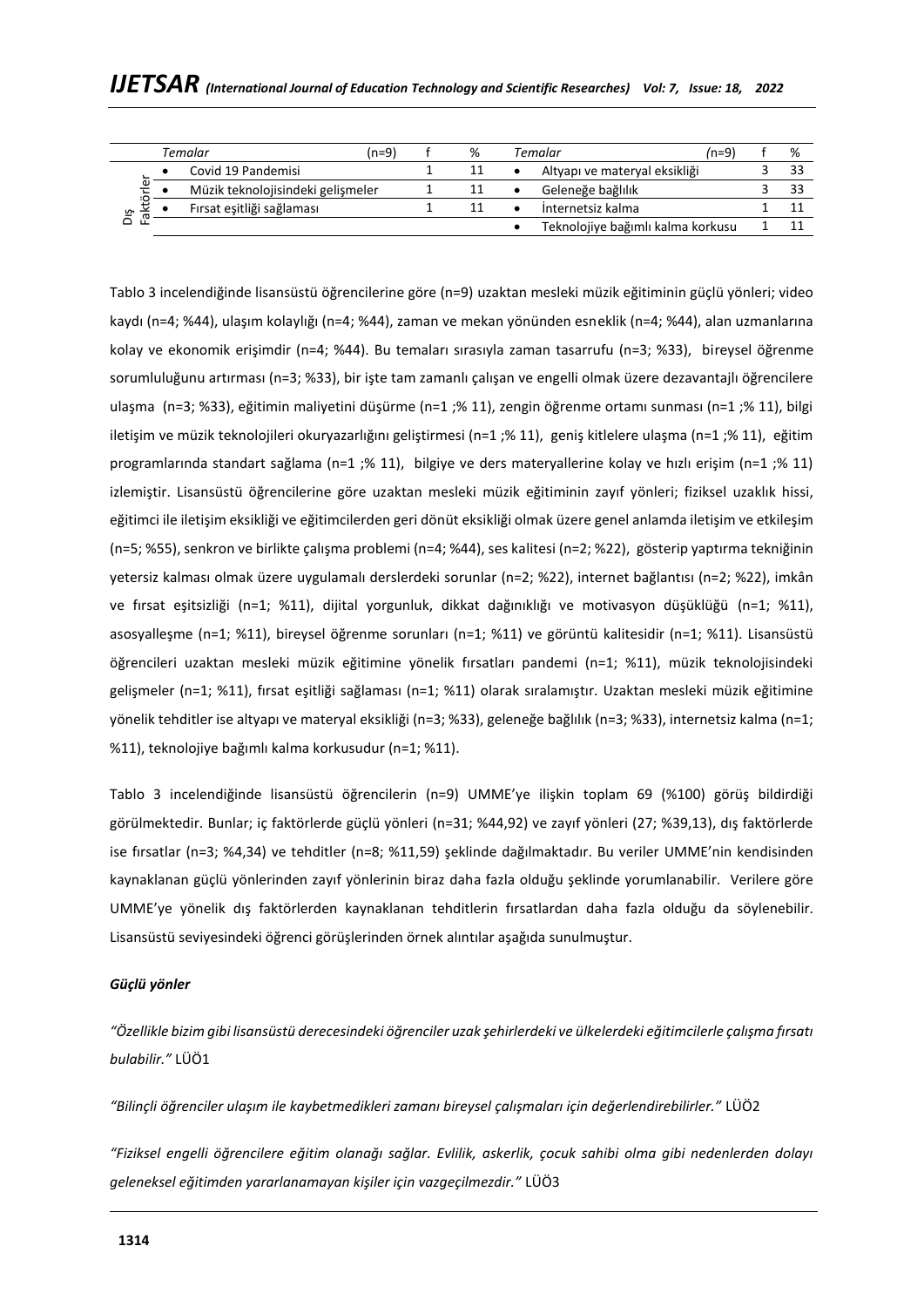# *Zayıf yönler*

*"Özellikle müzik bölümünde diğer bölümlere kıyasla öğretmen ve öğrenci arasındaki birebir ilişkinin daha güçlü olduğunu düşünüyorum. Bu ilişki öğrencilerin motivasyonunu, çalışma temposunu olumlu yönde etkilemektedir. Uzaktan eğitim nedeniyle öğrenci-öğretmen iletişiminin zayıflayacağını düşünüyorum."* LÜÖ2

*"Yardımsız ve kendi kendine öğrenme alışkanlığı olmayan öğrenciler sorun yaşayabilir"* LÜÖ3

*"En temel zayıf yönü ülkemizde internetin akıcı olmamasıdır."* LÜÖ4

*"İşitme, armoni, koro ve orkestra gibi toplu derslerde, öğrencilerin birbiri ile etkileşiminin mümkün olmaması, öğrencinin edilgen durumda olması, derste fikir yürütme, tartışma gibi toplu derslere katkı sağlayan etkileşimlerin mümkün olmaması, uzaktan eğitimin zayıf yönlerinden sayılabilir."* LÜÖ6

*"Ders esnasında, öğrencinin öğretmeni çalarken yakından gözlemleyememesi zayıf yönlerindendir."* LÜÖ5

### *Fırsatlar*

*"Uzaktan eğitim süreciyle dijital platformlar üzerinden çalgıların birleştirilerek etkinlik yapılması oldukça arttı."*  LÜÖ9

### *Tehditler*

*"İnternet erişiminin olmadığı yerlerde gerçekleştirilememesi. İnternet erişimine ve akıllı cihaza sahip olmayan öğrencilerin eğitim-öğretimden mahrum kalması."* LÜÖ9

Araştırmanın üçüncü alt problemine ilişkin elde edilen bulgular Tablo 4'de sunulmuştur.

|           | Güçlü Yönler                          |                |     | Zayıf Yönler                                               |     |
|-----------|---------------------------------------|----------------|-----|------------------------------------------------------------|-----|
|           | Tema ve alt temalar<br>$(n=17)$       |                | %   | Tema ve alt temalar<br>$(n=17)$                            | %   |
|           | Video kaydı                           | 10             | 58  | 9<br>İletişim ve Etkileşim                                 | 52  |
|           | Zaman ve mekân yönünden esneklik      | 10             | 58  | Fiziksel uzaklık hissi<br>⋗<br>5                           | 29  |
|           | Alan uzmanlarına kolay ve ekonomik    | 8              | 47  | Öğrenci- eğitimci arasındaki etkileşim<br>➤                | 11  |
|           | erişim                                |                |     | Öğrenci-öğrenci arasındaki etkileşim<br>⋗<br>$\mathcal{P}$ | 11  |
|           | Eğitim maliyetini düşürme             | 5              | 29  | İmkân ve fırsat eşitsizliği<br>8<br>٠                      | 47  |
|           | Dezavantajlı bireylere ulaşma         | 4              | 23  | Ekipman eksikliği<br>➤<br>6                                | 35  |
|           | Engelli öğrencilere ulaşma<br>➤       | 3              | 17  | Aile desteği<br>≻                                          | 5.8 |
| Faktörler | öğrencilere<br>Bir iste calışan<br>⋗  | 1              | 5.8 | Çalışma ortamı<br>➤                                        | 5.8 |
|           | ulaşma                                |                |     | Müzikalite, ton ve tını<br>6                               | 35  |
| ي         | Zengin öğrenme ortamı sunması         | 3              | 17  | İnternet bağlantısı<br>5                                   | 29  |
|           | Bireysel öğrenme sorumluluğunu        | 3              | 17  | Senkron ve birlikte çalışmaya imkân<br>5                   | 29  |
|           | artırması                             |                |     | vermemesi                                                  |     |
|           | Zaman tasarrufu                       | 2              | 11  | tekniğinin<br>Gösterip<br>yaptırma<br>vetersiz<br>4        | 23  |
|           | Kesintisiz eğitim                     | $\overline{2}$ | 11  | kalması                                                    |     |
|           | Bilgi iletişim ve müzik teknolojileri | 1              | 5.8 | 3<br>Ders sürelerinin kısalması                            | 17  |
|           | okuryazarlığını geliştirmesi          |                |     | Ses kalitesi<br>3                                          | 17  |

**Tablo 4.** Öğretim Elemanlarının Görüşlerine Göre Uzaktan Mesleki Müzik Eğitiminin SWOT Matrisi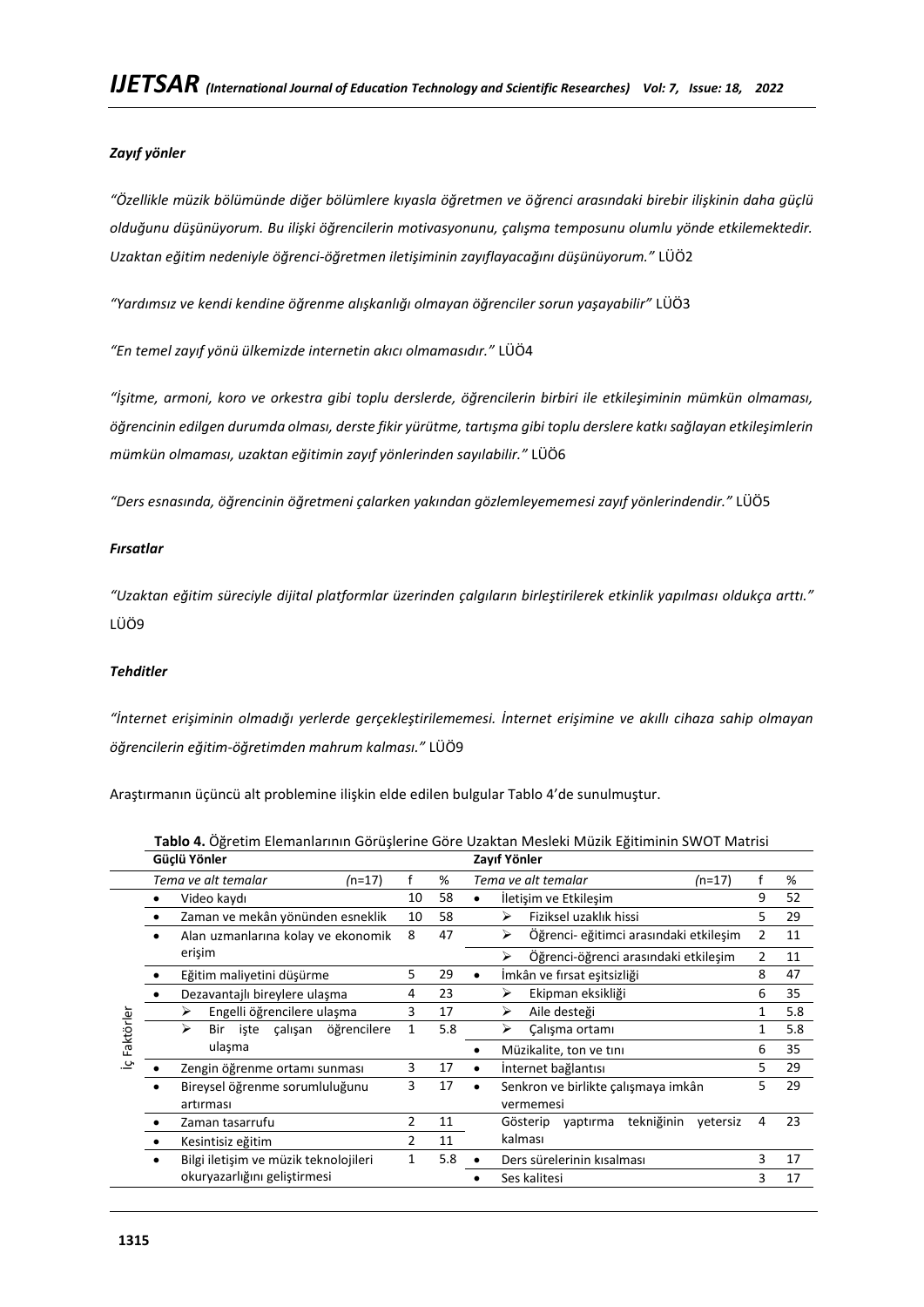|           | Geniş kitlelere ulaşma            |        |   | 5.8 | Görüntü kalitesi                        | 2             | 11  |
|-----------|-----------------------------------|--------|---|-----|-----------------------------------------|---------------|-----|
|           | Ölçme ve değerlendirmede kolaylık |        | 1 | 5.8 | Devamsızlık                             |               | 5.8 |
|           | Güçlü yanı yok                    |        | 1 | 5.8 | Motivasyon                              |               | 5.8 |
|           |                                   |        |   |     | İs yükünün artması                      |               | 5.8 |
|           |                                   |        |   |     | Asosyallesme                            |               | 5.8 |
|           | <b>Firsatlar</b>                  |        |   |     | <b>Tehditler</b>                        |               |     |
|           | <b>Temalar</b>                    | (n=17) |   | %   | Temalar<br>$(n=17)$                     |               | %   |
|           | Müzik teknolojisindeki gelişmeler |        | 4 | 23  | Altyapı yetersizliği                    | 4             | 23  |
|           | Covid 19 pandemisi                |        | 2 | 11  | Ölçme ve değerlendirmede yaşanan        |               |     |
|           | Materyallere kolay erişim         |        | 1 | 5.8 | sorunlar                                |               |     |
|           | Yönetimin tutumu                  |        |   | 5.8 | Geleneğe bağlılık                       | $\mathcal{P}$ | 11  |
| Faktörler |                                   |        |   |     | Teknolojiye uyum sağlayamayan paydaşlar |               | 11  |
|           |                                   |        |   |     | Güvenlik                                |               | 5.8 |
| δíς       |                                   |        |   |     | Olumsuz denevim                         |               | 5.8 |
|           |                                   |        |   |     | Teknolojiye bağımlı kalma korkusu       |               | 5.8 |
|           |                                   |        |   |     | Yönetmelikler                           |               | 5.8 |
|           |                                   |        |   |     | Yönetimin tutumu                        |               | 5.8 |

Tablo 4 incelendiğinde öğretim elemanları (n=9) uzaktan mesleki müzik eğitiminin güçlü yönlerini; video kaydı (n=10; %58), zaman ve mekân yönünden esneklik (n=10; %58), alan uzmanlarına kolay ve ekonomik erişim (n=8; %47), eğitim maliyetini düşürme (n=5; %29), engelli ve bir işte tam zamanlı çalışan olmak üzere dezavantajlı öğrencilere ulaşma (n=4; %23), zengin öğrenme ortamı sunması (n=3; %17), bireysel öğrenme sorumluluğunu artırması (n=3; %17), zaman tasarrufu (n=2; %11), kesintisiz eğitim (n=2; %11), bilgi iletişim ve müzik teknolojileri okuryazarlığını geliştirmesi (n=1; %5.8), geniş kitlelere ulaşma (n=1; %5.8), ölçme ve değerlendirmede kolaylık (n=1; %5.8), güçlü yanı yok (n=1; %5.8) şeklinde sıralamıştır.

Öğretim elemanlarına göre fiziksel uzaklık hissi, öğrenci-eğitimci ve öğrenci-öğrenci arasındaki iletişim eksikliği olmak üzere genel anlamda iletişim ve etkileşim (n=9; %52), ekipman eksikliği, aile desteği ve çalışma ortamı olmak üzere genel kapsamda imkan ve fırsat eşitsizliği (n=8; %47), müzikalite, ton ve tını (n=6; %35), internet bağlantısı (n=5; %29), senkron ve birlikte çalışmaya imkân vermemesi (n=5; %29), gösterip yaptırma tekniğinin yetersiz kalması (n=4; %23), ders sürelerinin kısalması (n=3; %17), ses kalitesi (n=3; %17), görüntü kalitesi (n=2; %11), devamsızlık (n=1; %5.8), motivasyon (n=1; %5.8), iş yükünün artması (n=1; %5.8), asosyalleşme (n=1; %5.8), uzaktan mesleki müzik eğitiminin zayıf yönleridir. Öğretim elemanları müzik teknolojisindeki gelişmeleri (n=4; %23), pandemiyi (n=2; %11), materyallere kolay erişim özelliğini (n=1; %5.8) ve yönetimin tutumunu (n=1; %5.8) fırsatlar olarak belirtmiştir. Tehditler ise altyapı yetersizliği (n=4; %23), ölçme ve değerlendirmede yaşanan sorunlar (n=3; %17), geleneğe bağlılık (n=2; %11), teknolojiye uyum sağlayamayan paydaşlar (n=2; %11), güvenlik (n=1; %5.8), olumsuz deneyim (n=1; %5.8), teknolojiye bağımlı kalma korkusu (n=1; %5.8) ve yönetmelikler (n=1; %5.8) şeklinde sıralanmıştır. Öğretim elemanları yönetimin tutumunu (n=1; %5.8) hem fırsat hem de tehdit olarak görmüştür.

Tablo 4 incelendiğinde öğretim elemanlarının (n=17) UMME'ye ilişkin toplam 123 (%100) görüş bildirdiği görülmektedir. Bunlar; iç faktörlerde güçlü yönleri (n=50; %40,65) ve zayıf yönleri (49; %39,83), dış faktörlerde ise fırsatlar (n=8; %6,50) ve tehditler (n=16; %13) şeklinde dağılmaktadır. Bu veriler UMME'nin güçlü yönlerinin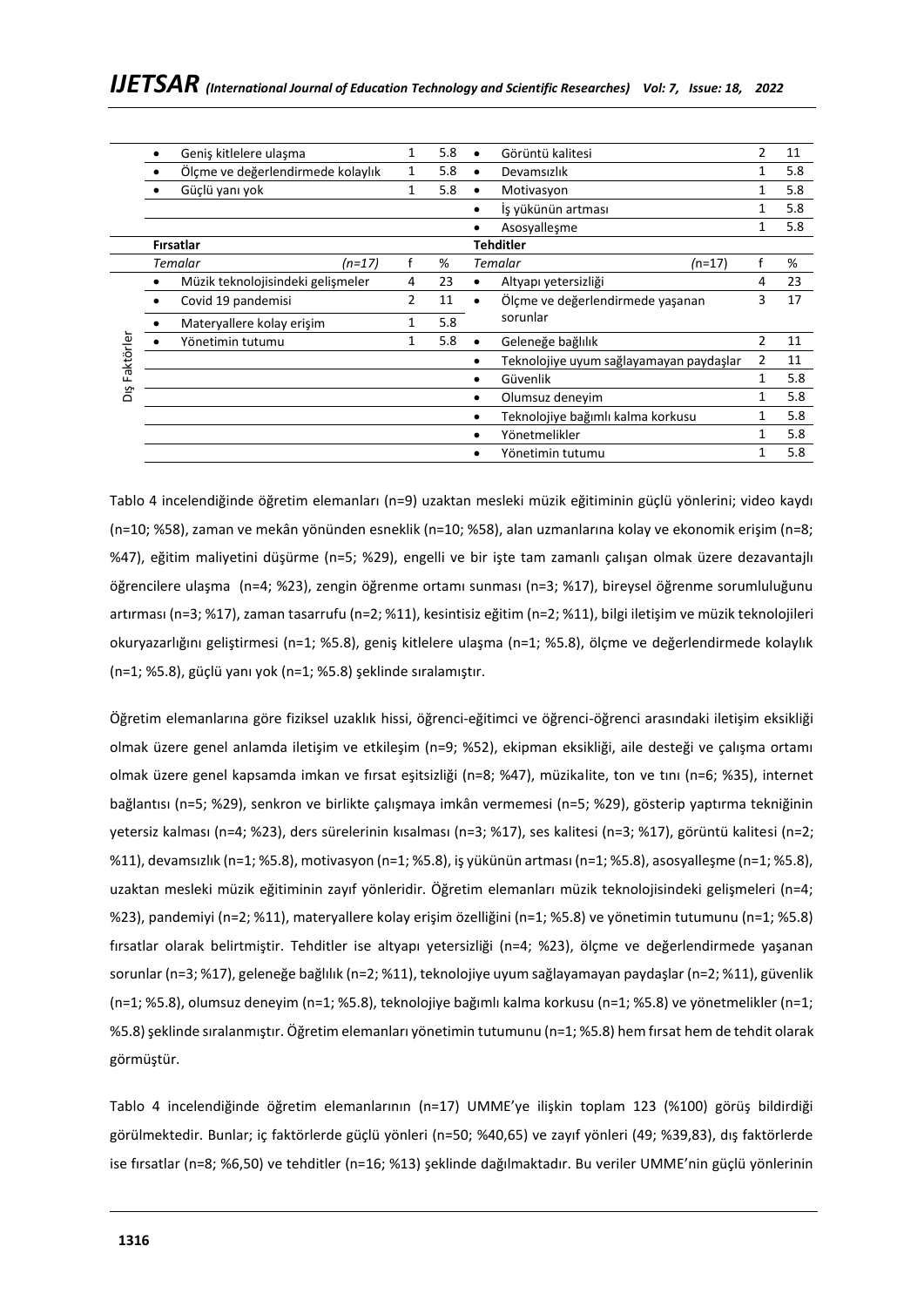zayıf yönlerinden biraz daha fazla olduğu şeklinde yorumlanabilir. Verilere göre tehditlerin fırsatlardan daha fazla olduğu da söylenebilir. Öğretim elemanlarının görüşlerinden örnek alıntılar aşağıda sunulmuştur.

### **Güçlü yönler**

*"Derslerin kaydedilmesiyle öğrencilerin öz değerlendirme yapabilmesi ve telafi gerektiren dersleri kolayca yapabilme."* ÖE2

*"Sınav belgelerinin ve derslerin dönem boyunca arşivlenmesi belli bir düzende sistemde bulunması istenildiğinde herhangi bir derse ulaşılabilmesi ve herhangi bir durumda denetlenebilirliğinin olması."* (ÖE5)

*"Zaman ve mekân kavramı gözetmeksizin sınırsız sayıda öğrenciyle ders yapabilme imkânı verdiği için hızlıdır, ekonomiktir. On tane öğretmenle yapacağınız bir dersi tek öğretmenle ve konunun otoritesi ile yapmanız mümkündür."* (ÖE6)

*"Öğrenciye her an ve her yerden ulaşılabilmesi imkânı. Ders saatlerinin dışında ya da haftası dolmadan kontrol edebilme, çalışma hatalarına müdahale edebilme ve bu sayede daha etkin bir öğrenim süreci geçirmesini sağlayabilme."* ÖE8

*"Öğrenciye eğitim alırken bir işte çalışması için de fırsatlar sunuyor."* ÖE10

*"Olağanüstü durumlarda, uzaktan eğitimin hepimiz için kurtarıcı oldu. "Öğrenciyi eğitim-öğretim süreci içerisinde tuttuk."* ÖE11

*"Öğrenciye kendi kendine öğrenme sorumluluğu kazandırıyor."* ÖE16

*"Özellikle benim gibi belli bir yaşın üzerinde olan teknolojiyle geç tanışmış eğitimcilerin bilgisayar kullanma becerisi ve hızının artması."* ÖE17

### **Zayıf yönler**

*"Uzaktan mesleki müzik eğitimindeki dijital ortamlar genel öğretim yöntemleri arasında sıklıkla kullanılan demonstrasyon, öğretmenin çalgıdan çıkardığı sesi veya tınıyı, tonu taklit ederek daha profesyonel bir tınıya ulaşmak zorlaşıyor. Ton veya tını mekanikleşiyor. Bu durum öğrencinin tınıyı, tonu almasına engel olduğu gibi öğretmenin de öğrencinin çıkardığı sesin niteliğini anlamasına engel olabiliyor."* ÖE2

*"Dinamikler mızraplı çalgılarda net olarak anlaşılmıyor."* ÖE14

*"Özellikle birlikte söyleme gerektiren koro dersleri etkili bir şekilde yapılamamaktadır. Salgının ve uzaktan eğitimin devam etmesi durumunda birlikte söyleme ve çalma kazanımını yakalayamayan müzik eğitimcileri yetişecektir."* ÖE12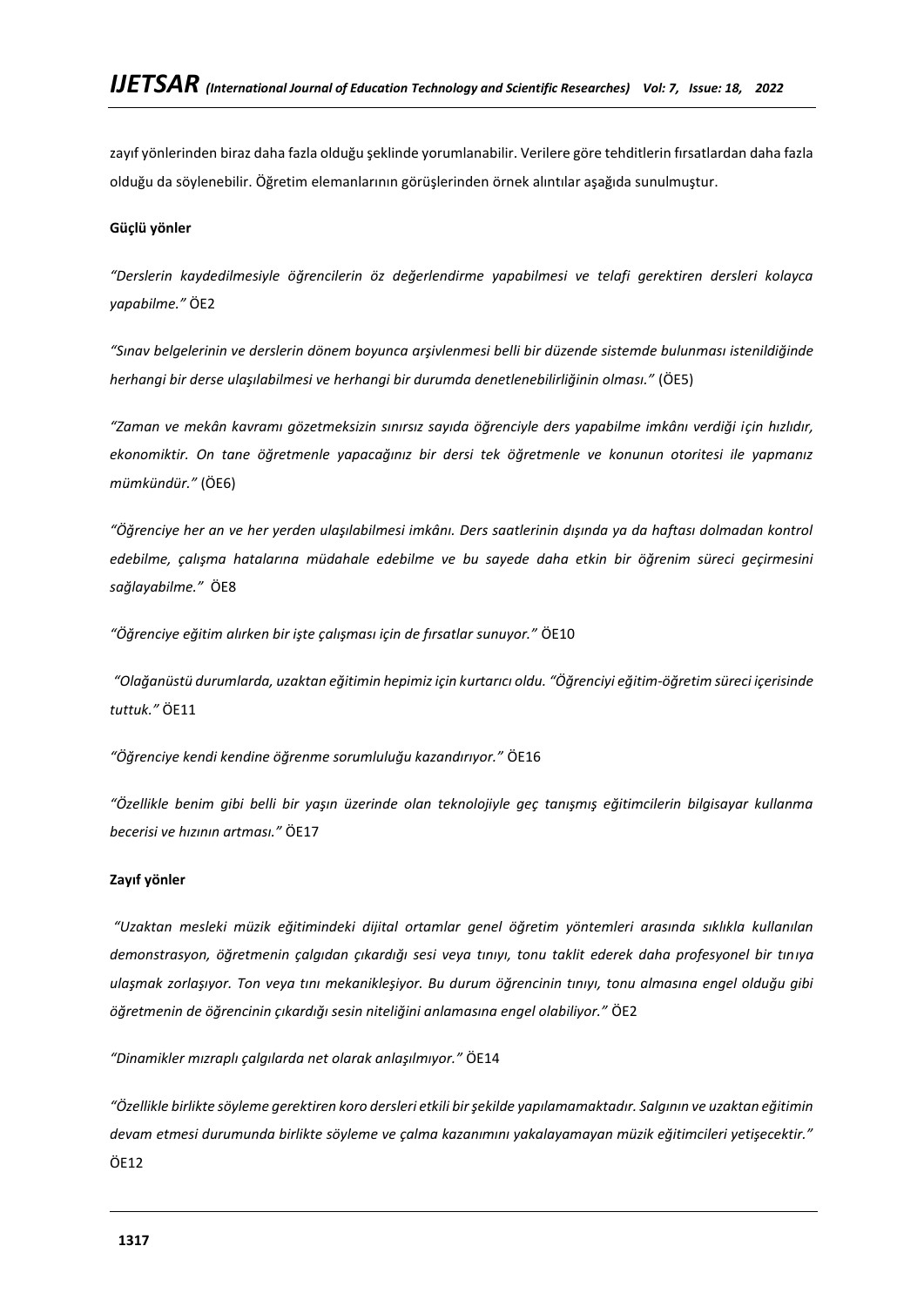*"Uzaktan eğitimde kullanılan programların görüntü ve konuşma odaklı tasarlanmış olmasından dolayı ses ve görüntü problemleri yaşıyoruz."* ÖE3

"*Çalgı eğitimine sıfırdan başlayanların duruş, tutuş, oturuş, el-kol-bacak pozisyonları, mızrap vuruşu gibi temel unsurların kontrolü zor olmaktadır."* ÖE14

*"Müzik eğitimi usta çırak ilişkisiyle bire bir karşılıklı öğrenildiğinde çok daha etkili olmaktadır. Öğrencinin okul, sınıf, sosyal ortam gibi atmosferlerde bizzat bulunması, öğrenimi boyunca yaşadığı şehrin müzikal olanaklarından istifade etmesi, etkilenmesi bu eğitim en önemli boyutlarındandır. Ancak uzaktan eğitimde öğrenci bu olanakların hiç birinden yararlanamamaktadır.* ÖE5

"*Ses eğitimi ve koro derslerindeki soyut olan kavramlar işin içine uzaktan eğitim girince iyice karmaşık duruma geliyor.* ÖE15

"Özellikle üflemeli çalgılarda sesin oluşmasını sağlayan diyafram ve basınç teknikleri gibi gözle görülmeyen sadece işitsel olarak kontrol edilebilen ve sezgisel olarak sürdürülebilen davranışlar var. Bu noktada uzaktan eğitim zayıf kalıyor." ÖE2

"Sınav hazırlık ve kontrol süresince iş yükünün fazlalığı eğitimcileri yormaktadır." ÖE16

### **Fırsatlar**

*"Müzik dersi içeriklerinin dijital ortamlarda giderek yer aldığını görüyoruz. Ayrıca çeşitli yazılım ve donanımlar da gün geçtikçe gelişiyor. Pandemi ile ihtiyaç arttığı için müzik teknolojilerindeki gelişmelerin olacağını ve bu durumun uzaktan mesleki müzik eğitimi için bir fırsat oluşturacağını söyleyebilirim."* ÖE5

*"Pandemide tecrübe edilmiş bir sürecin gelecekte de insanlığın yararına kullanılacağını düşünüyorum."* ÖE4

"*Yöneticiler pandemi sonrasını iyi değerlendirerek uzaktan eğitime yatırım yaparsa fırsat olabilir."* ÖE14

### **Tehditler**

*"Çeşitli korsan saldırılara maruz kalma, kişisel ve kurumsal bilgi ve belgelerin veya telif hakkı oluşturacak çeşitli elektronik, görsel ve işitsel dosyaların çalınması ve kopyalanması tehdittir."* ÖE1

*"Teknolojiyi etkin bir şekilde kullanamayan öğretim elemanı ve öğrenciler bir tehdittir."* ÖE2

*"Mesleki müzik eğitimi aynı zamanda bir kültür aktarımıdır, müzik kimliği kazanma ve sanatsal olgunlaşma demektir, bu kültürü ev ortamında bilgisayar başında bir öğrenci ne kadar kavrayabilir? Bu nedenle uzaktan mesleki müzik eğitimi ancak pandemi gibi koşullarda geçici bir çözüm olarak uygulanabilir. Bunun daimi olarak*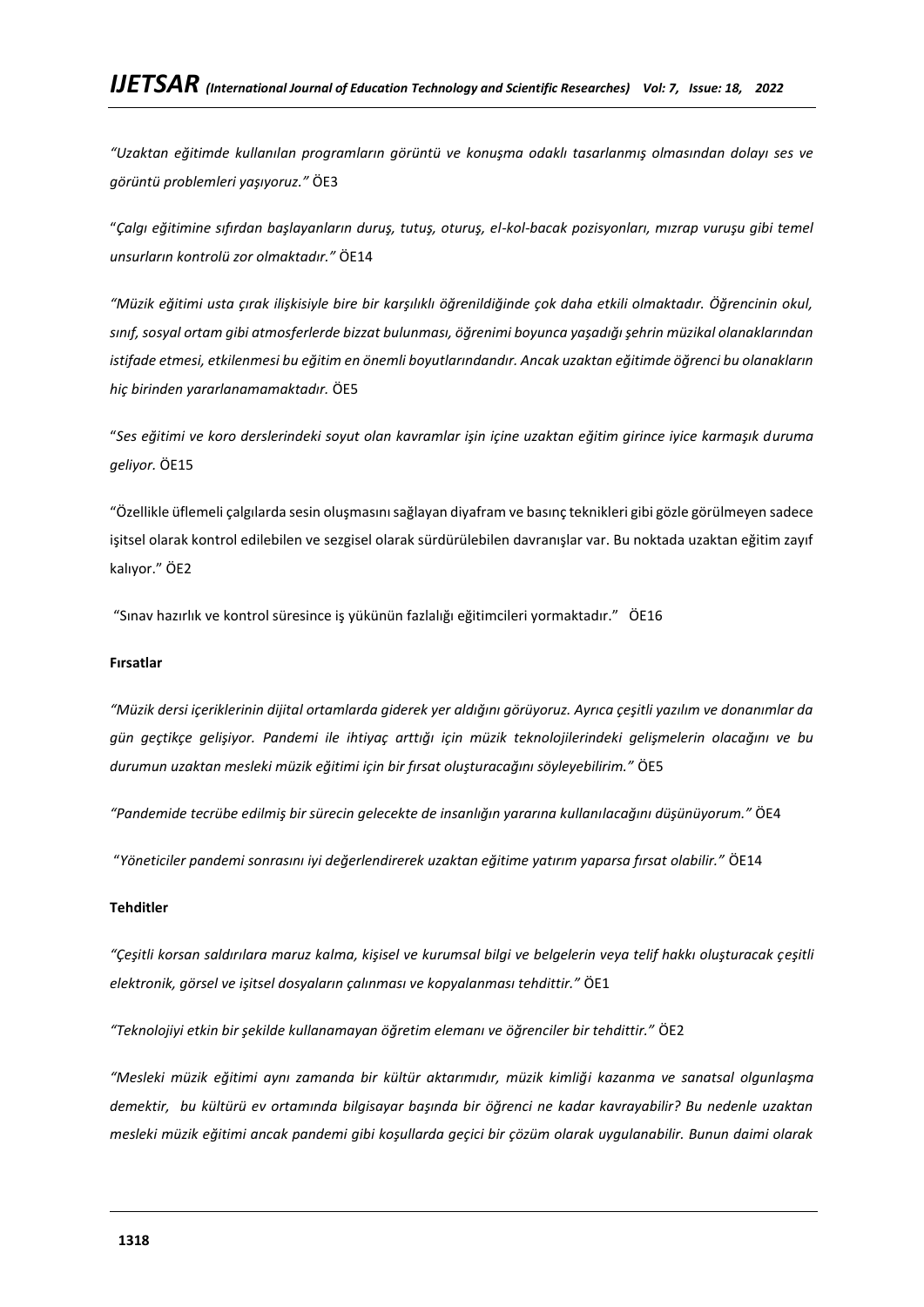*devam etmesini yaşayan müzik kültürü için bir tehdit unsuru olarak görmekle birlikte, faydasından çok zararı olacağını düşünüyorum."* ÖE5

*"Ölçme ve değerlendirmede güvenilirlikle ilgili sorun yaşanması."* ÖE9

*"Yönetimin uzaktan eğitime bakış açısı ve pandemi sürecindeki olumsuz uzaktan eğitim deneyimleri."* ÖE15

#### **TARTIŞMA ve SONUÇ**

Bu çalışmada iki farklı devlet üniversitesinin mesleki müzik eğitimi kurumlarındaki lisans öğrencilerinin (LÖ), lisansüstü öğrencilerin (LÜÖ) ve öğretim elemanlarının (ÖE) uzaktan mesleki müzik eğitimine yönelik görüşleri incelenmiştir. Uzaktan mesleki müzik eğitiminin güçlü ve zayıf yönleri fırsat ve tehditleri SWOT analizi ile sunulmuştur. Bu kısımda uzaktan mesleki müzik eğitimi, uzaktan müzik eğitimi ve uzaktan eğitim alanında yapılmış çalışmalar ile tartışılacaktır.

#### *Güçlü Yönler*

Katılımcıların tümünün (LÖ/LÜÖ/ÖE) görüşlerine göre uzaktan mesleki müzik eğitiminin (UMME) güçlü yönleri kategorisinde ilk sırayı video kaydı almaktadır. Katılımcılar derslerin video kaydına alınmasının hem tekrar izleme hem de öz değerlendirme yapma yönünden büyük bir avantaj olduğunu ifade etmişlerdir. Sakarya ve Zahal (2020) müzik eğitimi lisans öğrencileri ile yaptığı çalışmasında kayıt altına alınan derslerin istenildiği zaman tekrar açılıp izlenmesinin uzaktan müzik eğitiminin olumlu bir yanı olduğu sonucuna ulaşmıştır. Sever (2014) çalışmasında video kaydının öğrencinin hatalarını görmesi ve tekrar gözden geçirmesine fırsat sunduğunu belirtmiştir. Güzel Çakır ve Çelen (2020) ise video derslerin tek başına yeterli olmayacağını yüz yüze eğitime destek olacak şekilde kullanılmasının uygun olacağı sonucuna ulaşmıştır. Katılımcıların tümü zaman ve mekân yönünden esnek yapısının UMME'nin güçlü yanı olduğunu belirtmiştir. Yine katılımcıların tümü UMME'nin zaman tasarrufu sağladığını belirtirken sadece lisans ve lisansüstü öğrencileri ulaşım kolaylığını eklemişlerdir. Öğretim elemanları ulaşım kolaylığı hakkında bir görüş bildirmemişlerdir. Bu durum kampüse ulaşımın öğrenciler için daha önemli bir problem olduğu şeklinde yorumlanabilir. Baraté, Haus ve Ludovico (2021) müzik öğretmenleri ile yaptığı çalışmasında uzaktan eğitimin eğitimcilerin işe geliş gidiş sürelerini ve masraflarını azalttığını böylece öğretmenlerin günlük çalışmalara daha fazla zaman ayırabildiği sonucuna ulaşmıştır. Kesendere, Sakin ve Acar 2020 mesleki müzik eğitimcileri ile yaptıkları çalışmada uzaktan eğitimin zaman tasarrufu sağlamasını olumlu yön olduğu sonucuna varmıştır.

Katılımcılar UMME'nin bilgi iletişim teknolojileri ve müzik teknolojileri okuryazarlığını geliştirdiğini ifade etmiştir. Düzbastılar ve Özel (2021) online derslerin müzik öğretmenlerinin bilgisayar ve teknoloji kullanımı noktasında kendini geliştirdiği ve teknolojiye daha hakim oldukları sonucuna ulaşmıştır. Topalak'ın (2021) çalışmasında müzik öğretmenleri online müzik eğitimi ile birlikte teknoloji becerilerinin artttığını belirtmiştir. Bu noktada pandemi sürecindeki uzaktan müzik eğitiminin hem öğrencilerin hem de öğretim elemanlarının teknoloji okuryazarlığını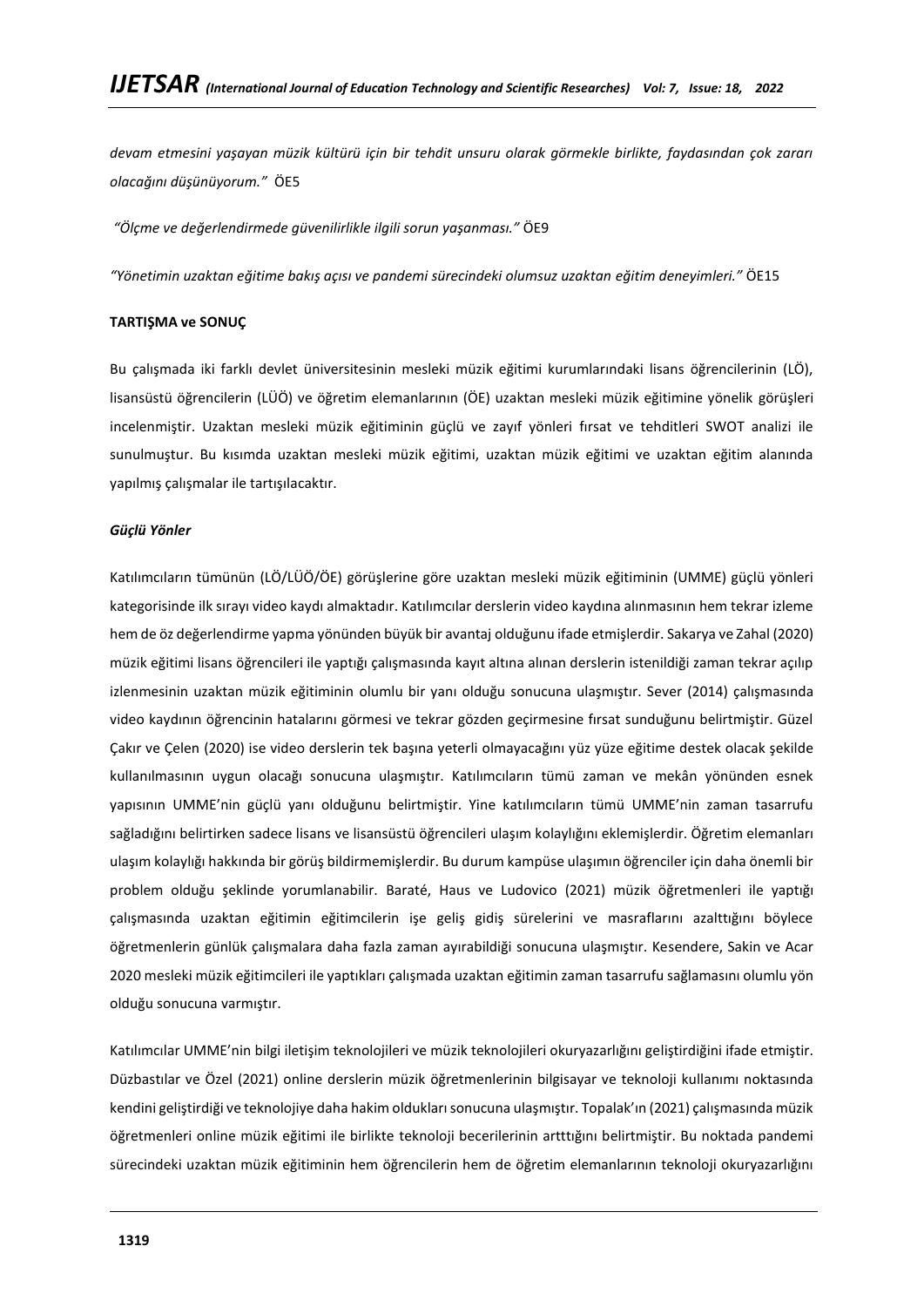zorunlu olarak geliştirdiği söylenebilir. Araştırma bulgularına göre öğrenciye bireysel öğrenme sorumluluğu kazandırması UMME'nin güçlü yönlerinden birisidir. Kapoyos ve Manalu'ya (2021) göre uzaktan müzik eğitimi öğrenciyi öğrenme noktasında daha sorumlu, disiplinli ve bağımsız yapar ve öğrenci kendi öğrenme hızını kontrol edebilir. Umuzdaş ve Baş'ın (2020) konservatuvar öğrencileri ile yaptığı çalışmanın sonucunda UMME'nin öğrencilerde araştırma yapma, zaman yönetimi ve öz değerlendirme gibi beceriler kazandırdığı belirtilmiştir.

Lisans ve lisansüstü öğrencilerine göre UMME'nin güçlü yanlarından birisi de bilgiye ve ders materyallerine kolay, hızlı ve ucuz erişimdir. Yılmaz, Sakarya, Gayretli ve Zahal'ın (2021) yaptığı çalışmada bilgiye kolay erişim özelliğinin uzaktan müzik eğitiminin olumlu bir yanı olduğu ifade edilmiştir. Katılımcılar UMME'nin engelli ya da dezavantajlı öğrenciler için eğitime erişme fırsatı sunduğunu belirtmiştir. İster müzik eğitimi alanında olsun ister farklı eğitim alanlarında yapılan çalışmalar uzaktan eğitimin dezavantajlı gruplara erişim noktasında uzaktan eğitimin büyük bir avantaj sağladığı konusunda aynı fikirdedir. Aksoy ve Nayir'in (2021) yaptıkları çalışmada bedensel engelli bireylere uzaktan keman eğitimi verilmiş ve çalışmanın sonucunda bu bireylerin keman çalma erişilerinde olumlu yönde artış yaşanırken erişilebilirlik problemlerinin çözüldüğü belirtilmiştir. Çokçoşkun ve Karahoca (2019) zihinsel engelli bireylere uzaktan DJ'lik eğitimi vermiş ve çalışmanın sonucunda birçok engellinin bu sayede mesleki kazanım elde ettiğini raporlamıştır. Bu bulguların aksi yönünde sonuçlara ulaşan çalışmalarda literatürdeki yerini almıştır. Ustabulut (2021) yaptığı araştırmada görme ve bedensel engelli olma durumunun uzaktan eğitimde bir tehdittir. Çalışmaların farklı sonuçlara ulaşmalarında belirleyici olan noktanın engelli öğrencilerin engel türlerinin uzaktan eğitim için ne kadar uygun olduğu olabilir. Joseph ve Lennox'a (2021) göre uzaktan müzik eğitim ile utangaç ya da çekinden öğrencilerde sisteme dâhil olmuştur. Sağer ve Şakalar'a (2021) göre gelişen teknoloji ve uzaktan eğitim engelli bireylerin eğitimini daha hızlı, daha kolay ve daha az maliyetli gerçekleştirme noktasında katkı sunabilir. Diğer taraftan Groulx ve Henry'e (2010) göre uzaktan eğitim lisansüstü öğrencilerine kırsal bölgede yaşasalar bile müzik eğitimi fırsatı sunabilir. Sağer, Eden ve Şallıel (2014) çalışmalarında uzaktan orkestra yönteminin etkisini incelemişler ve uzaktan eğitiminin orkestra yönetimi noktasında olumlu etkilerine ulaşmışlardır. Bu yöntemin kırsal bölgelerde ya da şehre uzak bölgelerde uygulanabileceğini belirtmişlerdir. Bu sonucun aksine Gün (2021) yaptığı çalışmada orkestra ve oda müziği derslerinin uzaktan eğitimle gerçekleşemediği sonucuna ulaşmıştır.

Katılımcılar UMME'nin eğitimin maliyetini düşürerek ekonomik avantaj sağladığını belirtmiştir. Alan uzmanlarına kolay ve hızlı erişim sağladığını ve geniş kitlelere ulaşma noktasında güçlü yönlerinin olduğunu belirtmişlerdir. Evcili, Güçlü ve Akkoyun (2021) sağlık eğitimi alanında 1000 katılımcı ile yaptıkları çalışmanın sonucunda öğrencilerin % 85,6'sının uzaktan eğitim sürecinde maddi harcamalarının azaldığını belirtmesi bu bulguyu desteklemektedir. Sever (2021) yaptığı çalışmada uzaktan müzik eğitimi sayesinde dünyanın dört bir tarafındaki Orff eğitimcilerini bir araya getirerek onların deneyimlerinden yararlanmanın daha az maliyetle ve daha hızlı bir şekilde mümkün olduğunu belirtmiştir. Bayrak, 2021 ve Petrenko vd. (2020) uzaktan eğitimin ekonomik yönden avantaj sağladığını ifade etmiştir. Mc Luhan 1960'lı yıllarda ortaya attığı teori ile toplumun tarafından kitle iletişim araçlarının yaygınlaşması ve kullanımı sayesinde dünyanın küresel bir köy halini alacağını ifade etmiştir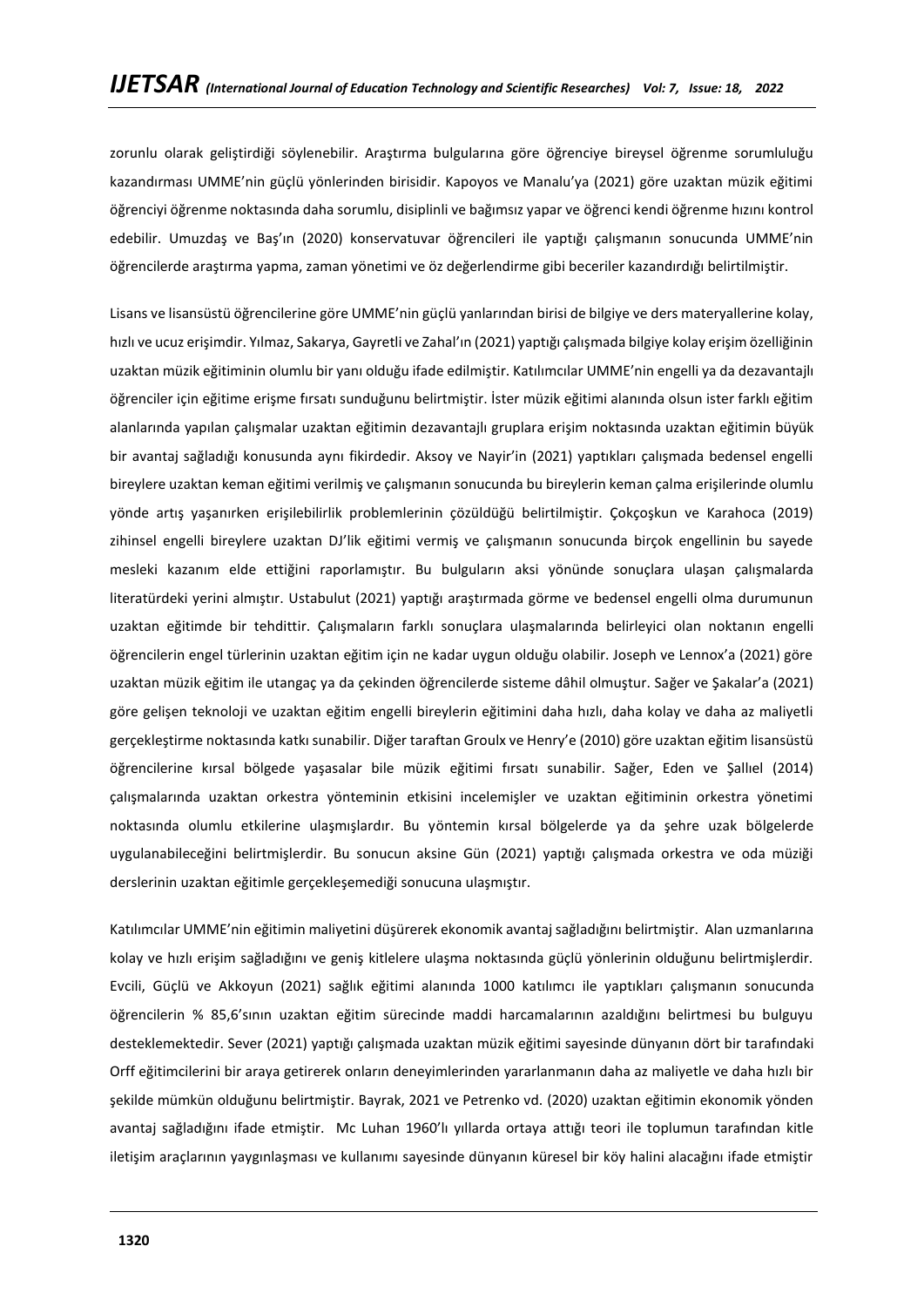(Medya Akademi, 2020). Bu bağlamda kitle iletişim araçlarını özellikle de interneti aktif bir şekilde kullanan uzaktan eğitimin kitle eğitimine katkı sunması beklenen güçlü bir yöndür.

Katılımcılara göre UMME zengin öğrenme fırsatı sunmaktadır ve bu özelliği onun güçlü yönüdür. Lisans öğrencilerine göre UMME işbirlikçi öğrenme imkânı ve kesintisiz eğitim sunmaktadır. Ayrıca öğrenciye özgüven kazandırır. Öğretim elemanları da kesintisiz eğitim sunması noktasında lisans öğrencileriyle aynı görüşe sahiptir. Lisansüstü öğrencilerine göre UMME eğitim programlarında standartlaşma sağlamaktadır. Kaya (2002) zengin öğrenme imkânının uzaktan eğitimin avantajı olduğunu söylemektedir. Babu, Singh, İyer ve Midha'ya (2007) göre eğitim yönetim sistemlerinde zengin medya içerikleri başarılı öğrenmeyi etkileyen faktörlerden birisidir. Longhurst vd.'nin (2020) sağlık alanında uzaktan eğitimin kullanımına yönelik yaptığı SWOT analizi çalışmasında uzaktan eğitimin aynı zamanda akademisyenler arasında da işbirliği şansı doğurduğu sonucuna ulaşmıştır. Yelken, Kılıç ve Özdemir (2012) 70 öğrenci ve 11 öğretim elemanı ile yaptığı uzaktan eğitim SWOT analizi çalışmasının bulguları eğitimde standartlaşma sağlaması yönünden bu çalışmanın bulguları ile örtüşmektedir. Araştırma bulgularında uzaktan eğitim pandemi ve çeşitli olumsuz durumlarda eğitimin kesintisiz devam edebilmesi için avantaj sağlamaktadır. Müzik eğitimi alanında İnal, Sakarya ve Zahal (2021) ile Sever'in (2021) çalışma bulguları bu bulguları destekler biçimdedir.

Sonuç olarak, derslerin videoya kaydedilmesi ve arşivlenerek erişime açılması güçlü bir yöndür. Böylece dersler ya da sınavlar tekrar izlenebilir ve öz değerlendirme yapılabilir. UMME, zaman ve mekân yönünden esnektir. Zaman tasarrufu, ulaşım kolaylığı, düşük maliyetli eğitim sunar. Öğrenciye bireysel öğrenme sorumluluğu ve öz güven kazandırır, bilgiye ve ders materyallerine kolay erişim sağlar. UMME ile Engelli, bir işte çalışan, kırsalda yaşayan ya da asosyal öğrenciler müzik eğitimi alabilir. Paydaşların bilgi iletişim ve müzik teknolojilerinde becerileri gelişir. Zengin öğrenme ortamlarına sahiptir. Masterclass ve konserlerle alan uzmanlarına ve geniş kitlelere hem kolay hem de ekonomik şekilde ulaşılabilir. Olumsuz koşullarda (Pandemi, iklim, sağlık vb.) durumlarda kesintisiz eğitim sunar. Dünyanın farklı bölgelerindeki paydaşlar etkileşimde bulunabilir ve birlikte müzik yapabilir. Eğitim programlarında birliktelik ve standart sağlanabilir.

### *Zayıf Yönler*

Katılımcılara göre UMME'nin en zayıf yönü iletişim ve etkileşim eksikliğidir. Bu etkileşim öğrenci-öğrenci ve öğrenci-eğitimci şeklinde karşımıza çıkmaktadır. Hergüner (2021) yaptığı çalışmada uzaktan eğitimin öğrenenlerde etkileşimi azaltarak anti-sosyal bir çevre oluşturduğunu belirtmiştir. Calonge, vd. (2022) zayıf etkileşimin öğrenci motivasyonunu ve öğrenmenin kalıcılığını etkileyebileceğini ifade etmiştir. Düzbastılar ve Özel (2021) uzaktan müzik eğitiminde öğrenci ve öğretmen arasında yüz yüze eğitim kadar bir etkileşimin olmadığını bunun da başarıyı olumsuz yönde etkilediği sonucuna ulaşmıştır. Bu bulguların aksine uzaktan eğitimde öğrencinin öğretim elemanı ya da içerik ile yüksek düzeyde etkileşim kurabileceğini ve öğrenmenin kalıcı bir şekilde gerçekleşebileceğini belirten çalışmalar da mevcuttur (Adnyani ve Elvina, 2021; Odeh, Warwick ve Perez 2015).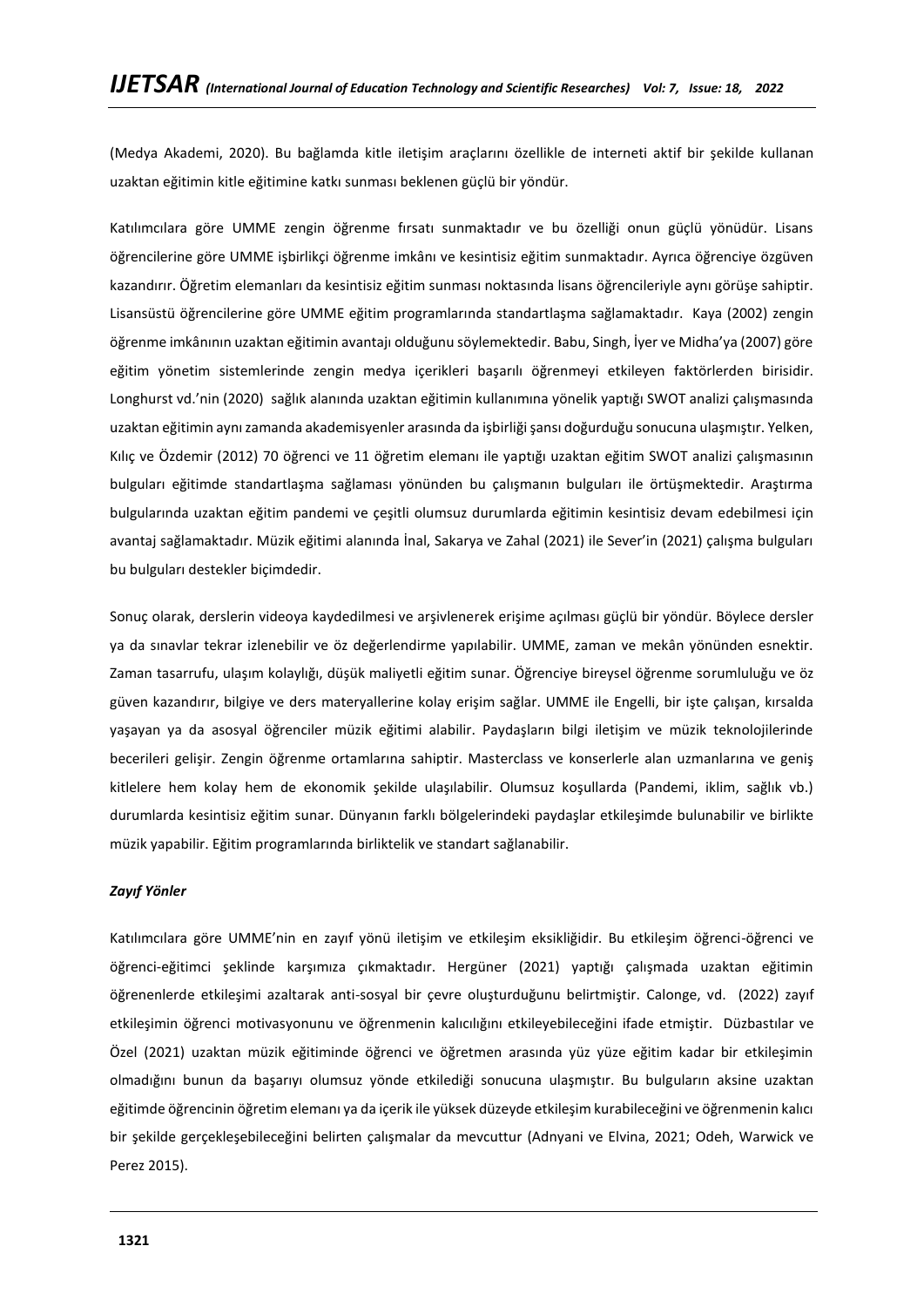UMME'nin zayıf yönlerinden birisi de internet bağlantısında yaşanan sorunlardır. Katılımcılar internet hızına bağlı olarak senkron problemleri yaşadıklarını bu durumun müzik eğitiminde önemli bir yer tutan birlikte çalma/söyleme etkinliklerini ve öğrenci öğretmen motivasyonunu olumsuz yönde etkilediğini, anlık geri bildirimde gecikmelere sebep olduğu, sağlıklı ölçme değerlendirme gerçekleştirilemediğini hatta disiplin sorunu oluşturduğunu ifade etmiştir. Katılımcılara göre bu durum araç gereç eksiklikleriyle birlikte imkan ve fırsat eşitsizliğinin de önünü açmaktadır. Bu sorunlar UMME'nin ya da uzaktan müzik eğitiminin en zayıf yönlerinden biri olarak birçok çalışmada karşımıza çıkmaktadır (Koutsoupidou, 2014; Düzbastılar ve Özel, 2021; Okay, 2021; Topalak, 2020; Akarsu, 2021; Baraté, Haus ve Ludovico;2021). Sarıkaya (2021) müzik eğitimi lisans öğrencilerinin UMME'ye yönelik görüşlerini incelediği çalışmasının sonucunda UMME'de psikomotor becerilerin gözlemlenmesinin ve bireysel ve toplu etkinliklerin yönetilmesinin oldukça zor olduğu sonucuna varmıştır. İnal Sakarya ve Zahal (2021) müzik öğretmenleri ile yaptığı çalışmanın sonucunda uzaktan müzik eğitiminde internet ve araç yetersizliğinden kaynaklanan sorunların öğrenciler arasında fırsat eşitsizliği meydana getirdiğini belirtmiştir. Yücetoker, Angı ve Kaynak (2021) müzik eğitimi lisans öğrencileri ile deneysel bir çalışma gerçekleştirmiş ve çalışma sonucunda öğrencilerin evinde piyano ve uzaktan eğitimi gerçekleştirecek yeterli ve kaliteli araçların olmama durumunun devamsızlık ya da çeşitli sorunları beraberinde getirdiğini belirtmiştir. Diğer taraftan literatürde uzaktan müzik icrası ya da eğitimi noktasında gerekli şartların sağlandığı ve başarılı sonuçların alındığı çalışmalarda mevcuttur. McGill üniversitesinde 2001 yılında yapılan deneysel çalışmada iki farklı ortamdaki kemancı ile düet gerçekleştirilmiştir. Çalışmada 20 milisaniyelik bir gecikme gözlemlenmiştir. İcracılar çalışma sonunda yüz yüze bir şeklide çalmış gibi hissettiklerini belirtmiştir. Bu çalışmanın diğer çalışmalardan farkı altyapının özel olarak tasarlanması ve güçlü internet hızının kullanılmasıdır (McGill,2001). Bu bağlamda ilerleyen yıllarda 5G teknolojisinin ya da farklı teknolojik gelişmelerin kullanılması ve yaygınlaşması ile senkron problemlerinin çözülebileceği öngörülebilir. Öğretim elemanları aile desteğini UMME'nin zayıf yönü olarak görmüştür. UMME'de ailenin lisans seviyesindeki çocuğuna gerekli imkânları sunması onu motive etmesi önemlidir. Ancak aile desteği özellikle küçük yaştaki çocukların uzaktan mesleki müzik eğitiminde kendini daha fazla hissettirebilir. Joseph ve Lennox (2021) ebeveynlerin çalışıyor olması ve öğrenciye yardım edememesini ve çalgıdan çıkan ses ile komşulara rahatsızlık verme kaygısı UMME'nin zayıf yönüdür. Aksoy ve Nayir (2020) Suzuki yönteminin uzaktan eğitimde etkisini incelemiştir. Çalışma sonucunda küçük yaştaki öğrencinin performansındaki olumlu yöndeki artışta aile desteğinin önemine vurgu yapılmıştır. Suzuki yönteminde aile elbette eğitim sürecinin bir parçasıdır fakat uzaktan eğitimde ebeveyne olan ihtiyaç kendini daha fazla hissettirmektedir.

Tüm katılımcılar özellikle çalgı eğitimi gibi uygulamalı derslerde gösterip yaptırma tekniğinin verimli gerçekleştirilemediği noktasında hemfikirdir. Lisans öğrencileri uygulamalı derslerde yaşanan sorunlara eğitimci ve öğrencinin birbirlerini karşılıklı olarak tam ve doğru açıyla görememesini ifade etmiştir. Sakin'in (2021) yaptığı çalışma bu bulguları destekler niteliktedir. İlgili çalışmada flüt eğitimcileri UMME'de duruş, tutuş, nefes kontrolü, yorumlama, müzikalite ve tonlama gibi unsurların gerçekleştirilmesinin çok zor olduğunu belirtmiştir. Bu bulguları destekleyen çalışmalar literatürdeki yerini almıştır (Prado ve Moncada, 2021; Töral ve Albuz, 2021; Akarsu; 2021). Lisans öğrencilerine göre UMME'de öğretmenlik uygulaması dersini okullarda gerçekleştirememektir. Aksoy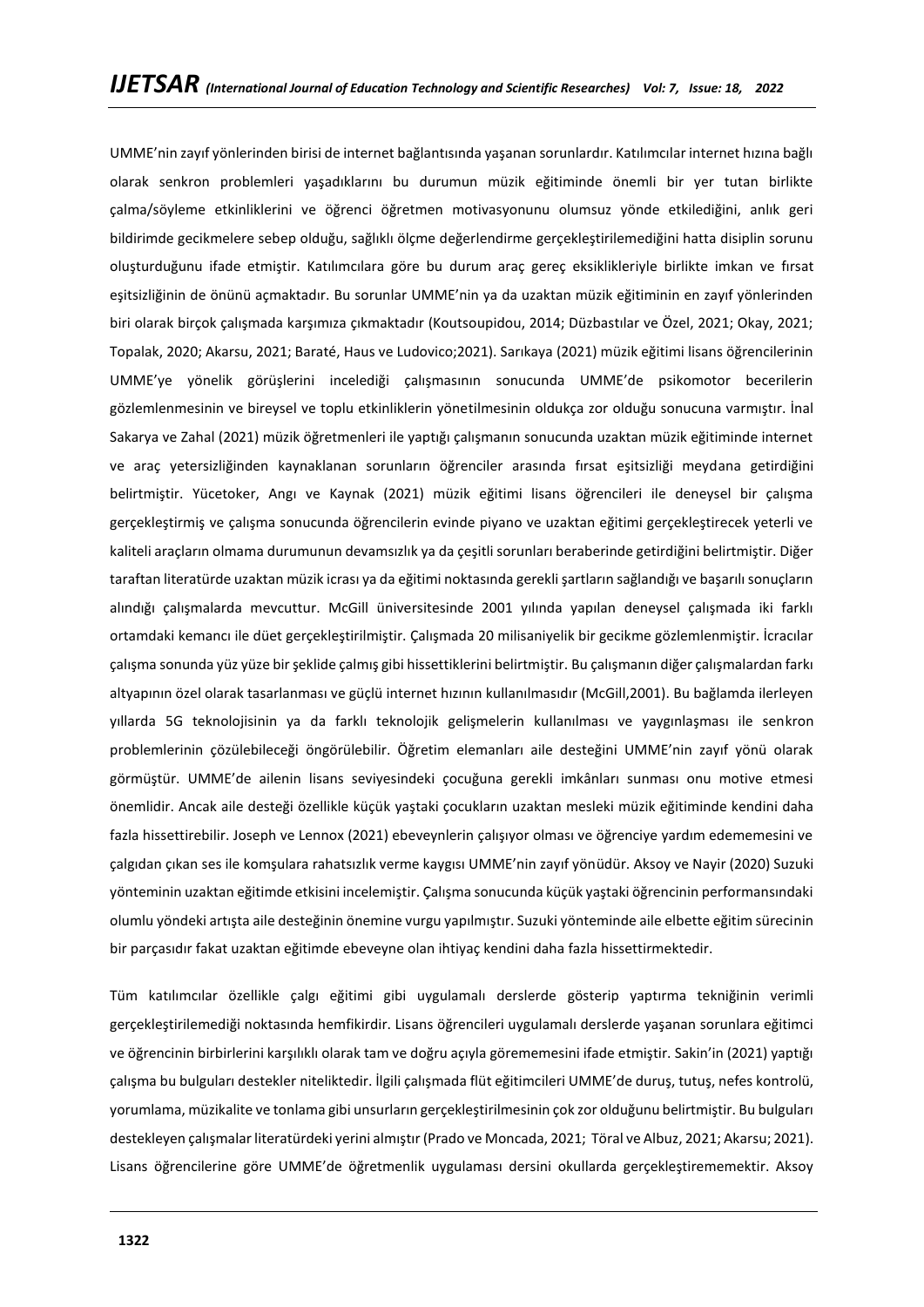(2021) çalışmasında müzik öğretmeni adaylarının uzaktan öğretmenlik uygulaması dersine ilişkin görüşlerini incelemiştir. Çalışmada sonucunda uzaktan öğretmenlik uygulaması dersinin adaylar açısından büyük ve önemli bir deneyim olduğu, esnek zaman ve mekan ve teknoloji kullanımı noktasında yeterlilikleri artırması gibi avantajlarının yanında sınıf öğrencileri ile derse katılım, altyapı yetersizliği ve senkron problemleri gibi unsurlardan dolayı istenilen düzeyde etkileşime girilemediği, bu durumunda öğretmen adaylarının motivasyonu ve deneyimlerini olumsuz yönde etkilediği sonucuna ulaşılmıştır. UMME'nin zayıf yönleri kategorisindeki temalardan birisi de müzikalite, ton ve tını gibi unsurların karşı tarafa yeterince aktarılamadığıdır. Bu durum katılımcıların görüşlerinden elde edilen ses ve görüntü kalitesinde yaşanan sorunlarla birlikte incelenebilir. Aksoy ve Nayir (2021) uzaktan masterclass çalışması gerçekleştirmiş ve cep telefonu gibi küçük ekranlı araçlardan ya da yeterince kaliteli olmayan ses ve görüntü araçları ile yapılan çalışmalarının hem öğrenci hem de eğitmen performansını olumsuz yönde etkilediği, uzaktan eğitimin ton tını ve müzikal unsurları aktarmada zayıf kaldığı sonucuna ulaşmıştır.

Lisans öğrencileri UMME'de bilgisayar ya da telefon başında geçirilen sürede dijital yorgunluk ve dikkat dağınıklığı yaşadıklarını bu durumun ve ayrıca motivasyon düşüklüğüne neden olduğunu ifade etmişlerdir. Bu bulgular Akarsu'nun (2021) yaptığı çalışma bulguları ile benzerlik göstermektedir. Müzik öğretmenlerinin uzaktan müzik eğitimine yönelik görüşlerinin incelendiği çalışmada hem öğrencilerin hem de öğretmenlerin dijital yorgunluk ve motivasyon kaybı yaşadıkları sonucuna ulaşılmıştır. Lisans öğrencileri ders içeriklerinin uzaktan eğitime uygun olarak tasarlanmamasını ve eğitimcilerin uzaktan öğretim tekniklerine hâkimiyetsizliğini UMME'nin zayıf yönü olarak ifade etmişlerdir. Bu bulgular ile Akyürek'in (2020) yaptığı çalışma sonuçları örtüşmektedir. Türkiye'nin farklı bölgelerindeki 18 üniversitede müzik eğitim veren 46 öğretim elemanı ile yapılan çalışmada mesleki müzik eğitim veren öğretim elemanlarının uzaktan eğitim sürecine hazırlıksız yakalandıkları ve bilgi ve deneyimlerinin olmadığı bu durumunda birçok sorunu beraberinde getirdiği belirtilmiştir. Katılımcı görüşlerine göre ölçme değerlendirme sorunlarının olması ve soyut kavramları anlamada güçlük çekme gibi durumlar UMME'nin zayıf yönüdür. Buradaki soyut kavramlar UMME'nin daha çok ses eğitimi ve çalgı eğitimi boyutlarında kendini göstermektedir. Kesendere (2020), Ömür ve Sonsel (2020) ve Topalak (2020) yaptıkları çalışmalarda bu bulguları destekleyen sonuçlara ulaşmıştır. Öğretim elemanları UMME'de üstlerindeki iş yükünün yüz yüze eğitime göre daha fazla arttığını belirtmiştir. Her ne kadar müzik eğitiminden farklı bir alanda olsa da Gencheva ve Vassileva (2020) psikoterapi alanında yaptığı çalışmasının sonucunda benzer bulgulara ulaşmıştır. Sever (2021) yaptığı çalışmada ise uzaktan eğitim sürecinde çok çalışan müzik eğitimcilerinin bu durumu aslında yaratıcılık ve materyal geliştirme noktasında avantaj olarak gördükleri sonucuna ulaşılmıştır.

Sonuç olarak, UMME'de eğitimci-öğrenci, öğrenci-öğrenci arasındaki iletişim ve etkileşim zayıf bir yöndür. Öğrenciler eğitimcilerden geri dönüt eksikliği yaşamaktadır. UMME'de birçok soruna temel teşkil eden zayıf yön internet performansıdır. Her öğrenci gerekli araç ve gerece eşit şekilde sahip değildir. Bu durum UMME'de imkân ve fırsat eşitsizliği yaratmaktadır. Eş zamanlı ve birlikte çalma etkinlikleri Türkiye'deki internet hızına bağlı olarak gerçekleştirilememektedir. Çalgı eğitimi ya da şan eğitimi gibi uygulamalı derslerde eğitimci ile öğrencinin karşılıklı olarak fiziksel temasta bulunamaması, soyut kavramların aktarılmasının güç olması, 360 derece görüşün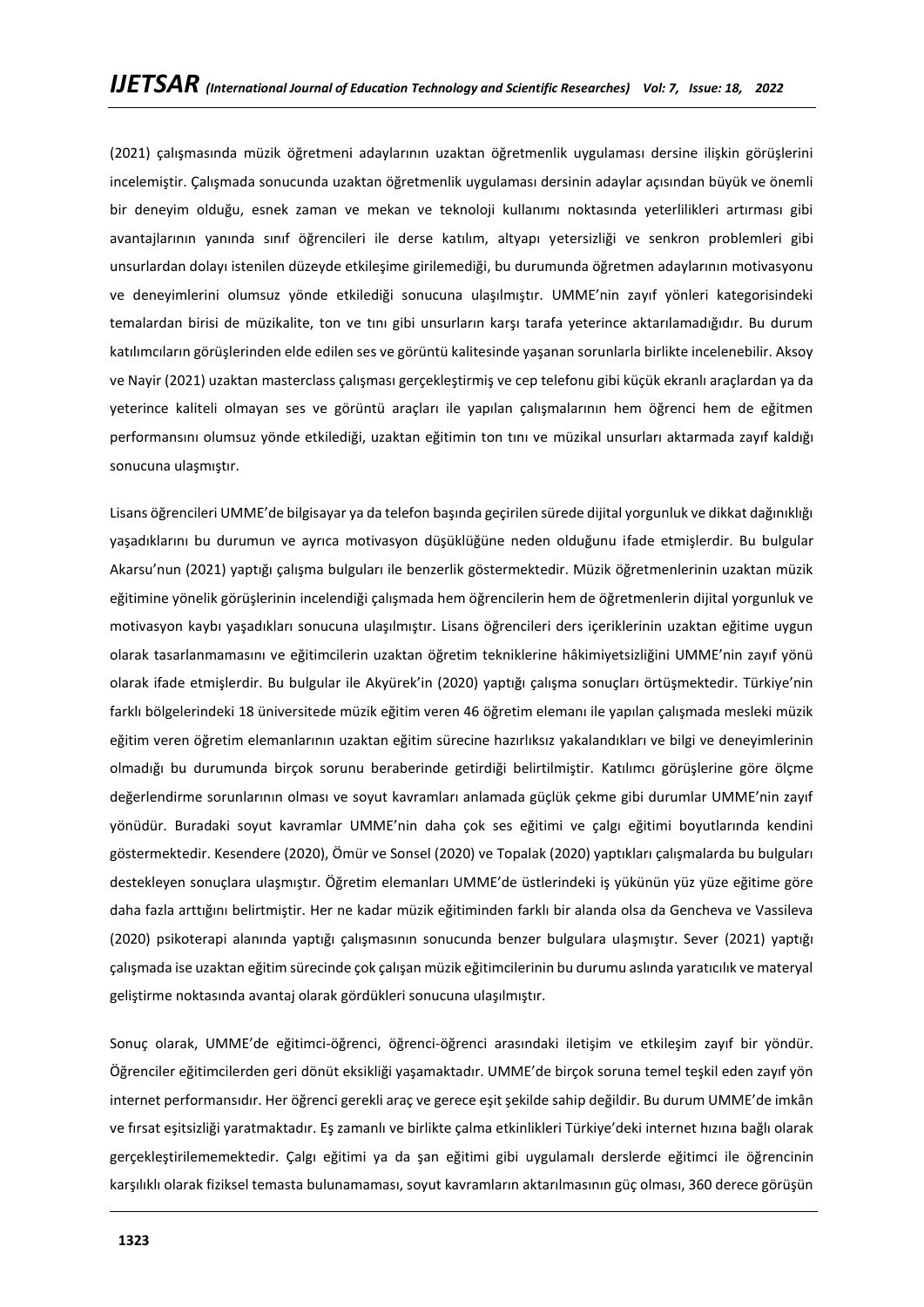sağlanamaması, gösterip yaptırma tekniğinin gerçekleştirilememesi, aday öğretmenlerin okullarda fiziki olarak uygulama yapamaması zayıf yönlerdendir. Müzikalite, ton, tını, dinamikler gibi unsurların mekanikleşmesi, ya da aktarılamaması zayıf yöndür. Bireysel öğrenme becerisi kazanamamış öğrenciler için zayıftır. Düşük ses ve görüntü kalitesine sahiptir. Dijital yorgunluk, ve motivasyon kaybı yaratabilir. Öğretim elemanlarının iş yükünü artırmaktadır.

### *Fırsatlar*

Katılımcılar Covid 19 pandemisi sürecinde uzaktan eğitimin deneyimlenmesini, teknolojideki ve müzik teknolojilerindeki gelişimleri UMME'ye yönelik bir fırsat olarak değerlendirmiştir. Literatür incelendiğinde benzer bulgulara ulaşan, pandemi sürecinde uzaktan eğitimin deneyimlenmesini ve teknolojideki gelişmeleri uzaktan eğitime yönelik fırsat olarak gören birçok çalışma mevcuttur (Özköse, Arı ve Çakır, 2013; Ustabulut, 2021; Adnyani ve Elvina, 2021; Chen, 2014; Lee, 2021). Lisansüstü öğrencileri UMME'nin eğitimde fırsat eşitliği sunduğunu belirtmiştir. UMME'nin farklı şehirlerde yaşayan, evli, çocuk sahibi ya da tam zamanlı işte çalışan öğrencilere eğitim imkânı vermesi lisansüstü seviyesindeki öğrencilerin bu görüşte olmasına neden olabilir. Can ve Yungul'un (2017) araştırma sonuçları bu bulguları destekler niteliktedir. Araştırmada lisansüstü düzeyde çalgı eğitimi alan 87 öğrencinin UMME'ye yönelik görüşleri incelenmiştir. Çalışma sonucunda öğrenciler kampüsün ikamet ettikleri yere uzak olduğunu, iş veya özel hayatlarındaki yoğunluk nedeniyle eğitime çok zaman ayıramadıklarını, geleneksel sınıf ortamlarında teknolojik yetersizliklerin olduğunu, bu nedenle bilgiye ulaşmakta zorlandıklarını fakat uzaktan eğitimin tüm bu sorunların çözümüne fırsatlar sunduğunu belirtmiştir. Ayrıca öğrenciler uluslararası akademik faaliyetler ve masterclass ve konser gibi etkinliklere katılabilme imkânı sağlamasının hem kendileri için hem de UMME'ye yönelik fırsat oluşturduğunu belirtmiştir. Öğretim elemanları materyallere kolay erişim imkânının olmasını ve kurum yöneticilerinin tutumunu UMME'ye yönelik fırsat olarak değerlendirmiştir. Calonge, vd. (2022) yükseköğretimde uzaktan eğitimin kullanımına yönelik bir meta analiz çalışması gerçekleştirmiştir. SWOT analizi ile sunulan çalışmada bu bulguları destekleyen sonuçlara ulaşılmıştır. Sonuç olarak, genelde teknolojinin özelde müzik teknolojisinin sürekli gelişmesi UMME için fırsatlar sunmaktadır. Pandemi sürecinde dünyanın büyük kısmının uzaktan eğitimi deneyimlemesi fırsattır. Ayrıca yöneticilerin UMME'ye ilişkin tutumu çeşitli fırsatların önünü açabilir.

#### *Tehditler*

Katılımcılar mevcut altyapının şu andaki seviyesini UMME'ye yönelik tehdit olarak görmektedir. Literatürdeki uzaktan müzik eğitimine yönelik birçok çalışma bu bulguları desteklemektedir (Sakin, 2021; Topalak, 2020; Gül, 2021; Sakarya ve Zahal, 2020). Altyapı noktasında ilginç bulgulara ulaşan çalışmalarda karşımıza çıkmaktadır. Akıncı ve Bolat'ın (2020) müzik eğitimi alan lisans öğrencileri ile yaptığı bir çalışmada katılımcıların yarıdan fazlası (%61,3) uzaktan eğitim platformlarının ve teknolojinin güçlendirilmesini istemediklerini belirtmiştir. Araştırmacılar bu durumu katılımcıların yüz yüze eğitime alışmış olmalarına ve uzaktan eğitim için gerekli altyapı (cep telefonu, bilgisayar, internet bağlantısı vb.) noktasında kendilerinin hem de dış faktörlerden kaynaklanan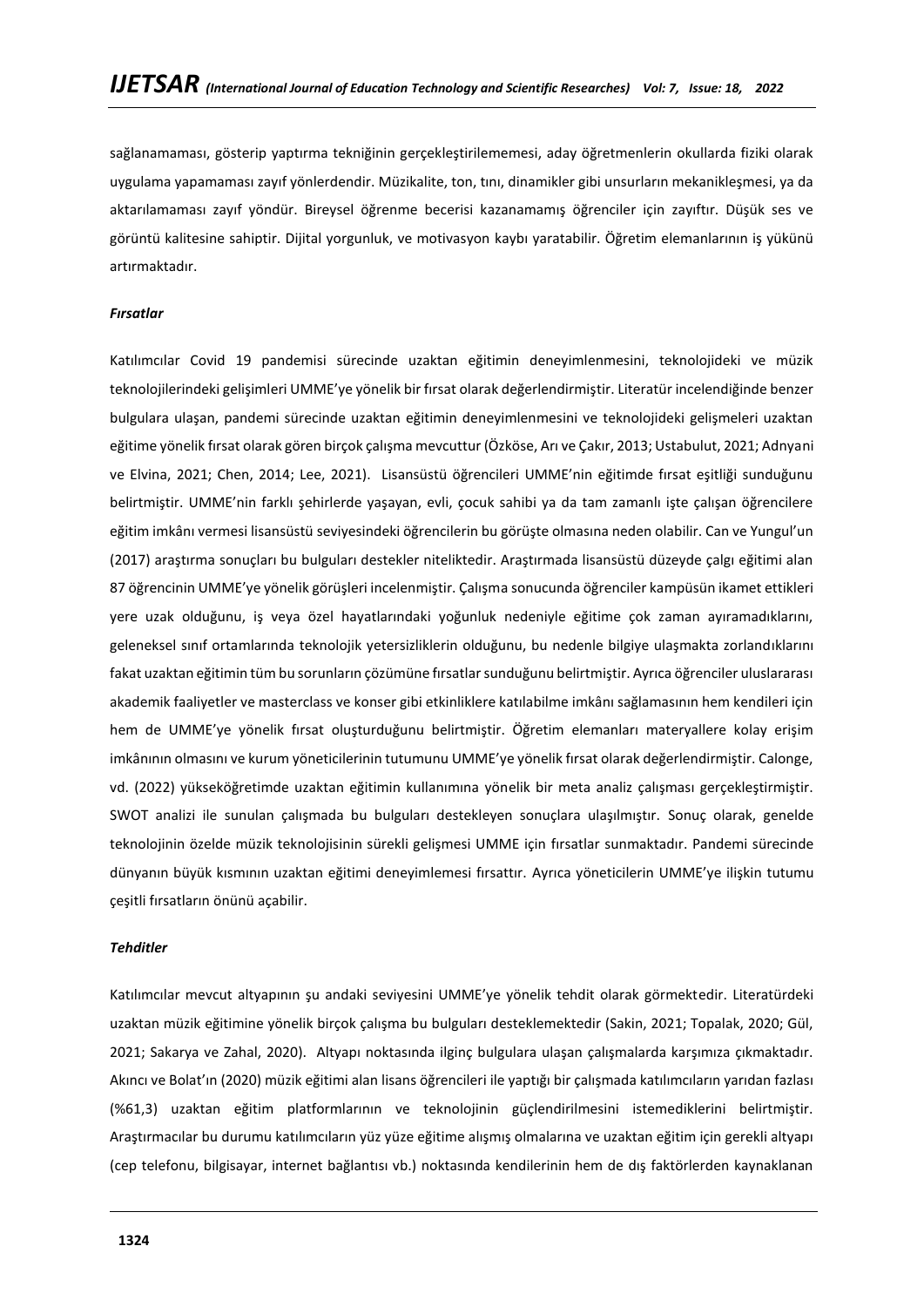imkânları yetersiz hissettiklerine dayandırmaktadır. Türkiye'deki internet hızının düşük olmasının ve henüz 5G teknolojisine geçmemiş olmamızın özellikle altyapı noktasında müzik eğitimcilerini rahatsız ettiği söylenebilir. Lisans öğrencileri UMME ile gerçek sınıf ortamının sağlanamamasını UMME'ye yönelik tehdit olduğunu düşünmektedir. Aygün ve Ulak (2021) yaptıkları çalışmada benzer sonuçlara ulaşmıştır. İlgili çalışmada yükseköğretimde uzaktan eğitimi deneyimlemiş öğretim elemanları çevrimiçi öğretim ortamlarını gerçek sınıf ortamı olarak görmediklerini belirtmiştir. Katılımcıların tümü teknolojiye bağımlı kalma ve güvenlik konusunu UMME'ye yönelik bir tehdit olarak görmüştür. Güvenlik konusu bu çalışmada katılımcı görüşlerine göre kişisel verilerin kötü amaçlı kişilerin eline geçmesi ve ölçme değerlendirme de yaşanan kopya çekme gibi durumlar olarak karşımıza çıkmaktadır. Göksun ve Kurt'un (2020) SWOT Analizi ile uzaktan eğitimi incelediği çalışma sonucunda veri güvenliği, özel bilgilere ve verilere erişim uzaktan eğitimi tehdit eden unsurlar arasındadır.

Hem lisans hem de lisansüstü öğrenciler üniversite yönetimleri tarafından teknik destek sağlanamamasını UMME'ye yönelik bir tehdit olarak görmüştür. Öğretim elemanları bu yönde bir görüş bildirmemiştir. Bu durum öğrencilerin öğretim elemanlarına göre teknik destek noktasında daha çok sorun yaşadığı şeklinde yorumlanabilir. Lisansüstü öğrenciler ve öğretim elemanları geleneğe bağlı kalma arzusunun UMME'ye bir tehdit olduğu düşüncesindedir. Uzaktan eğitimin özelliklerinden birisi de öğrenciyi bağımsız yaparak kendi kendine öğrenmesini sağlama ve farklı öğrenme araçlarına sevk etmektir. Müzik eğitiminde özellikle de Türk müziği eğitiminde sistem, usta çırak ilişkisi içerisinde yani meşk sistemi içerisinde süregelmiştir denilebilir. Bu sistemde öğrencinin öğretmenini ve alandaki otoriteleri taklit ederek gelişim göstermesi önemlidir. Yani geleneğe bağlı kalması. Lisans öğrencilerinin geleneğe bağlı kalma noktasında herhangi bir görüş bildirmemesinden, geleneğe bağlı kalma gibi bir kaygılarının olmaması da çıkartılabilir. Öğretim elemanları teknolojiye uyum sağlayamayan paydaşların UMME'ye yönelik bir tehdit olduğu düşüncesindedir. Literatür incelendiği zaman öğretim elemanlarının özellikle pandemi sürecinde uzaktan müzik eğitiminde sürece ve kullanılan teknolojiye uyum sağlama noktasında kolayca adapte oldukları gözlemlense de bu durum teknolojiye uyum sağlamakta zorlanan ya da uyum sağlamak istemeyen öğretim elemanlarının ya da paydaşların uzaktan eğitim için bir tehdit oluşturduğu gerçeğini değiştirmeyebilir. Özköse'ye göre (2013) öğretim elemanlarının yılgınlığının, uzaktan eğitime önem vermemelerinin, olumsuz tutumlarının ya da uzaktan eğitim programlarını bir kazanç kapısı olarak görmeleri uzaktan eğitim için bir tehdittir.

Lisans öğrencileri ve öğretim elemanları Pandemi sürecindeki hazırlıksız yakalanılan acil uzaktan eğitim sisteminin olumsuz taraflarının kullanıcılarda iz bırakacağını belirtmiştir. Benzer şekilde Özdoğan ve Berkant (2020) pandemi sürecinde hazırlıksız yakalanmanın uzaktan eğitim için dezavantaj oluşturduğunu belirtmiştir. Pandemi sürecinde ister yönetici, eğitimci, öğrenci veli olsun ister teknoloji üreticileri olsun paydaşların büyük kısmının uzaktan eğitime hazırlıksız yakalandıkları bir gerçektir. Hazırlıksız yakalanmaya bağlı olarak uzaktan eğitimden istenilen şekilde verim alınamamış da olunabilir ve bu dezavantajlı durumun uzaktan eğitimin gelecekteki durumunu nasıl etkileyeceğini ilerde yapılacak çalışmalardan ele edilecek bulgular ortaya koyacaktır. Son olarak öğretim elemanları fırsatlar kategorisinde değerlendirdikleri yönetimin ve kanun yapıcıların tutumunu tehditler kategorisinde de yer vermiştir. Bu durum karar vericilerin UMME'ye bakış açılarının hem fırsat hem de tehdit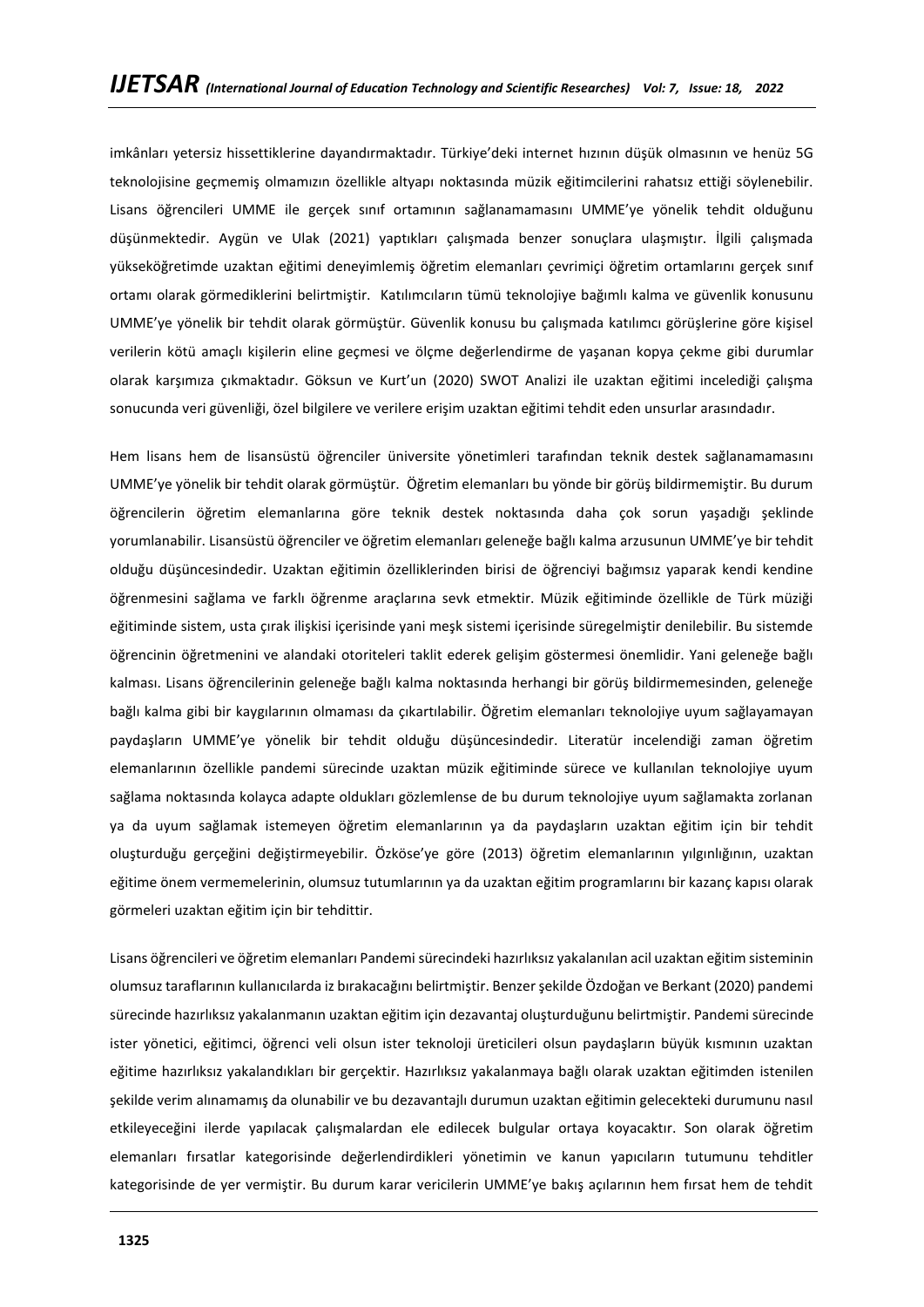oluşturabileceği şeklinde yorumlanabilir. Odeh, Warwick, Perez (2015) ve Vindača, Lubkina, Abuže, Ušča, (2021) çalışmalarında bu bulgulara destekleyen sonuçlara ulaşmış olup yönetim ve eğitim politikalarındaki belirsizliklerin paydaşları etkileyerek uzaktan eğitim için bir tehdit oluşturduğunu belirtmiştir. Sonuç olarak, altyapı ve materyal eksikliğinin devam etmesi, pandemi sürecindeki olumsuz deneyimler, gerçek sınıf ve müzik etkinlikleri ortamlarının sağlanamaması, teknolojiye bağımlı kalma korkusu, güvenlik sorunları ve yönetimin tutumu, UMME'ye yönelik tehditler olarak belirtilebilir.

### **ÖNERİLER**

Güçlü yönlerin daha da güçlendirilmesi, altyapının geliştirilerek özellikle internet hızının senkron problemlerini ortadan kaldıracak seviyeye getirilmesi, araç gereç eksiği olan öğrencilere maddi destek sağlanması, paydaşların dijital yeterliliklerini geliştirmeye yönelik eğitimlerin verilmesi, öğretim programlarının zengin öğrenme ortamları sunarak etkileşimi artıracak şekilde uzaktan eğitim için tasarlanması, üniversitelerin öğretim yönetim sistemlerinin uzaktan müzik eğitimi için uygun hale getirilmesi, üniversiteler arası birlikte müzik yapmaya yönelik çevrimiçi platformların kurulması, teknoloji şirketleri ile projeler geliştirilmesi, uzaktan eğitimden sadece olağanüstü durumlarda değil sürekli olarak faydalanılması, kişisel bilgilerin korunmasına yönelik güvenlik önelemlerinin artırılması, üniversitelerde uzaktan mesleki müzik eğitimine yönelik SWOT analizlerinin belirli aralıklarla yapılarak gelişimin takip edilmesi önerilebilir.

### **Etik Metni**

"Bu makalede dergi yazım kurallarına, yayın ilkelerine, araştırma ve yayın etiği kurallarına, dergi etik kurallarına uyulmuştur. Makale ile ilgili doğabilecek her türlü ihlallerde sorumluluk yazara aittir." Çalışmada etik ilkelere azami derecede uyulmuş olup araştırmanın etik kurul onayı için Necmettin Erbakan Üniversitesi Sosyal ve Beşeri Bilimler Araştırmalar Etik Kuruluna başvurulmuş, 18.06.2021 tarih ve 359 Karar No'lu belge ile Etik Kurul Onayı alınmıştır.

**Yazar(ların) Katkı Oranı Beyanı:** Bu makaleye yazarın katkı oranı % 100' dür.

### **KAYNAKÇA**

- Adileh, M. (2012). Teaching music as a university elective course through e-learning. *Australian Journal of Music Education*, *1*, 71-79.
- Adnyani, N. W. S., & Elvina, V. K (2021). Analisis swot pembelajaran daring mahasiswa kebidanan pada masa pandemi covid-19. *Jurnal Kependidikan: Jurnal Hasil Penelitian dan Kajian Kepustakaan di Bidang Pendidikan, Pengajaran dan Pembelajaran, 7*(2), 437-445.<https://doi.org/10.33394/jk.v7i2.3027>
- Akarsu, S. (2021). Investigating secondary school music teachers' views about online music lessons during the covıd-19 pandemic . *Educational Policy Analysis and Strategic Research, 16*(2), 160-178. <https://doi.org/10.29329/epasr.2020.345.8>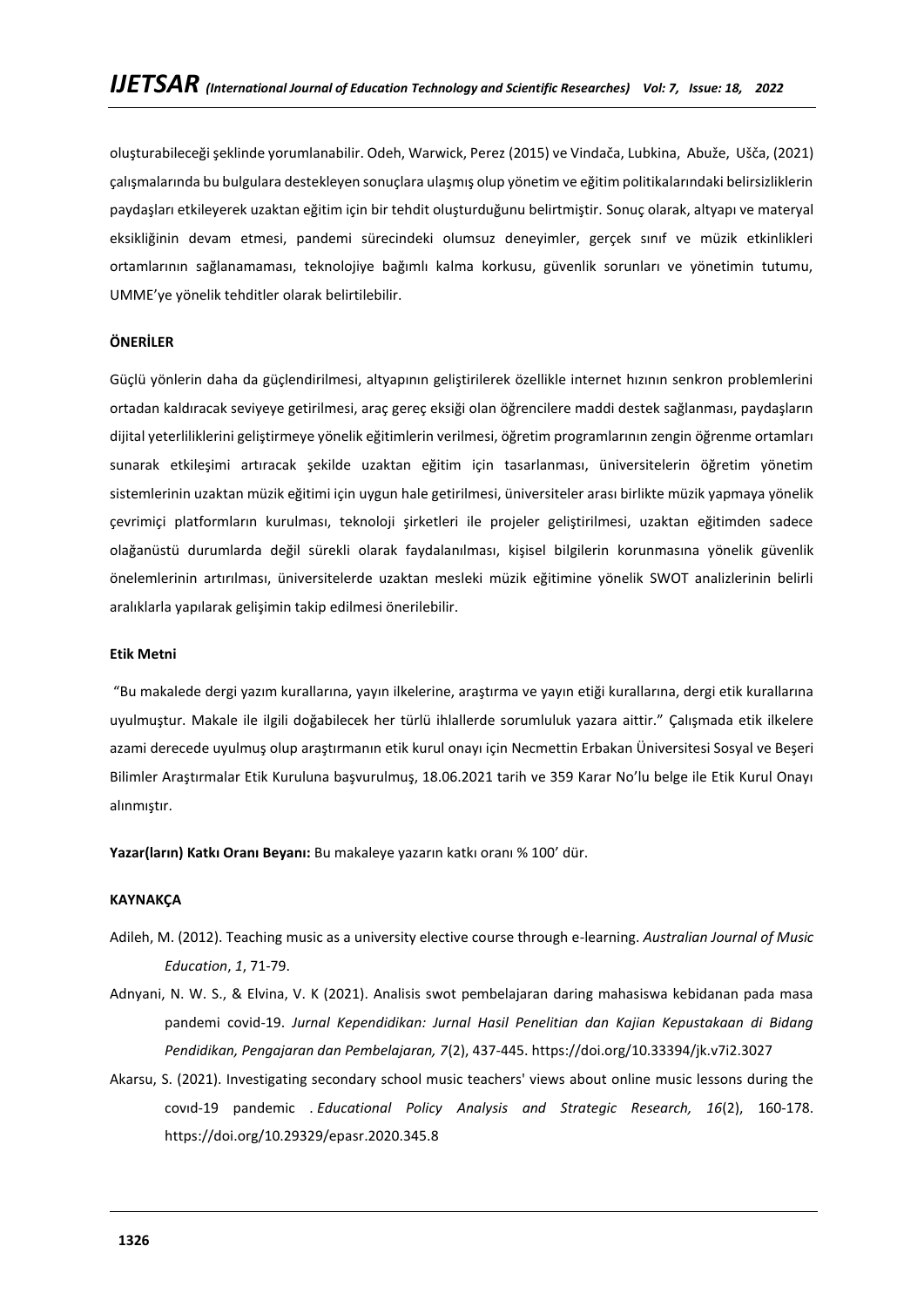- Akıncı, M. Ş. & Bolat, M. (2020). Müzik Eğitimi alan lisans öğrencilerinin COVID-19 Kısıtlama Süreçlerine İlişkin Görüşleri. II. Uluslararası 29-31 Ekim Bilimsel Araştırmalar Sempozyumu.
- Aksoy, Y., & Nayir, A.E. (2020) Suzuki yöntemi ile keman eğitiminde çevrimiçi ve çevrimdışı uzaktan eğitim araçlarının kullanımına ilişkin aile ve uzman görüşleri. *Akademik Sosyal Araştırmalar Dergisi, 8*(104), 34- 42,<http://dx.doi.org/10.29228/ASOS.42684>
- Aksoy, Y., Güçlü, O., & Nayir, A. E. (2020). Özel müzik kurslarının pandemi sürecindeki uzaktan eğitim durumları. *Milli Eğitim Dergisi, 49*(1), 947-967.<https://dergipark.org.tr/tr/pub/milliegitim/issue/58895/827709>
- Aksoy, Y., & Nayir, A.E. (2021) Bedensel engelli öğrencilere yönelik uzaktan keman eğitimi modeline ilişkin alan uzmanı görüşlerinin incelenmesi. Şahin, H. (Eds.), *Eğitim Bilimleri Teori, Güncel Araştırmalar Ve Yeni*  Eğilimler 3 (pp.138-157). IVPE.
- Aksoy, Y. (2021). Müzik eğitimi öğretmen adaylarının pandemi sürecindeki öğretmenlik uygulaması deneyimlerinin çeşitli perspektiflerden incelenmesi. Seyman M.N. & Dalcalı A. (Eds.) *Uluslararası Bilimsel Gelişmeler Kongresi Bildiri Kitabı.* (pp. 208-218). [https://5e062a34-a53f-443b-8e22](https://5e062a34-a53f-443b-8e22-d1836414e039.filesusr.com/ugd/1dd905_5b9acae43f9a41c99b53c71e8e0b1105.pdf) [d1836414e039.filesusr.com/ugd/1dd905\\_5b9acae43f9a41c99b53c71e8e0b1105.pdf](https://5e062a34-a53f-443b-8e22-d1836414e039.filesusr.com/ugd/1dd905_5b9acae43f9a41c99b53c71e8e0b1105.pdf)
- Akyürek, R. (2020). The views of lecturers about distance music education process in the pandemıc period. *International Journal of Education Technology and Scientific Researches*, *5*(13), 1790-1833.
- Alpiste Penalba, F., Rojas-Rajs, T., Lorente, P., Iglesias, F., Fernández, J., & Monguet, J. (2013). A telepresence learning environment for opera singing: Distance lessons implementations over Internet2. *Interactive Learning Environments, 21*(5), 438–455.<https://doi.org/10.1080/10494820.2011.584322>
- Arsu, A. (2021, January). Uzaktan müzik eğitimi olur mu? I. Andante, 18(171). <https://www.andante.com.tr/tr/9955/Uzaktan-Muzik-Egitimi-Olur-Mu-i>
- Atmaca, U. & Uzuner, Y. (2020). Özel eğitim ve rehabilitasyon merkezlerinde çalışan öğretmenlerin işitme kayıplı bireylere verilen destek hizmetlerine ilişkin görüşlerinin incelenmesi: Fenomenolojik araştırma. *Eğitimde Nitel Araştırmalar Dergisi 8*(4), 1214-1248.<https://doi.org/10.14689/issn.2148-2624.8c.4s.7m>
- Aygün, B. & Ulak. H. (2021). Yükseköğretimde uzaktan eğitim sürecinde olumlu sınıf kültürü yaratılmasına yönelik nitel bir araştırma. *Uluslararası Sosyal ve Eğitim Bilimleri Dergisi,* 16, 213-230.
- Babacan, D. (2015). Çevrimiçi işitme eğitimi uygulamalarının karşılaştırılmalı incelemesi. *Eğitim ve Öğretim Araştırmaları Dergisi, 4*(3), 24-35.
- Babu, R. Singh, R. Iyer, L., & Midha, V. (2007). Differences in factors affecting academic success for disabled individuals in technology-mediated learning environments. *AMCIS.*1-12. <http://aisel.aisnet.org/amcis2007/132>
- Baker, F., & Krout R. (2009). Songwriting via Skype: An online music therapy intervention to enhance social skills in an adolescent diagnosed with asperger's syndrome. *British Journal of Music Therapy, 23*(2), 3-14.
- Baraté, A., Haus, G., & Ludovico, L.A. (2020). Learning, teaching, and making music together in the COVID-19 era through IEEE 1599. 2020 International Conference on Software, Telecommunications and Computer Networks (SoftCOM). 17-19 September. <https://ieeexplore.ieee.org/stamp/stamp.jsp?tp=&arnumber=9238238>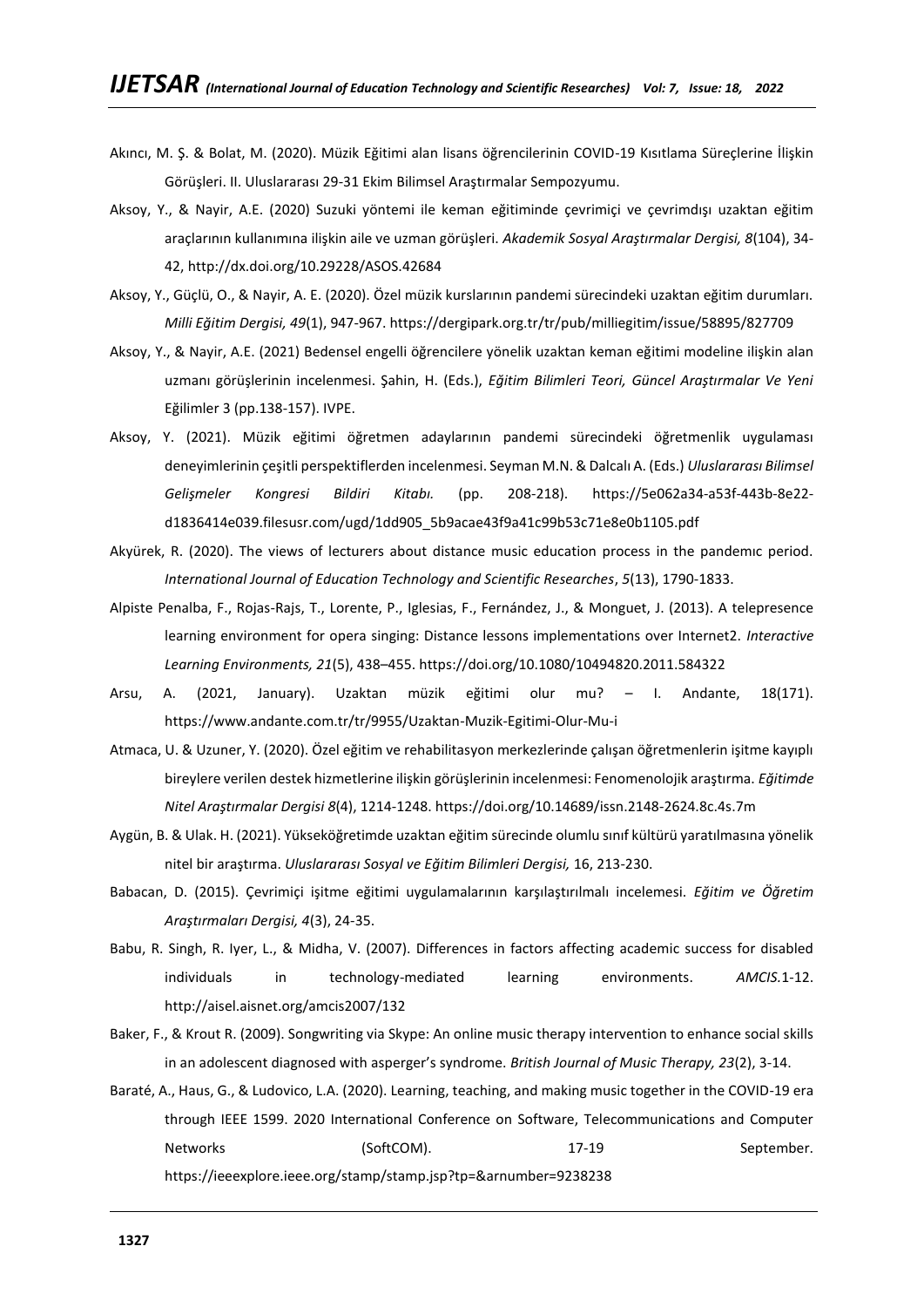Baş, T.& Akturan, U. (2017). Nitel Araştırma Yöntemleri (3. Baskı) Seçkin.

- Balaban, E. (2012). *Dünyada ve Türkiye'de uzaktan eğitim ve bir proje önerisi.* [https://erdalbalaban.com/wpcontent/uploads/2012/12/UE\\_UzaktanE%c4%9fitimEB.pdf](https://erdalbalaban.com/wpcontent/uploads/2012/12/UE_UzaktanE%c4%9fitimEB.pdf)
- Baltacı, A. (2017). Nitel Veri Analizinde Miles-Huberman Modeli. *Ahi Evran Üniversitesi Sosyal Bilimler Enstitüsü Dergisi, 3*(1) , 1-14.<https://dergipark.org.tr/tr/pub/aeusbed/issue/30008/290583>
- Bayley, J. G., & Waldron, J. (2020). "It's never too late": Adult students and music learning in one online and offline convergent community music school. *International Journal of Music Education*, *38*(1), 36– 51. <https://doi.org/10.1177/0255761419861441>
- Uysal Bayrak, H. & Tanık Önal, N. (2021). SWOT Analysis of Distance Education Based on Preschool Teacher Candidates, *International Journal of Eurasian Education and Culture, 6(12), 189-234.*  <http://dx.doi.org/10.35826/ijoecc.349>
- Brändström, S., Wiklund, C., & Lundström, E. (2012). Developing distance music education in Arctic Scandinavia: Electric guitar teaching and master classes. *Music Education Research,14*(4), 448–456.
- Brook J., & Upitis, R. (2014). Can an online tool support contemporary independent music teaching and learning? *Music Education Research,* 17(1), 34–47.<https://doi.org/10.1080/14613808.2014.969217>
- Büyüköztürk, Ş., Çakmak, E. K., Akgün, Ö. E., Karadeniz, Ş., ve Demirel, F. (2019). Bilimsel Araştırma Yöntemleri (11. Baskı). Pegem A.
- Can, A. A. & Yungul, O. (2017). Müzik eğitimi kurumlarında çalgı eğitimi alan lisansüstü öğrencilerin uzaktan eğitime yönelik görüşlerinin belirlenmesi. *The Journal of Academic Social Sciences*, 5(45), 155–168.
- Calonge, S. D., Connor, M, L., Hultberg, P, T., Shah, M. A & Aguerrebere, P. M. (2022). Contactless higher education: A swot analysis of emergency remote teaching and learning during Covıd-19. *Journal of Educational Studies and Multidisciplinary Approaches* 2 (1), 17-36. <https://doi.org/10.51383/jesma.2022.22>
- Canbay, A., & Nacakcı, Z. (2011). Mektupla keman öğretim uygulamasına yönelik içerik analizi. *Mehmet Akif Ersoy Üniversitesi Eğitim Fakültesi Dergisi*, 11(21), 134–152
- Camlin, D.A & Lisboa, T. (2021) The digital 'turn' in music education (editorial), Music Education Research, 23:2, 129-138, <https://doi.org/10.1080/14613808.2021.1908792>
- Cayari, C. (2020). Popular practices for online musicking and performance: Developing creative dispositions for music education and the Internet. *Journal of Popular Music Education* (Advance online publication). [https://doi.org/10.1386/jpme\\_00018\\_1](https://doi.org/10.1386/jpme_00018_1)
- Chen, M. (2014). SWOT analysis and strategies to support college physical education through distance education. World Transactions on Engineering and Technology Education (12), 671-674. [http://wiete.com.au/journals/WTE&TE/Pages/Vol.12,%20No.4%20\(2014\)/17-Chen-M.pdf](http://wiete.com.au/journals/WTE&TE/Pages/Vol.12,%20No.4%20(2014)/17-Chen-M.pdf)
- Christensen, B. L., Johnson Burke, R., & Turner, A. L. (2015). Research methods design and analysis (Araştırma yöntemleri desen ve analiz). Çeviri Ed. Ahmet AYPAY). Anı Yayıncılık.
- Creswell, J. W. (2016). Araştırma deseni: Nitel, nicel ve karma yöntem yaklaşımları. Eğiten Kitap.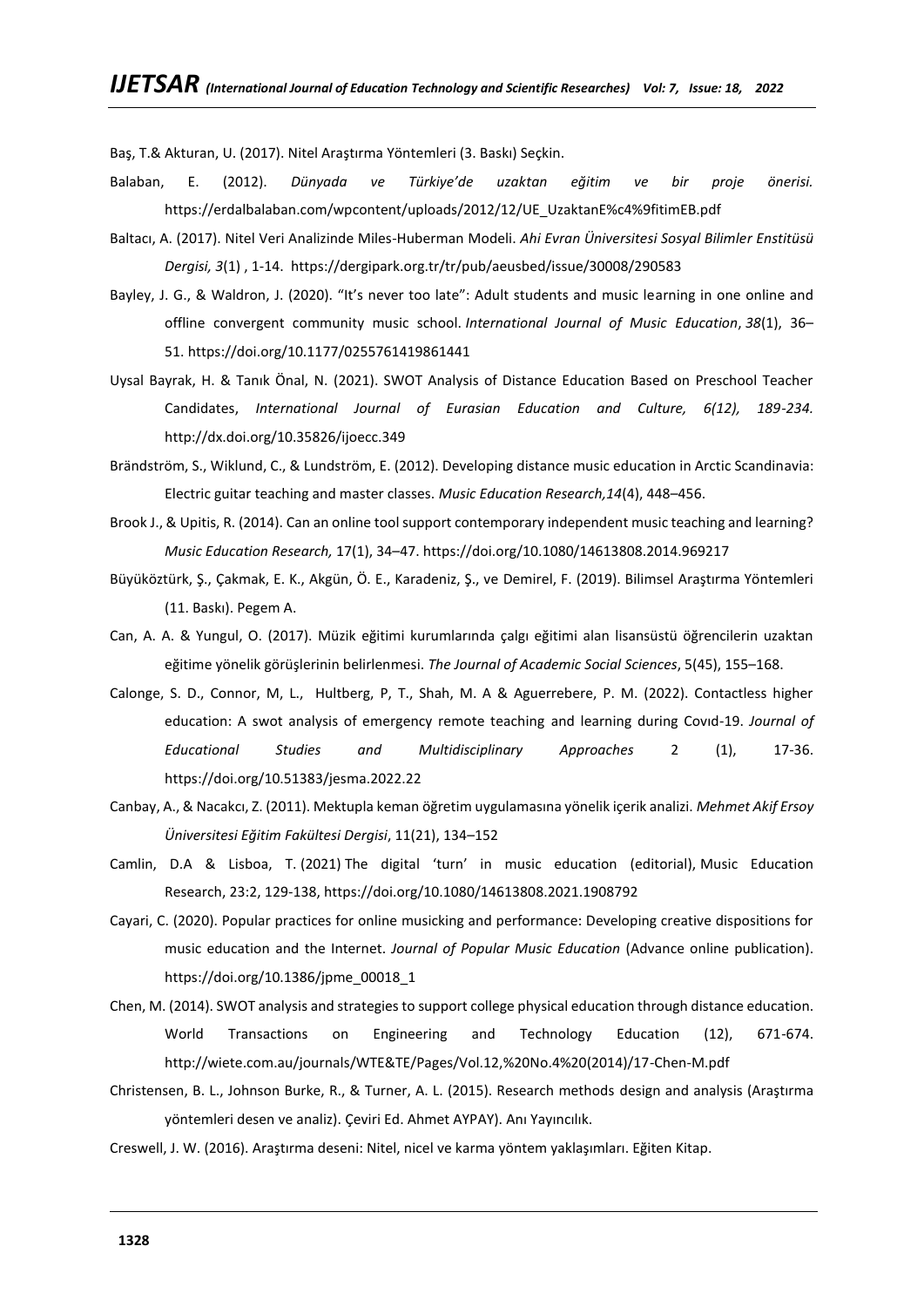- Çokcoşkun, Y., & Karahoca, D. (2019). Engelli bireylerin meslek eğitimi için bir model önerisi. *Turkish Studies, 14(1)* 395-423.<https://turkishstudies.net/DergiTamDetay.aspx?ID=14608>
- Deverich, R. K. (1998). *Distance education strategies for strings: A framework of violin instruction for adult amateurs.* [Unpublished Doctoral Dissertation] Unıversıty of Southern California.
- Düzbastılar, E. M., & Özel B. (2021). Online (Çevrimiçi) müzik eğitiminde karşılaşılan sorunlar ve çözüm önerilerine ilişkin öğretmen görüşleri. In Eraslan, M., Döngel, A, (Eds.), Eğitim bilimleri teori, güncel araştırmalar ve yeni eğilimler/2021 (pp.102-115). IVPE.
- Elitaş, T. (2018). *Uzaktan eğitim ve iletişim teknolojileri.* Cinius Yayınları.
- Evcili, F. , Güçlü, G. & Akkoyun, S. (2021). Distance education in pandemic: Health services vocational school students' views and suggestions. *Turkish Journal of Science and Health, 2* (2) , 82-88. <https://doi.org/10.51972/tfsd.907596>
- Gencheva, N., & Vassileva, A. G (2020). A study on some aspects of dıstance learnıng for physiotherapy students during a pandemic. *Pedagogy*[. https://doi.org/10.1080/02500160903250648](https://doi.org/10.1080/02500160903250648)
- Giuli, D., Pirri, F., & Bussotti, P. (1999). Orchestra!: a distributed platform for virtual musical groups and music distance learning over the Internet in Java/sup TM/ technology. *Proceedings IEEE International Conference on Multimedia Computing and Systems*, 2, 987-988 <https://doi.org/10.1109/MMCS.1999.77862>
- Göksun, D. O & Kurt, A. A. (2020). The role of learning analytics in distance learning: A swot analysis, *Journal of Teacher Education and Lifelong Learning*, *2*(1), 18-29.
- Groulx, T. J., & Hernly, P. (2010). Online master's degrees in music education: the growing pains of a tool to reach a larger community. *Update: Applications of Research in Music Education*, *28*(2), 60– 70. <https://doi.org/10.1177/8755123310361765>
- Gül, G. (2021). Teachers' views on music education practices in secondary education in distance education during the covıd-19 pandemic process. *journal of education in black sea region*, *6*(2), 95-111. <https://doi.org/10.31578/jebs.v6i2.235>
- Gün, E. (2021). The opinions of the preservice music teachers regarding the teaching of orchestra and chamber music courses during distance education process. *Cypriot Journal of Educational Science*. *16*(3), 1088- 1096.<https://doi.org/10.18844/cjes.v16i3.582>
- Güsewell, A. & Terrien, P. (2021). Professional music training in times of Covid-19: The impact of distance education on teaching methods and well-being at work. *Journal of music, health and Wellbeing*. ⟨hal-03407435)
- Güzel, B. B., Çakır, H., & Çelen, Y. (2020). Youtube üzerinden video destekli keman öğretimine ilişkin öğrenci görüşleri. *Bilim, Eğitim, Sanat ve Teknoloji Dergisi, 4*(1), 31-43.
- Hergüner, B. (2021). Rethinking public administration education in the period of pandemic: Reflections of public administration students on online education through a SWOT analysis, *Thinking Skills and Creativity, 41, 3-8* <https://doi.org/10.1016/j.tsc.2021.100863>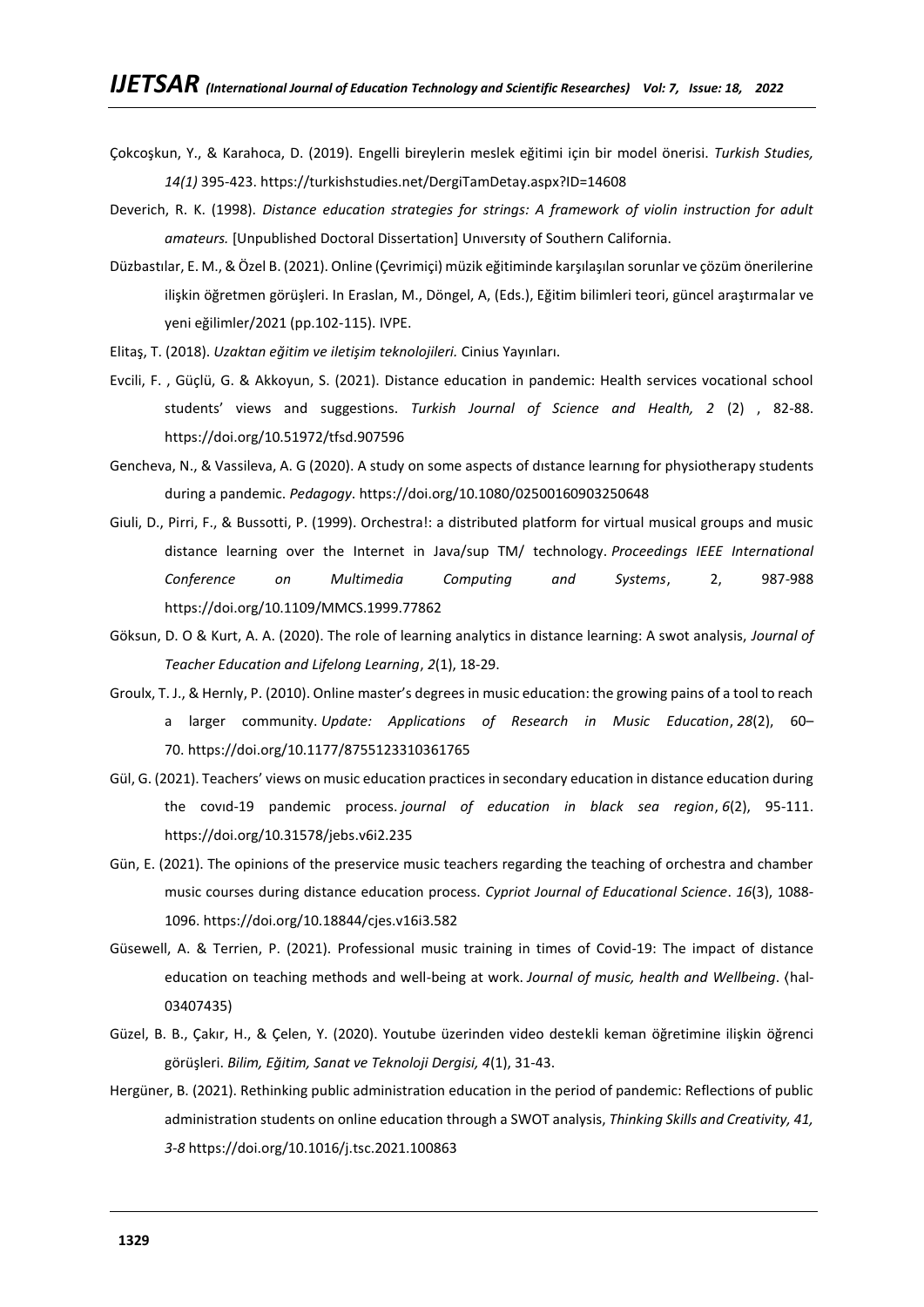İnal, İ. , Sakarya, G., & Zahal, O. (2021). covıd-19 pandemi döneminde EBA platformunda gerçekleştirilen müzik derslerine ilişkin öğretmen görüşleri. Eurasian Journal of Music and Dance, 18, 232-253. <https://doi.org/10.31722/ejmd.960092>

İşman, A. (2011). *Uzaktan eğitim.* Pegem Akademi

- Joseph, D., & Lennox, L. (2021) Twists, turns and thrills during Covid-19: Music teaching and practice in Australia, *Music Education Research, 23*(2), 241-255. <https://doi.org/10.1080/14613808.2021.1906852>
- Kaleli, Y. S. (2021). Covid 19 Sürecinde Müzik Öğretmenlerinin Tükenmişlik Düzeylerinin İncelenmesi, *International Journal of Eurasia Social Sciences*, 12(44), 262-27[7 http://dx.doi.org/10.35826/ijoess.2881](http://dx.doi.org/10.35826/ijoess.2881)
- Kapayos, R. J., & Manalu, L. M. (2021). Continuity of music education during the Covid-19 pandemic in the society 5.0 era. *Journal of International Conference Proceedings* (JICP) 4(1). <https://doi.org/10.32535/jicp.v4i1.1159>
- Karahan, A. S. (2016). Eş zamanlı uzaktan piyano öğretiminin geleneksel piyano öğretimiyle karşılaştırılması. *Journal of Turkish Studies*, *11*(21), 211-228.<https://doi.org/10.7827/turkishstudies.11244>
- Kaya, Z. (2002). *Uzaktan eğitim.* Pegem Yayınları.
- Kesendere, Y., Şenol-Sakin, A., & Acar, A.K. (2020). Educators' views on online/distance violin education at Covid-19 outbreak. Journal for the Interdisciplinary Art and Education, 1(1), 1-19.
- Koutsoupidou, T. (2014). Online distance learning and music training: Benefits, drawbacks and challenges. *Open Learning: The Journal of Open, Distance and eLearning, 29*(3), 243-255. <https://doi.org/10.1080/02680513.2015.1011112>
- Kruse, N. B., Harlos, S. C., Callahan, R. M., & Herring, M. L. (2013). Skype music lessons in the academy: Intersections of music education, applied music and technology. *Journal of Music Technology and Education 6*(1), 43-60. [https://doi.org/10.1386/jmte.6.1.43\\_1](https://doi.org/10.1386/jmte.6.1.43_1)
- Lee, C. M. (2021). *Descriptive SWOT Analysis about Online Learning.* https://www.researchgate.net/publication/350621868 Descriptive SWOT Analysis about Online Le [arning/citations](https://www.researchgate.net/publication/350621868_Descriptive_SWOT_Analysis_about_Online_Learning/citations)
- Linklater, F. (1997). effects of audio- and videotape models on performance achievement of beginning clarinetists. *Journal of Research in Music Education, 45*(3), 402-414
- Longhurst G. J., Stone D. M, Dulohery K, Scully D, Campbell T., & Smith C. F. (2020). Strength, Weakness, Opportunity, Threat (SWOT) Analysis of the Adaptations to Anatomical Education in the United Kingdom and Republic of Ireland in Response to the Covid-19 Pandemic*. Anat Sci Educ. 13*(3), 301-311. <https://doi.org/10.1002/ase.1967>
- McGİLL. (2001). *Ultra-videoconferencing overview.* http://srl.mcgill.ca/projects/rtnm/ (ET:15.02.2020)
- Medya Akademi (2020). *Global Köy*. [https://medyaakademi.com.tr/2020/01/18/marshall-mcluhan-ve-iletisim](https://medyaakademi.com.tr/2020/01/18/marshall-mcluhan-ve-iletisim-teorileri/)[teorileri/](https://medyaakademi.com.tr/2020/01/18/marshall-mcluhan-ve-iletisim-teorileri/)
- Merriam, S. B. (2018). *Qualitative research. A guide to design and implementation*. (S. Turan, Çeviri Ed.). Nobel Akademik Yayıncılık.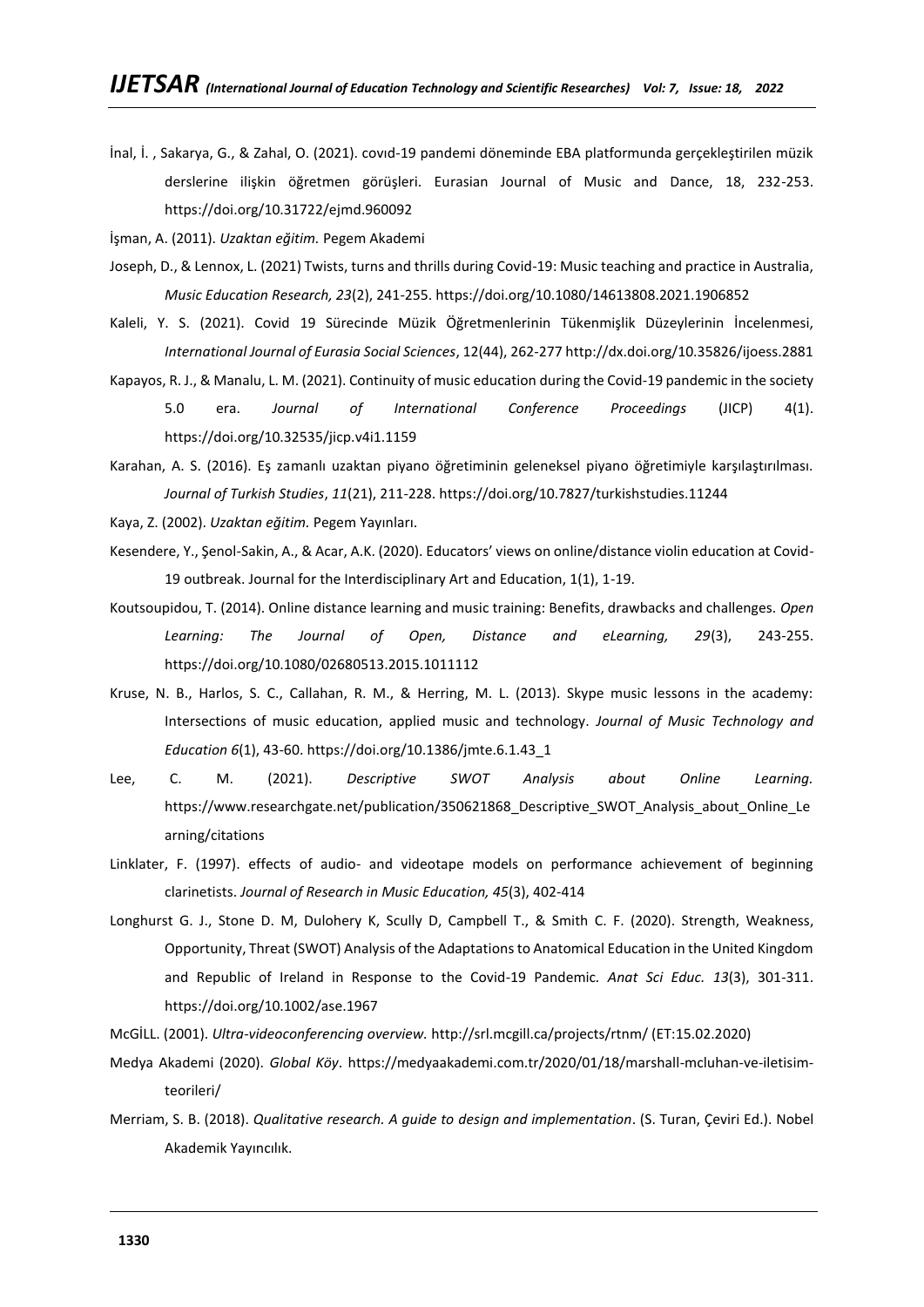- Odeh, M., Warwick, K., & Perez, A. G (2015). The Impacts of Cloud Computing Adoption at Higher Education Institutions: A SWOT Analysis. International Journal of Computer Applications. 127. 975-8887. <https://doi.org/10.5120/ijca2015906367>
- Okan, S., & Arapgirli, H. (2018). The effect of distance learning model on beginners level violin instruction. *Turkish Online Journal of Distance Education, 20*(1), 1-16.
- Okay H. H. (2021). Turkish instrument educators' distance education experiences related to instrument training during the Covid-19 pandemic. *Cypriot Journal of Educational Science*. *13*(2), 201- 222. <https://doi.org/10.18844/wjet.v13i2.5690>
- Ömur, Ö. & Sonsel, Ö. B. (2021). Covid-19 and digital literacy: assessing pre-service music teachers' views on piano lessons provided in emergency remote teaching. *International Journal of Education & Literacy Studies 9*(3), 117-126.
- Özer, B., & Üstün, E. (2020). Evaluation of students' views on the covıd-19 distance education process in music departments of fine arts faculties*. Asian Journal of Education and Training,* 6(3), 556- 568.
- Özdoğan, A. Ç. & Berkant, H. G. (2020). Covıd-19 pandemi dönemindeki uzaktan eğitime ilişkin paydaş görüşlerinin incelenmesi. *Milli Eğitim Dergisi, Salgın Sürecinde Türkiye'de ve Dünyada Eğitim*, 13-43. <https://doi.org/10.37669/milliegitim.788118>
- Özköse, H.,Arı, S. & Çakır, Ö. (2013). Uzaktan eğitim süreci için swot analizi*. Middle Eastern & African Journal of Educational Research*, 5, 41-55.
- Petrenko, L., Kravets, S., Bazeliuk, O., Maiboroda, L. & Muzyka, I. (2020). Analysis of the current state of distance learning in the vocational education and training institutions. *E3S Web Conf.,* 166, 10010. <https://doi.org/10.1051/e3sconf/202016610010>
- Prado, J. M. L., & Moncada, B. S. (2021) Online experience in teaching musical practice in times of pandemic. *International Journal of Recent Advances in Multidisciplinary Research*, 8(5) 6803-6808.
- Ruokonen, I., & Ruismäki, H. (2016). E-Learning in music: A case study of learning group composing in a blended learning environment. *Procedia-Social and Behavioral Sciences, 217,* 109–115. <https://doi.org/10.1016/j.sbspro.2016.02.039>
- Sağer, T. Eden, A. & Şallıel, O. (2014). Müzik eğitiminde uzaktan eğitim ve orkestra uygulamaları. *İnönü Üniversitesi Sanat ve Tasarım Dergisi, 4*(9), 69–79.
- Sağer, T. (2021). Pandemi Döneminde Sanat Eğitimi. *Medeniyet Sanat Dergisi, 7*(2), 214-226. <https://doi.org/10.46641/medeniyetsanat.1027880>
- Sağer, T. & Yılma Şakalar, G. (2018). An investıgatıon on a computer-assisted digital musical teaching material for the special education of educable mentally retarded children in Turkey. *Turkish Online Journal of Design Art and Communication*, 8(3), 583-594[. https://doi.org/10.7456/10803100/013](https://doi.org/10.7456/10803100/013)
- Shaw, R.D. & Mayo, W. (2021). Music education and distance learning during Covid-19: A survey, Arts *Education Policy Review,* 1-10<https://doi.org/10.1080/10632913.2021.1931597>
- Sakarya, G. & Zahal O. (2020). Covid-19 pandemi sürecinde uzaktan keman eğitimine ilişkin öğrenci görüşleri. *Turkish Studies*, *15*(6), 795-817[. https://dx.doi.org/10.7827/TurkishStudies.44504](https://dx.doi.org/10.7827/TurkishStudies.44504)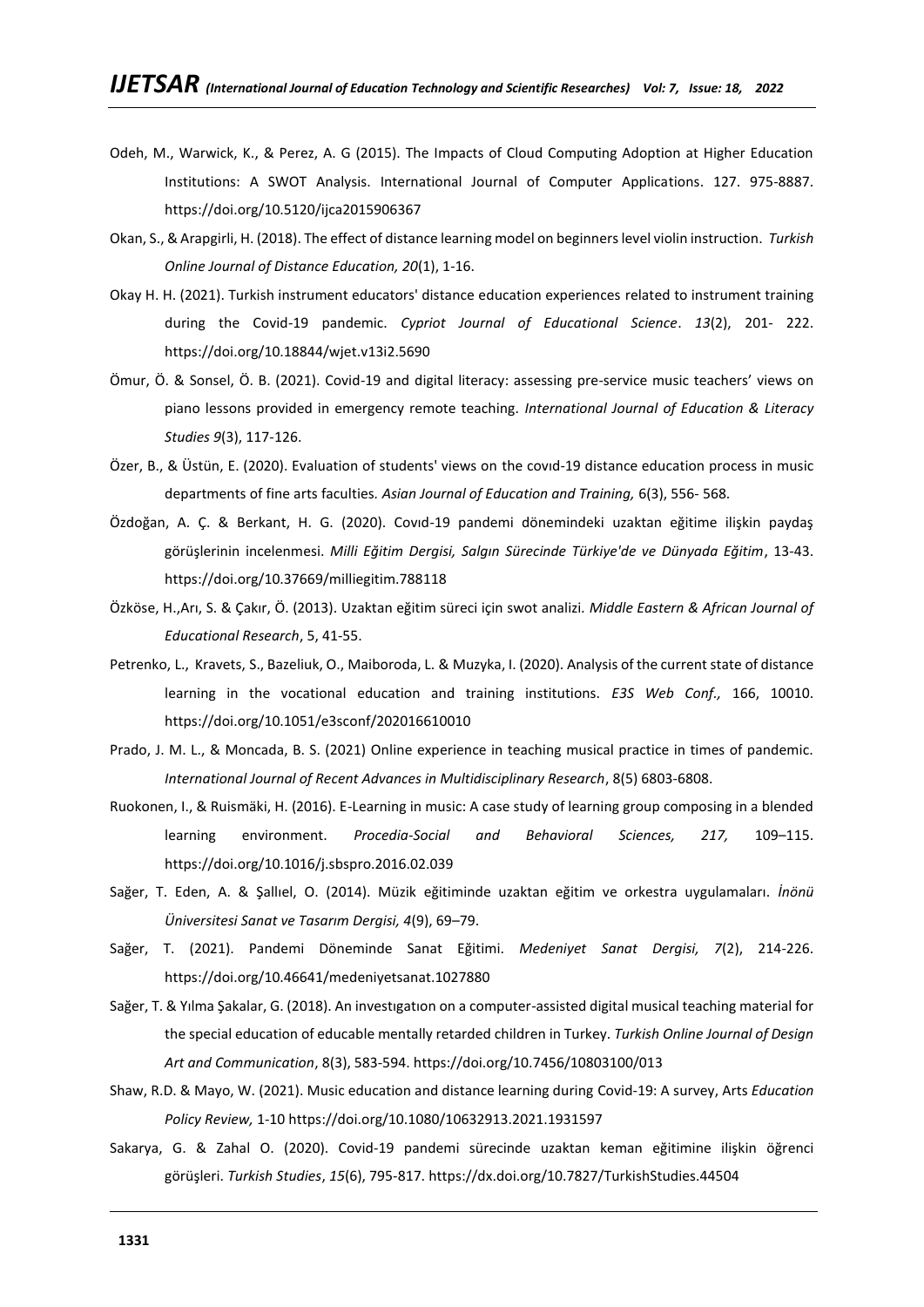- Sakin, A. (2021). Flute education in Turkey in the process of covıd-19 pandemic. *Journal of Education in Black Sea Region*, *6*(2), 3-28.<https://doi.org/10.31578/jebs.v6i2.230>
- Sarıkaya, M. (2021). Pandemi sürecinde uzaktan eğitime ilişkin müzik eğitimi ana bilim dalı öğrencilerinin görüşleri. *Atatürk Üniversitesi Güzel Sanatlar Enstitüsü Dergisi*, *27*(46), 92-100. <https://doi.org/10.35247/ataunigsed.835720>
- Sever, G. (2014). Bireysel çalgı keman derslerinde çevrilmiş öğrenme modelinin uygulanması. *Eğitimde Nitel Araştırmalar Dergisi, 2*(2)*,* 27-42.
- Sever, G. (2021). Opinions of teachers on the ımplementation of the orff-schulwerk approach in online lessons, *International Online Journal of Educational Sciences*, *13*(4), 949-964. <https://doi.org/10.15345/iojes.2021.04.001>
- Shah, S. M. H. & Saqıb, M. A. (2013). Swot analysis of ma educational planning and management programme of Allama Iqbal Open University, Islamabad. *Turkish Online Journal of Distance Education, 14*(3), 120-137. <https://dergipark.org.tr/tr/pub/tojde/issue/16897/17607>
- Sönmez, V. & Alacapınar, F. G. (2018). *Örneklendirilmiş bilimsel araştırma yöntemleri.* Anı Yayıncılık.
- Spieker, B. & Koren, M. (2021). Perspectives for Music Education in Schools after Covid-19*:* The Potential of Digital Media. *Israel Studies in Musicology Online*, 18(75-85).
- Topalak, Ş. (2021). Müzik öğretmenlerinin bakış açısından pandemi döneminde online eğitim. *Mersin Üniversitesi Eğitim Fakültesi Dergisi*, 17(2), 291-308[. https://doi.org/10.17860/mersinefd.935863](https://doi.org/10.17860/mersinefd.935863)
- Töral, A. D. & Albuz, A. (2021). Covid-19 pandemi sürecinde 4-13 yaş grubu öğrencilerine yönelik uzaktan çalgı öğretimine ilişkin öğretmen görüşleri. *Dumlupınar Üniversitesi Eğitim Bilimleri Enstitüsü Dergisi*, 5(1), 21-43.
- Tufan, F. (2018). *Uzaktan öğretim ve yeni iletişim süreçleri.* Nobel Bilimsel Eserler.
- Umuzdaş, S. & Baş, A. H. (2020). Konservatuvar öğrencilerinin covıd-19 salgını sürecindeki uzaktan eğitim ile ilgili algılarının ve deneyimlerinin araştırılması*. Yegah Musiki Dergisi, 3*(2), 204-220. <https://dergipark.org.tr/tr/pub/yegah/issue/59004/824492>
- Ustabulut, M. Y. (2021). Swot analysis for the distance education process of lecturers teaching Turkish as a foreign language. *Educational Policy Analysis and Strategic Research, 16*(1), 139-152. <https://doi.org/10.29329/epasr.2020.334.8>
- *Vinda*ča, O., Lubkina, V., Abuže, A., & Ušča, S. (2021). *L*ıfe wıth covıd-19: Swot analyses for transformative digital learning in educators' perspective. Society, İntegratıon, Educatıon. Proceedings of the International Scientific Conference, 249-259. <https://doi.org/10.17770/sie2021vol5.6199>
- Walls, K. C. (2008). Distance learning in graduate music teacher education: Promoting professional development and satisfaction of music teachers. *Journal of Music Teacher Education*, *18*(1), 55– 66. <https://doi.org/10.1177/1057083708323137>
- Yelken, T. Y. , Kılıç, F. & Özdemır, C. (2012). The strategic planning (swot) analysis outcomes and suggestions according to the students and the lecturers within the distance education system. *Turkish Online Journal of Distance Education*, 13(2), 267-276.